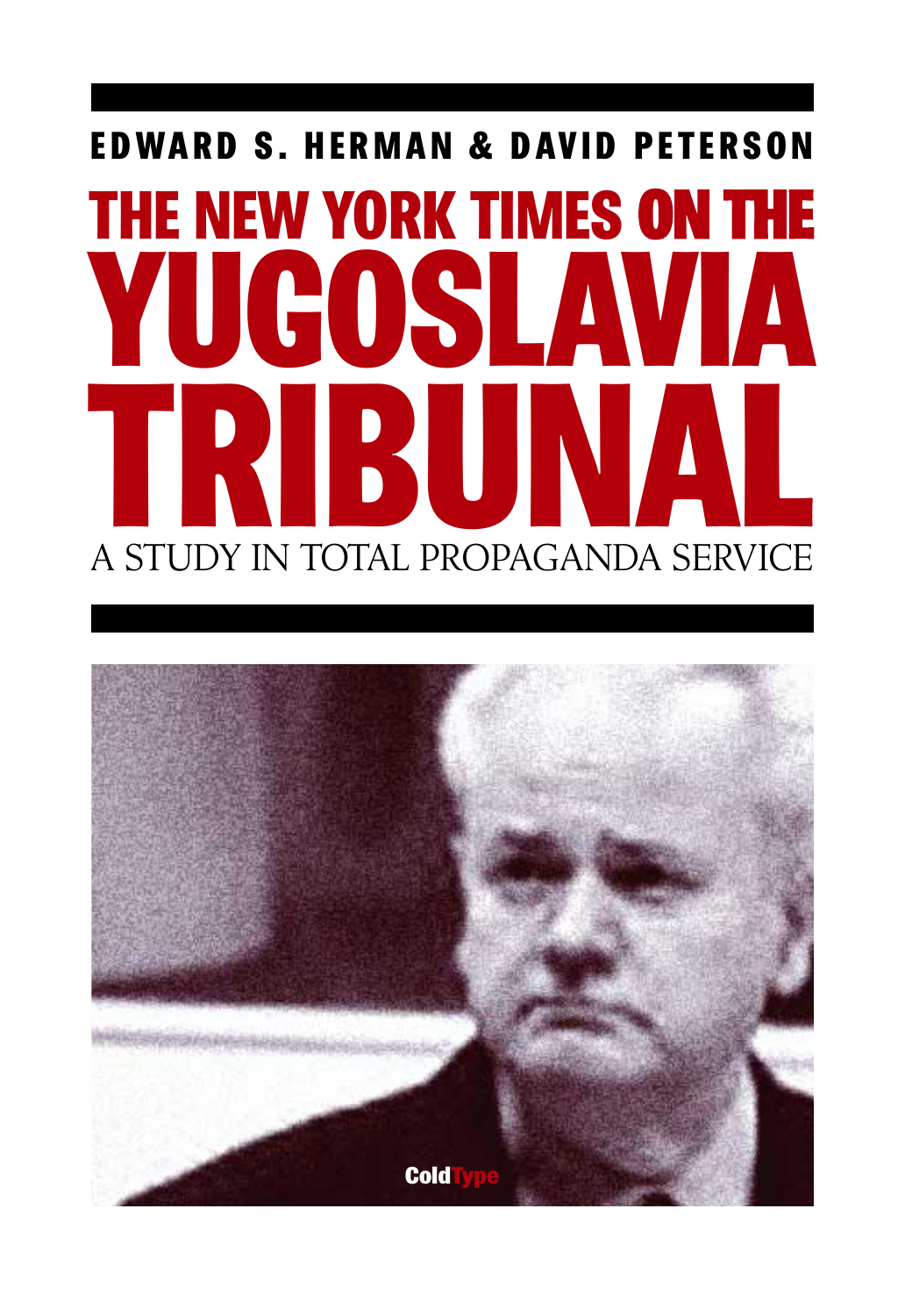

© Ed Herman & David Peterson 2004



WRITING WORTH READING FROM AROUND THE WORLD www.coldtype.net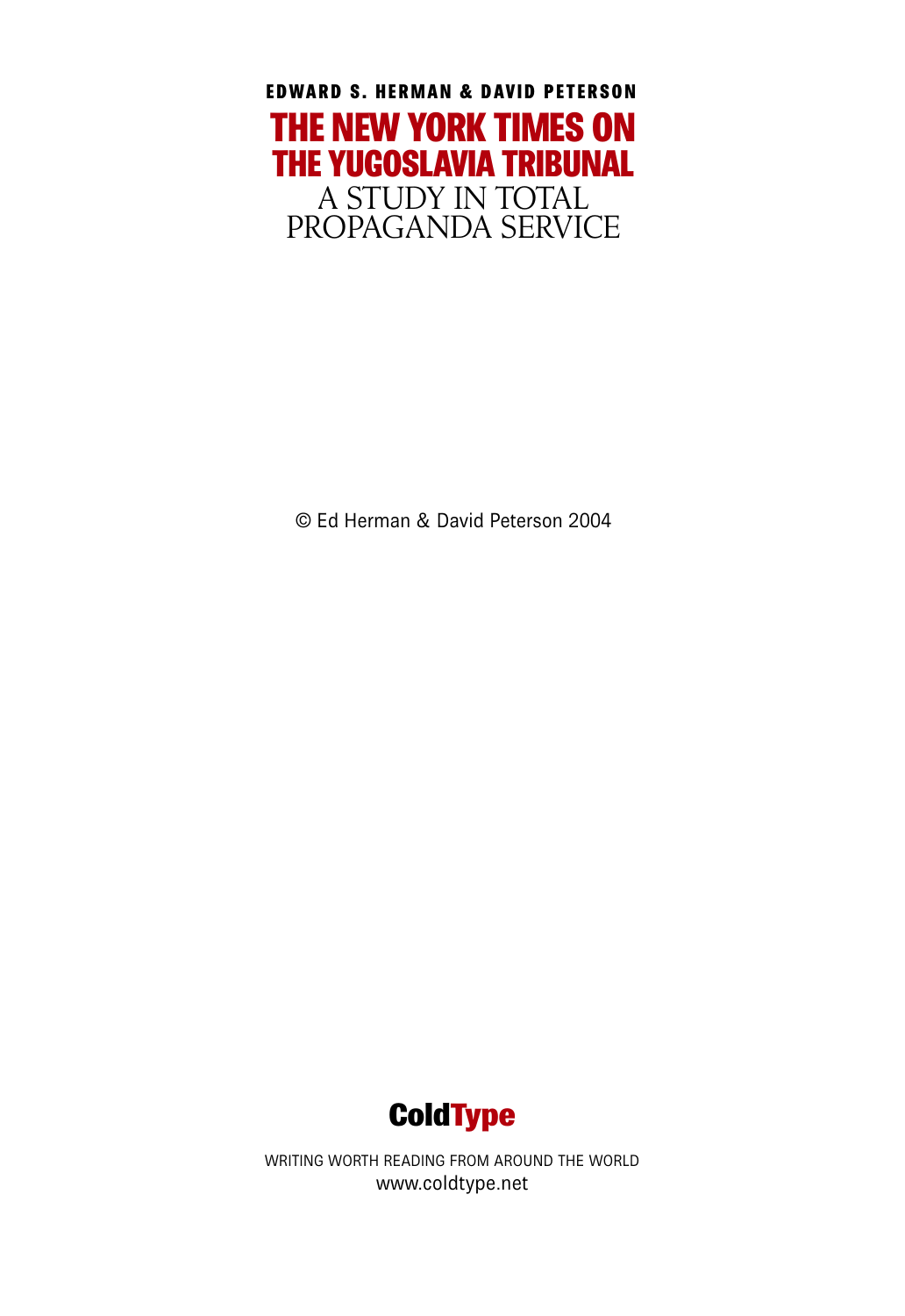### The Authors

**DAVID PETERSON** is an independent journalist and researcher based in the Chicago area of the United States.

**EDWARD S. HERMAN** is Professor Emeritus of Finance at the Wharton School, University of Pennsylvania, and has written extensively on economics, political economy and the media. Among his books are *Corporate Control, Corporate Power, The Real Terror Network, Triumph of the Market,*and *Manufacturing Consent* (with Noam Chomsky). He has a regular *Fog Watch* column in *Z Magazine.*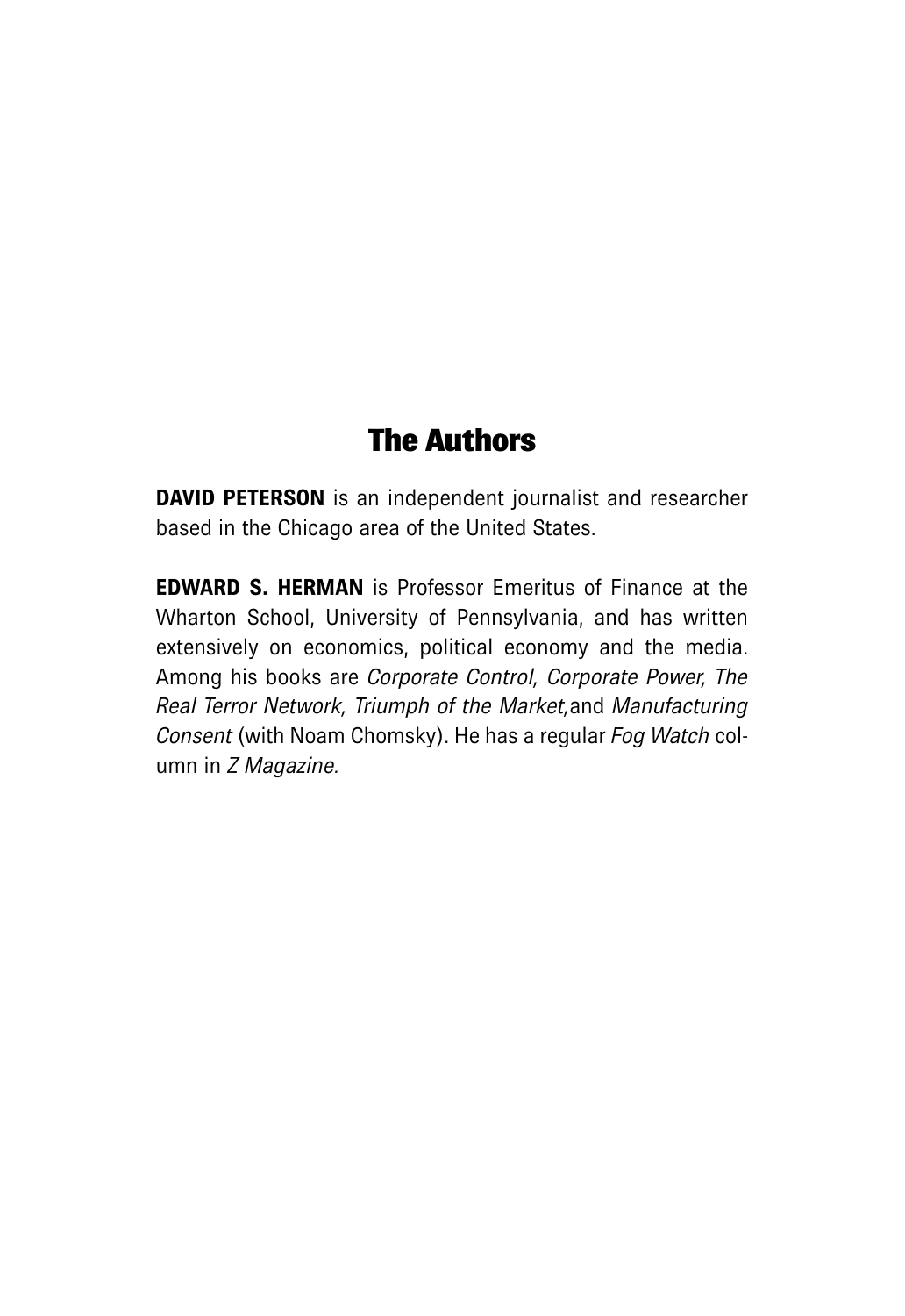

hile the concept of a "party line" is usually associated with totalitarian parties and their offshoots, controlled by a state that imposes a politically serviceable version of history on its underlings and agents, it is very common for something like a party line to emerge in the U.S. mainstream media as they deal with a demonized target accused of misbehavior. In such cases the media quickly jump onto a bandwagon that takes the official and politically convenient view as obvious truth, and they then devote their efforts to elaborating on that truth.

This was the case in the years 1981-1986, following the shooting of Pope John Paul II in Rome in May 1981 by the rightwing Turk, Mehmet Ali Agca. These were years in which the Reagan administration was attempting to portray the Soviet Union as an "evil empire," and it welcomed anything helpful in Soviet denigration. It was soon charged in the *Readers' Digest,* NBC News, and elsewhere that the Bulgarians and KGB were behind the shooting, and this theme was latched onto and became a *de facto* party line with great speed. There was virtually complete closure on questions of the validity of the charge, and the media devoted all their efforts to filling in details and obtaining speculations on why the KGB did this and its political ramifications. The charge was in fact untrue, as came out in a Rome trial against the Bulgarians that ended in 1986, in CIA officer disclosures in 1990, and in the absence of any supportive evidence from the newly opened secret service files of the now allied Bulgaria. The mainstream media quietly crept away from the story in which their performance had been outlandish in terms of adherence to theoretical news values—with the *New York Times* among the most outlandish – but outstanding in terms of propaganda service to ongoing state policy. (1)

A very similar process can be seen in the media's treatment of the Balkan conflicts in the years 1990-2004. Here also a party line that conformed to the political aims of the governing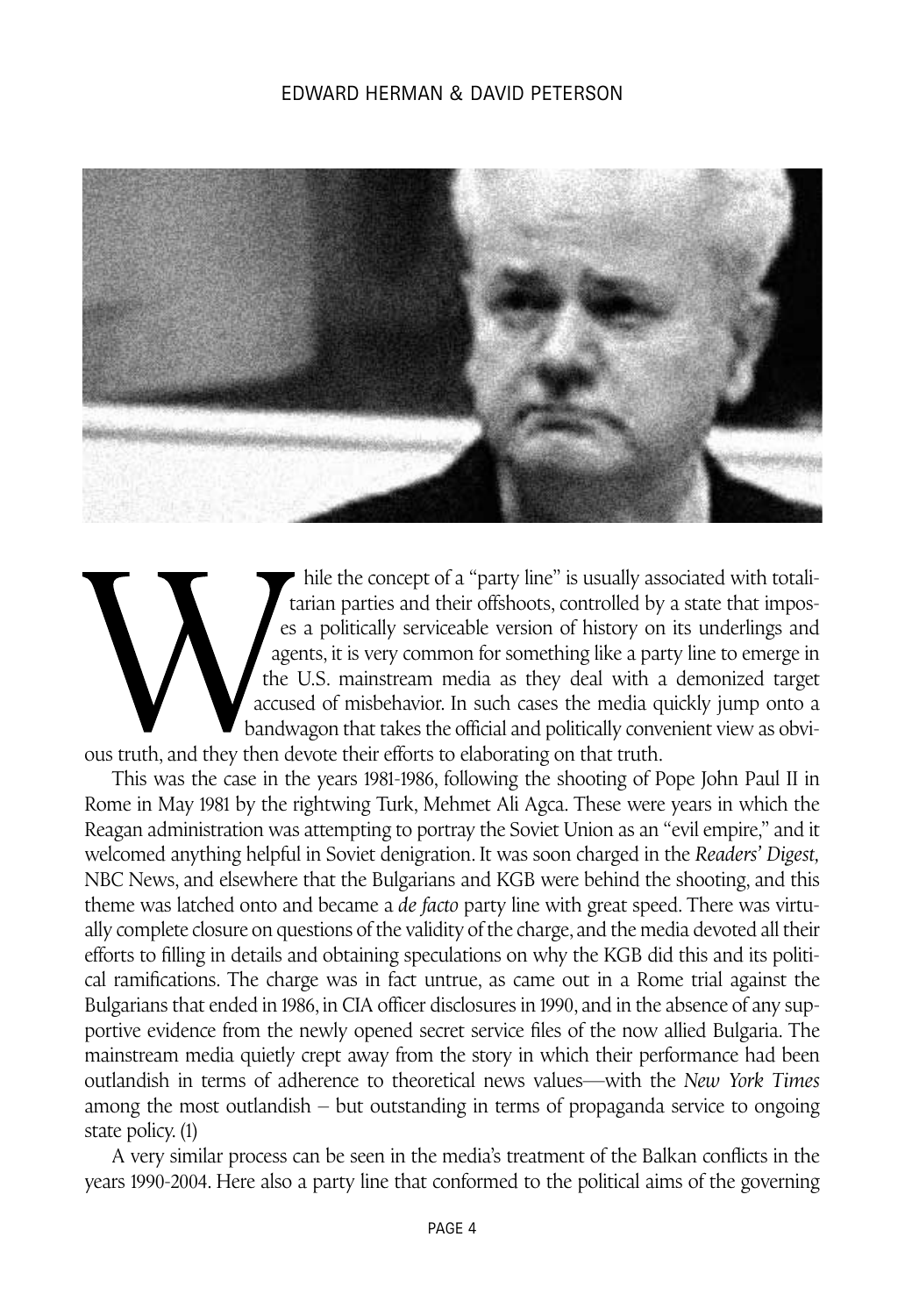elite gradually emerged and eventually hardened into unchallengeable truth.In a broad sketch of the official line – also the standard media version – there was a bad man, a Communist holdover and dictator, who used nationalist appeals to mobilize his people, who were "willing executioners." (2) This bad man strove for a "Greater Serbia" and in the process committed major crimes of ethnic cleansing and genocide that were initiated and mainly carried out by him and his forces. The West, led by the United States, belatedly entered this fray, eventually bombing the bad man's proxy forces in Bosnia, forcing the Dayton Agreement on him, but with the West still eventually compelled to war against him to protect the Kosovo Albanians. The West organized a Tribunal in 1993 to deal with his and others' crimes, and that Tribunal, though hampered by sluggish cooperation from the West and more serious obstruction by the Serbs, has done yeoman service in the cause of justice and reconciliation. (3)

This party line, which is contestable on each facet of its claims, (4) entered into the premises of journalists and editors at the *New York Times*, just as the line on the Bulgarian-KGB link to the Papal shooting gripped them for many years (followed by silence, without apology), with closure imposed in both cases. The *Times* reporter who was most familiar with Yugoslavia, but who failed to adhere to the party line, David Binder, was removed from the region in favor of less knowledgeable but more accommodating journalists, just as Raymond Bonner was removed from reporting on Central America in the 1980s for his failure to adhere to the party line evolving there. (5)

We will illustrate this party line treatment in the Balkans wars by examining the work of Marlise Simons in her coverage of the International Criminal Tribunal for the Former Yugoslavia (ICTY, or simply Tribunal) for the *New York Times*. Simons has been the paper's principal reporter on the Tribunal and one of the paper's leading reporters on the Balkans in general, and as we would expect, and as we will show, she has been an undeviating adherent to the party line. Our analysis is based on the study of her entire output of 120 articles dealing with the Tribunal, extending from December 7, 1994 to December 14, 2003 (excluding only her articles with fewer than 200 words). (6)

#### SOURCING

A party line commonly takes its cues and information from official sources. The accompanying table shows how much Marlise Simons has depended on Tribunal and NATO officials for her information and as a guide to what was relevant (rows 1-6). These account for almost half of her sources (48.6 percent); and if we include the human rights group officials cited by Simons, all of whom were entirely sympathetic with the Tribunal's work, (7) and indictees who had agreed to plead guilty and cooperate with the Tribunal, we are over half (53.8 percent). If we remove the category "other," most of whose members were supportive of the Tribunal, the ratio rises to 60.1 percent. Virtually all of the sources cited by Simons that contest the party line are indictees and defense counsel (lines 8B and 9). She cites only a single witness for the defense, as compared with 32 witnesses for the prosecution and four prosecution experts.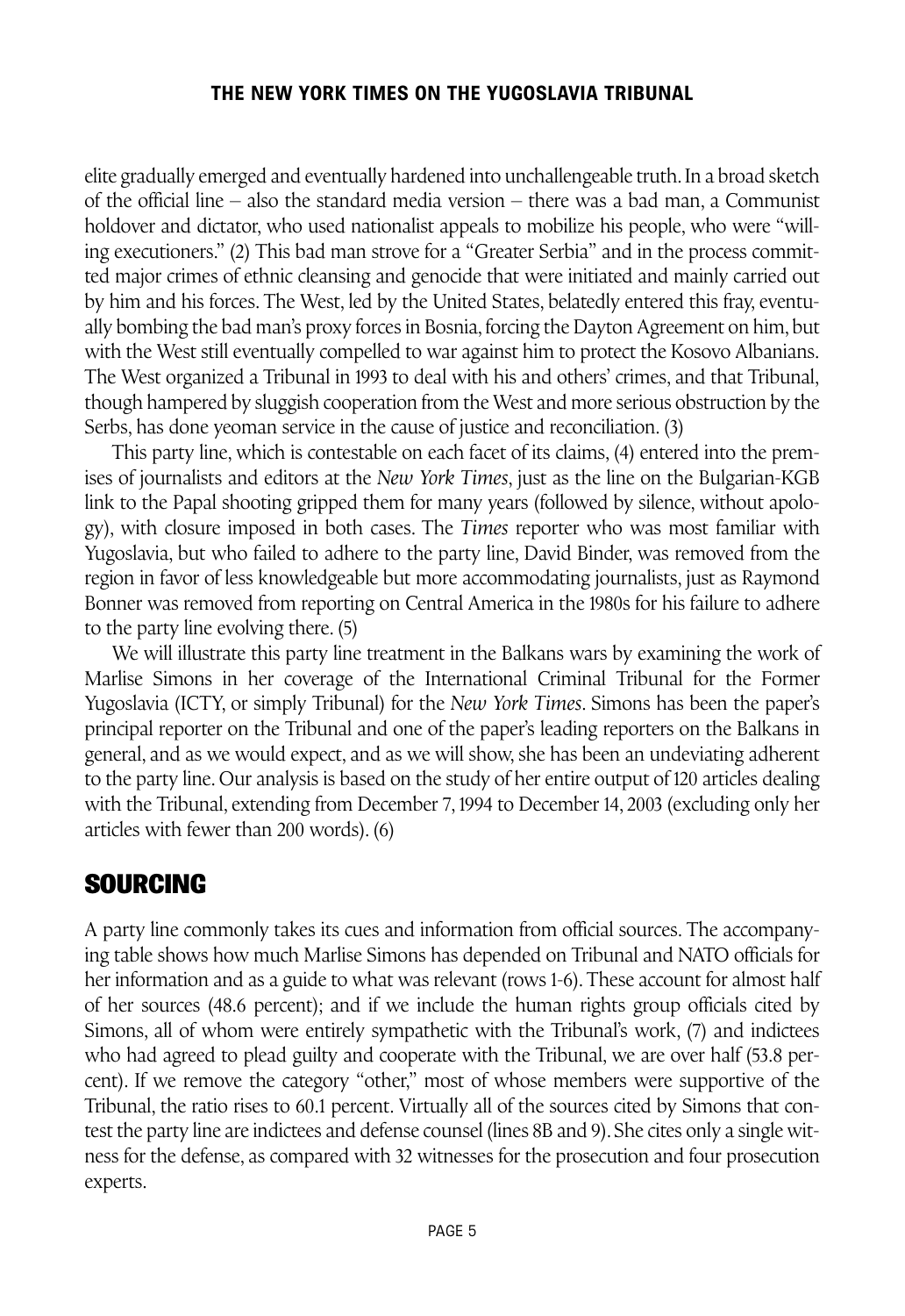#### **TABLE 1**

#### **SOURCES USED BY MARLISE SIMONS IN REPORTING ON THE TRIBUNAL (8)**

| <b>SOURCES</b>                   | <b>NUMBER OF</b><br><b>ARTICLES</b> | PERCENT OF<br><b>ARTICLES</b> | PERCENT OF<br>TOTAL LESS<br>"OTHER" |
|----------------------------------|-------------------------------------|-------------------------------|-------------------------------------|
| 1. ICTY Personnel                | 125                                 | 30.9                          | 34.9                                |
| 2. Prosecution Witnesses         | 32                                  | 7.9                           | 8.9                                 |
| 3. Prosecution Experts           | 4                                   | 1.0                           | 1.1                                 |
| 4. Indictments                   | 11                                  | 2.7                           | 3.1                                 |
| 5. ICTY Court Judgments          | $\overline{7}$                      | 1.7                           | 2.0                                 |
| 6. NATO Country Officials        | 19                                  | 4.7                           | 5.3                                 |
| 7. Human Rights Group Officials  | 14                                  | 3.4                           | 3.9                                 |
| 8. Indictees                     | 41                                  | 10.1                          | 11.5                                |
| A) Class A                       | 6                                   | 1.4                           | 1.7                                 |
| B) Class B                       | 35                                  | 8.6                           | 9.8                                 |
| <b>B-1 Milosevic alone</b>       | 26                                  | 6.4                           | 7.3                                 |
| 9. Defense Counsel               | 37                                  | 9.1                           | 10.3                                |
| 10 Defense Witnesses             | $\mathbf{1}$                        | 0.2                           | 0.3                                 |
| 11. .Defense Experts             | $\Omega$                            |                               |                                     |
| 12. Experts With Dissident Views | $\mathbf{0}$                        |                               |                                     |
| 13. Other                        | 49                                  | 12.0                          | 13.7                                |
| * Totals:                        | 407                                 | 100                           | 100                                 |
| ** Totals minus "other"          | 358                                 |                               |                                     |
| ***Tabulations of interest       |                                     | Percentages of totals         |                                     |
| A. 1-6                           | 198                                 | 48.6                          | 55.3                                |
| $B.7 + 8A$                       | 20                                  | 4.9                           | 5.6                                 |
| $C. A + B - 8A$                  | 218                                 | 53.6                          | 60.1                                |
| D. $8B + 9$ and 10               | 73                                  | 17.9                          | 20.4                                |
| E. D - Milosevic                 | 47                                  | 11.5                          | 13.1                                |

These numbers understate the bias, because the prosecution is given more prominence, more space, and more friendly treatment. Indictee and defense counsel statements are briefer, more often paraphrased, come deeper in the articles, and often give the appearance of a token inclusion designed to provide a nominal balance. Their words are sometimes in satire-intended quote marks highlighting their implausibility; and they are imbedded in articles in which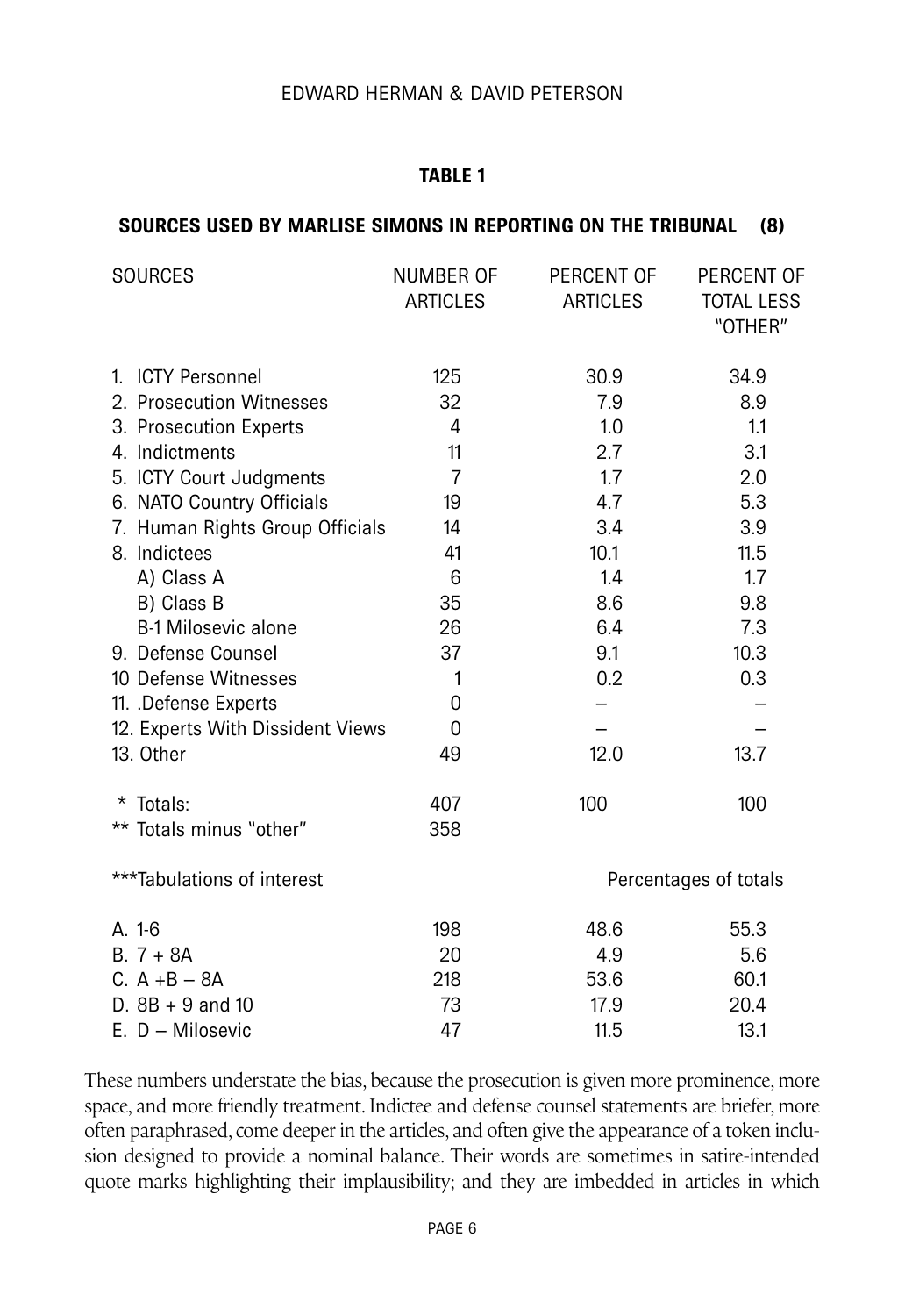Simons' sympathy and identification with the prosecution is readily apparent. (See **Language and Tone**, below.)

The most telling evidence of Simons' overwhelming bias in sourcing is the fact that in 120 articles she never cites a single independent expert who might have raised questions about the Tribunal's purpose, methods, or evidence. Among the informed critics ignored were: Charles Boyd, David Chandler, Phillip Corwin, Tiphaine Dickson, Fiona Fox, Robert Hayden, Jon Holbrook, Diana Johnstone, George Kenney, Raymond Kent, Hans Koechler, John Laughland, Michael Mandel, General Lewis Mackenzie, General Satish Nambiar, Jan Oberg, Walter Rockler, Alfred Rubin, Kirsten Sellars and Cedric Thornberry. One of these excluded experts, Robert Hayden, actually gave lengthy testimony during the Tribunal hearings on the case of Dusko Tadic on September 10-11, 1996. Hayden was contesting the views of James Gow, a prosecution witness. Simons cited at length Gow's testimony for the prosecution, and noted that Gow provided the courtroom a "history lesson" in the wars that consumed Yugoslavia, portraying these wars as the result of a "plan conceived in Belgrade." But Simons never cited Hayden's testimony for the defense. (9) We see here in miniature a pattern that has repeated itself throughout not only Marlise Simons' reporting on the affairs of the Tribune for the *Times* – but throughout the *Times* coverage of the breakup of Yugoslavia overall.

#### FRAMING

Framing and sourcing are closely linked, as the use of a particular source allows that source to define the issues and to fix the frames of reference, presumably those acceptable to or preferred by the journalist. Thus in the case of the Papal assassination attempt of 1981, the Italian government and prosecutors took as their frame the certainty that the KGB and Bulgarians had hired Agca to shoot the Pope – and after 17 months in an Italian prison, and numerous indications by his interrogators that they would be pleased to find a KGB-Bulgarian connection, along with a variety of inducements, Agca, while also periodically claiming to be Jesus Christ, had "confessed" to the connection. The U.S. media took this as a truth around which the story was framed. Similarly, in Moscow in 1936, the prosecutor's claim that Leon Trotsky had organized a conspiracy to overthrow the Soviet government, supported by documents and confessions, was the frame used by the Soviet media as well as the prosecutor. In each of these cases there were alternative frames, but the media ignored them.

The frame within which the Tribunal worked was in effect a morality tale, with a clear cut delineation of good and bad players, as described in the third paragraph above. As regards the Tribunal itself, in the Tribunal, NATO official, and establishment media frame (which are identical) the Tribunal was obviously good – independent, without political bias and simply seeking justice, adhering to Western judicial standards, and working under difficult conditions because of imperfect cooperation from the West and more severe obstructionism from Yugoslavia. This was Marlise Simons' frame and she never once departed from or questioned it. She repeatedly made contestable assertions about recent Balkan history as unarguable truths, such as that Milosevic was "the man whom the world has seen stoke a decade of war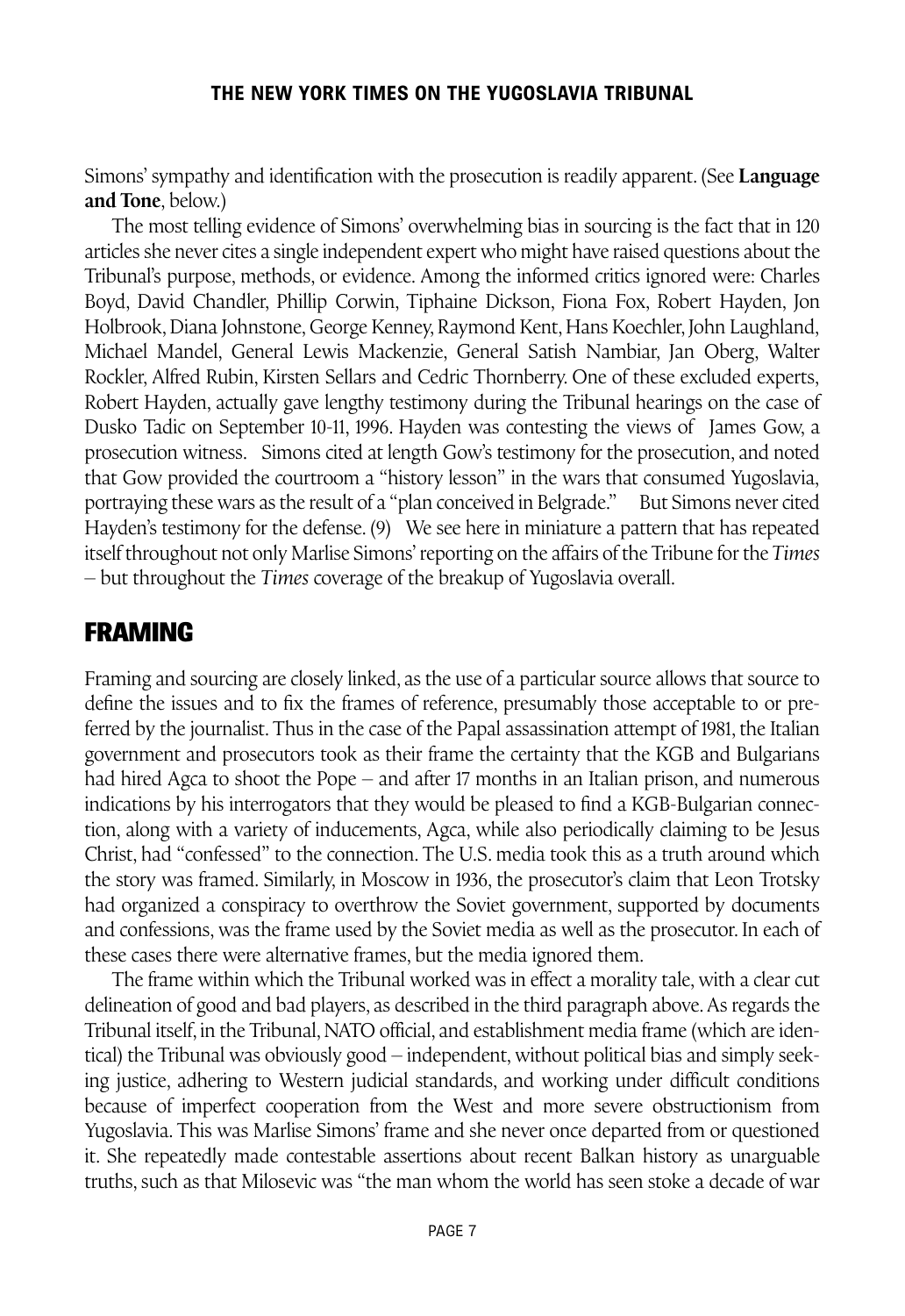and bloodshed in the Balkans," a claim that she usually offers in the form of the charges by the prosecution – "chief architect," "most responsible" – a simple-minded view that Lenard Cohen has described as the "paradise lost/loathsome leaders" perspective. (10) Not once in 120 articles does Simons provide an analysis or discussion of the litany of prosecution charges and party line claims about the Balkan wars that she regurgitates like a press officer of the Tribunal.For Simons the Tribunal is the agent of justice in the morality tale,so that she accepts its claims as assuredly true and its self-appraisal as independent and virtuous and feels no obligation to ask any hard questions or probe into areas that might suggest doubts about its role or methods.

There were alternative frames, however, among which we may distinguish: (1) the Tribunal as a planned and effective political and public relations arm of NATO; and (2) the Tribunal as a "rogue court," without legal standing, that has violated numerous Western judicial principles in its eagerness to achieve its assigned political goals. These alternative frames have been employed by most of the 20 independent experts named above, so that their exclusion was obviously linked to the fact that the alternative frames were unwelcome to Simons and the *New York Times.* The alternative frames were allowed only in statements by Slobodan Milosevic, who did denounce his incarceration and trial, and the work of the Tribunal in general, as strictly and unjustly political. This is a fine illustration of a standard ploy in propaganda service: Confine the unwanted line of argument to the mouth of somebody who has little credibility with the target audience, making it easy to dismiss without confronting serious argument and facts.

With the prosecution as her guide and almost exclusive source of information, Simons' articles largely repeat prosecution charges, transmit the gist of evidence of the scores of witnesses produced by the prosecution, and, absent any critical and independent counter-evidence and analyses, confirm and reinforce the prosecution case and public acceptance of the morality tale. This replicates the performance of the *New York Times* in the case of the attempted Papal assassination, where the reporters' tacit assumption of the truth of the Bulgarian-KGB involvement, "news" featuring confidently stated official claims and purported corroborating evidence – e.g., "we have the evidence that Agca worked in close collaboration with the Bulgarians;" and "all the evidence suggests" (11) – and blacking out of inconvenient facts and dissident analysis, strengthened common belief in the "Bulgarian connection."

In her reporting on the Tribunal, Simons repeatedly refers to prosecution "momentum," confidence and exhilaration, claims that they have "solid" evidence, with hints that if they don't have enough it is because of effective cover-up by the bad man. (12) Scores of times she mentions the numbers allegedly killed in Bosnia and at Srebrenica and charges of Milosevic's and Serb responsibility, with conflicting evidence, context that brings in the shared NATOpower and Bosnian Muslim and Croatian responsibility for the violence, and alternative analyses, blacked out. (13) She reports in detail numerous witness accounts of alleged violence suffered at the hands of the Serb army and paramilitaries, extracting maximum emotional leverage from these testimonials. (14)

Apart from her uncritical treatment of these witness accounts, Simons never once suggests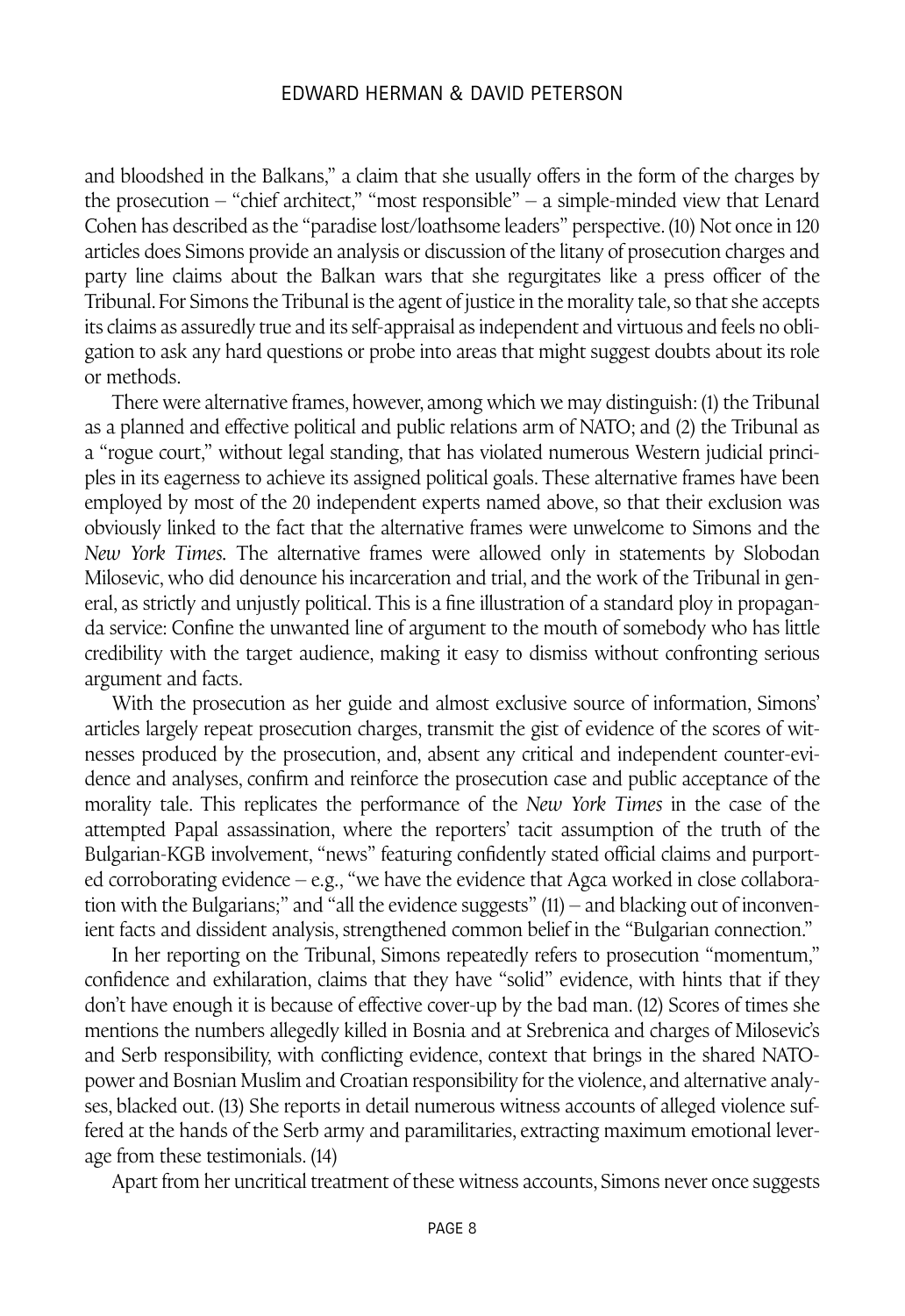that this kind of mistreatment of civilians occurs in every civil conflict and war, and that the Serbs could produce a very large number of civilian witnesses to similar abuses inflicted on them by Bosnian Muslims, Croats, and the U.S. Air Force. (15) Early in his trial Milosevic spent two days showing slides that gave graphic detail on numerous civilian victims of the U.S. bombing of Serbia, and he suggested that a formidable case could be built against the United States and NATO by a Tribunal that had different political ends. Simons mentioned his evidence briefly, but she did not pause to reflect on his case or bring in an expert who might expand on it. (16) When the issue of NATO culpability in its deliberate bombing of civilian facilities came up during and after the 78-day bombing, Simons and her paper evaded the issue and provided only NATO-Tribunal apologetics, as described below.

#### LANGUAGE AND TONE

Marlise Simons' language and tone clearly reflected her belief that the Yugoslavia conflict was a simple case involving "loathsome leaders" and their victims, now seeking justice, with NATO and the Tribunal the forces for justice. In this frame, the Tribunal, its prosecutors and judges, and its NATO supporters were good; Milosevic and his associates and Bosnian Serb leaders were evil. With this "journalism of attachment" (17) the use of neutral or positive language – "purr words" – in describing the good people, and negative language – "snarl words" – in describing the villains comes easily and appears completely natural to the biased journalist. Conflicts between Good and Evil seem entirely obvious; and editors similarly biased do not complain.

The result can be childish and comical in the implausible manner in which the villains are regularly derogated and the heroes lauded. **Table 2** illustrates this with a comparison of Simons' language used to describe Milosevic, on the one hand, and the two prosecutors, Louise Arbour and Carla Del Ponte, and Judge Richard May, on the other hand. This tabulation is not biased, as Simons uses *no* positive language for Milosevic and *no* negative language in reference to Arbour, Del Ponte and May in any of the 120 sample articles. The negative language Simons used as regards Milosevic is far from exhausted with the items included in this table *(next page)*.

#### **TABLE 2**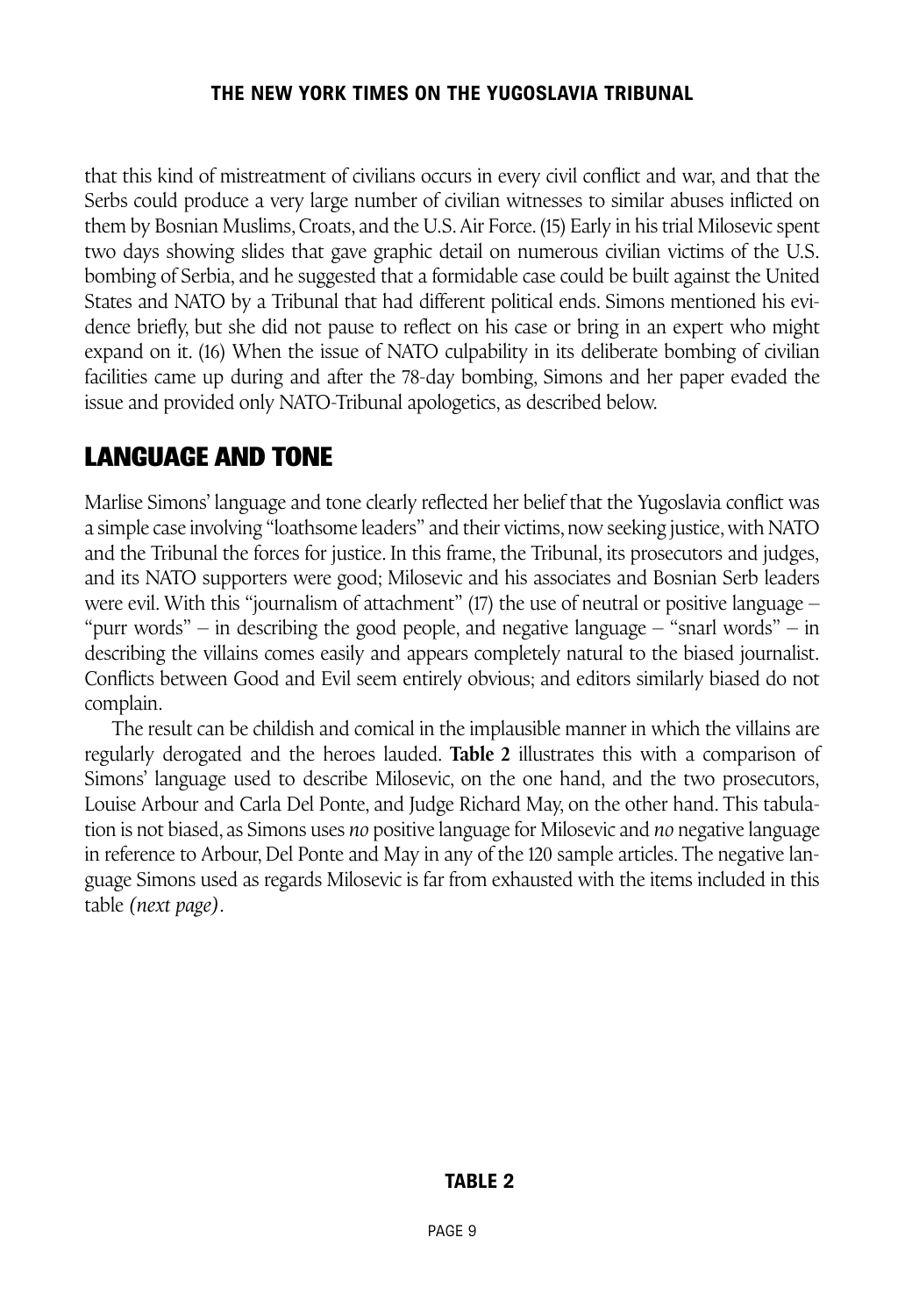#### **MARLISE SIMONS' WORD USAGE**

#### **Slobodan Milosevic Prosecutors Louise Arbour and Carla Del Ponte; Judge Richard May**

Forceful (Arbour) Resolute (Arbour) New assertiveness (Arbour) Very capable (Arbour) No-nonsense style (Arbour) Tough crime fighter (Del Ponte) Unswerving prosecutor (Del Ponte) Natural fighter (Del Ponte) Unrelenting hunter (Del Ponte) Finding the truth (Del Ponte) Keeping tight control (May) Patiently repeated questions (May) Sober, polite and tough (May) Expert on evidence (May) Among the best suited (May)

This differential usage cannot be explained on the grounds that Arbour, but not Milosevic, was "resolute" and "forceful," and that May was only "sober, polite and tough," whereas Milosevic was "contemptuous" and "carping." Milosevic was frequently as resolute and forceful as Arbour, but Simons reserves such positive language for people she approves and always finds Milosevic to be defiant, loud, aggressive, and blustering. The noted Toronto lawyer Edward L. Greenspan, attending the opening of the Milosevic trial, was immediately impressed with the fact that May "clearly reviles Milosevic" and that he "doesn't even feign impartiality, or indeed, interest." (18) But Simons would never call this attitude, so obvious to Greenspan, "contemptuous." Numerous trial observers have noted how May continuously interferes with Milosevic's cross-examinations in a manner that could reasonably be called "carping" or far worse, as we discuss below. Simons reserves such a word for the bad man.

Simons several times describes Carla Del Ponte interacting with one of her allies in the court room at something Milosevic says – "Del Ponte...occasionally shot a smile at other prosecutors in apparent incredulity" (19) – a journalistic device reinforcing the overall tone of good and reasonable on the prosecution's side and evil and foolishness on the side of the defendant. As we will also see below, "unrelenting hunter" Carla Del Ponte turned somersaults of evasion to deny petitions to pursue an investigation of possible war crimes by NATO – she has been "relentless" only in pursuing NATO-approved villains. But when Simons interviewed Del Ponte and described her as the "unrelenting hunter," she failed to ask Del Ponte about the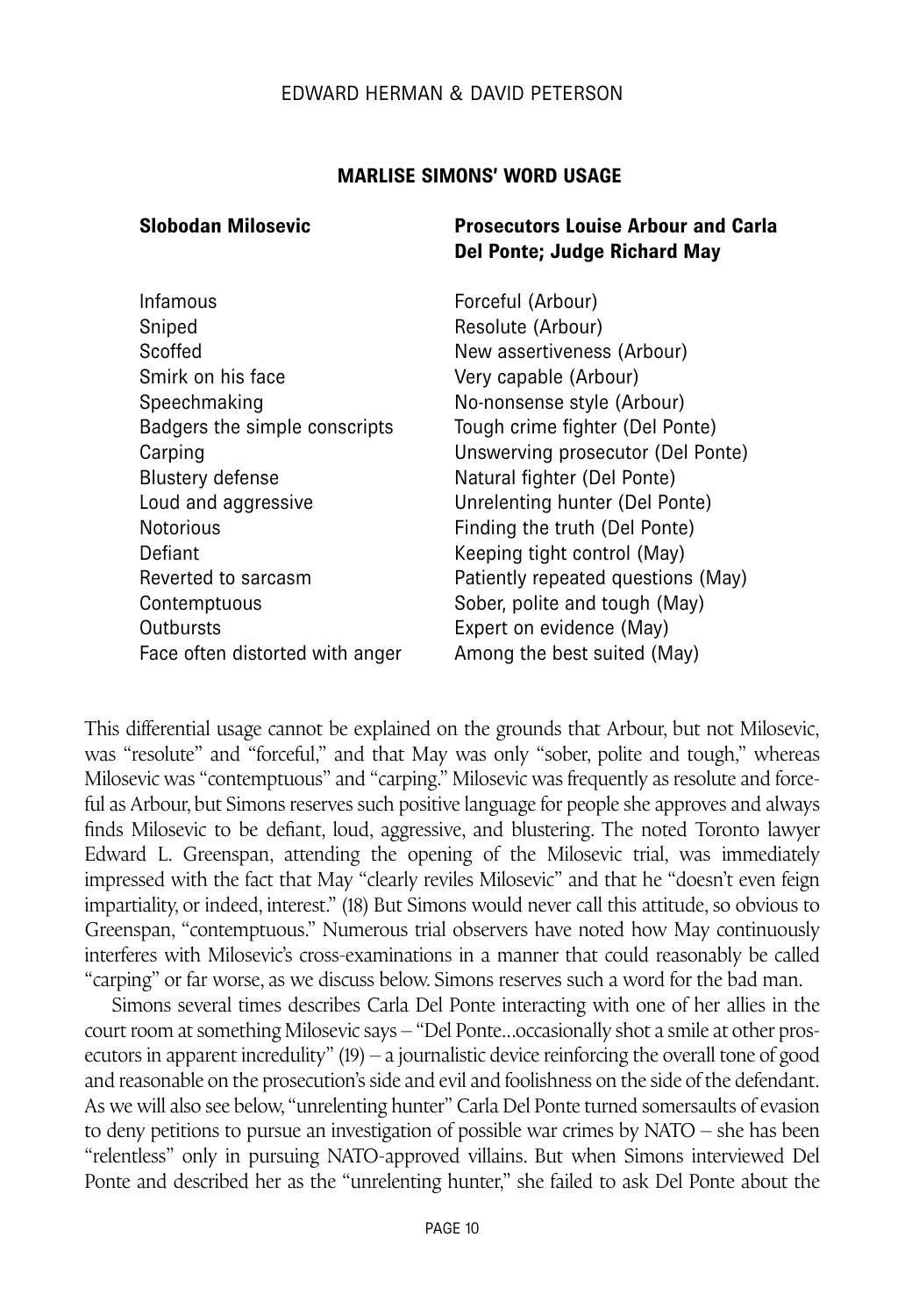Tribunal's deflection of charges against NATO – and in fact, in the 120 articles that comprise this study, Simons never asked any Tribunal official a challenging question or raised one for somebody else to answer. In short, Simons has been on the Tribunal-NATO "team" from the start of her coverage of its work in late 1994, reflected in sourcing, framing, word usage, and tone. The result has been deeply corrupt journalism that is *de facto* propaganda service.

#### THE NEGLECTED POLITICAL MODEL: THE TRIBUNAL AS THE PSEUDO-JUDICIAL PUBLIC RELATIONS ARM OF NATO

By avoiding the alternative frames, Marlise Simons has been able to bypass or deflect inconvenient facts that interfered with her morality tale and that would put the Tribunal's work in a less favorable light. Let us take a closer look at each of the alternative frames, and see how Simons dealt with some of the facts that lend those frames salience.

The first alternative frame – the Tribunal as the pseudo-judicial public relations arm of NATO – rests on structural facts, admissions by some of the principals, and, most importantly, on the Tribunal's performance record. The Tribunal was a creation of the U.N. Security Council, (20) with the United States, Britain and Germany playing lead roles, the United States most prominently and increasingly so. It is of interest that the United States has refused any cooperation with the new International Criminal Court because of the alleged threat that charges might be leveled against U.S. citizens based on a "politically motivated" ICC agenda. (21) The United States has never feared this of the ICTY, however, because of the crucial U.S. role in organizing the Tribunal, financing it (along with other close NATO allies), staffing it, vetting its judges and prosecutors, supplying it with its police force, providing it with information, and giving it political support.

During the 78-day bombing war, when moves were made by dissident legal experts and others to persuade the ICTY to investigate the NATO leadership for crimes related to their war, NATO public relations spokesman Jamie Shea responded to a question on the Tribunal's jurisdiction over NATO's conduct as follows:

> I believe that when Justice Arbour starts her investigation, she will because we will allow her to….NATO are the people who have been detaining indicted war criminals for the Tribunal in Bosnia…NATO countries are those that have provided the finance to set up the Tribunal, we are amongst the majority financiers...we want to see war criminals brought to justice and I am certain that when Justice Arbour goes to Kosovo and looks at the facts she will be indicting people of Yugoslavia nationality and I don't anticipate any others at this stage. (22)

Neither Marlise Simons nor any other *New York Times* reporter has ever quoted Shea's statement, which suggests NATO control of the Tribunal – that "he who pays the piper calls the tune" (Kirsten Sellars) (23) – and which Shea indicates will surely exempt NATO officials from prosecution, as in fact it did. Nor have Simons or her *Times* colleagues ever mentioned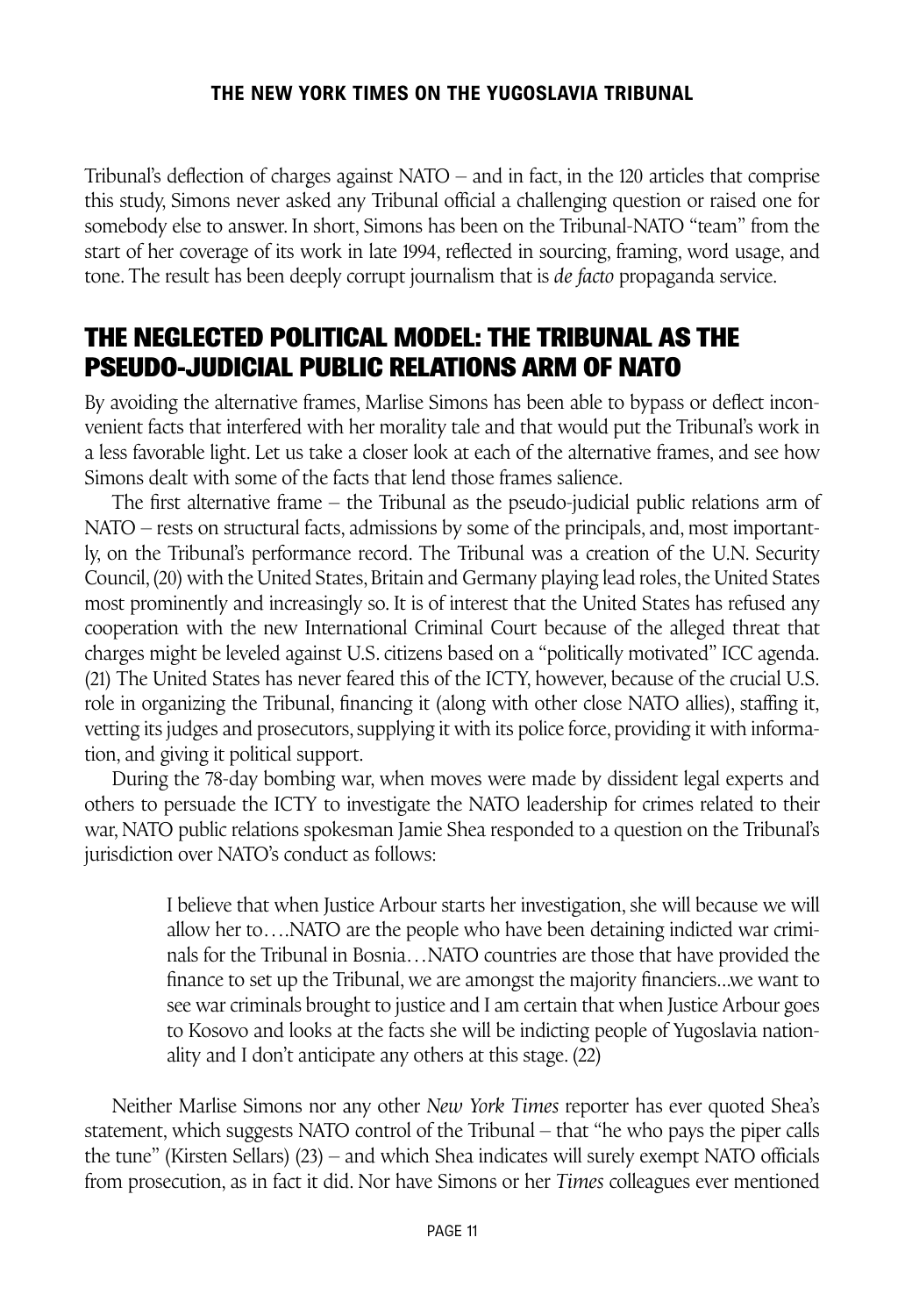the hyperlink to the NATO web site conveniently placed on the ICTY home page throughout the period when it was supposedly considering a petition charging NATO with war crimes. (24) It should be noted that the Tribunal's mandate does not limit its reach to Yugoslavs for prosecution for war crimes in Yugoslavia, a point never discussed by Simons (or other *Times* reporters). Evasions such as this have been helped along by ignoring statements like Shea's.

Simons also has never discussed the U.S.-dominant staffing and vetting of ICTY staff, and she has never mentioned the May 9, 1996 NATO-Tribunal "memo of understanding" that gave NATO the task of serving as the Tribunal's police force. She has acknowledged U.S. funding only in passing, without addressing its possible impact on Tribunal policy. Article 16 of the Tribunal's charter states that the prosecutor shall act independently and shall not seek or receive instruction from any government. But can the prosecutor act independently if dependent on specific governments for funding, personnel, information, and police service? Simons never raises the question. Even within the establishment it is sometimes acknowledged that the ICTY was organized to serve NATO political aims. As Michael Scharf, the man who wrote the Tribunal's charter for Secretary of State Madeleine Albright, once explained, the Tribunal was "widely perceived within the government as little more than a public relations device and…useful policy tool….Indictments…would serve to isolate offending leaders diplomatically…and fortify the international political will to employ economic sanctions or use force." (25)

There have been other statements by Western officials that imply that the Tribunal will do what they want it to do. Thus, the *New York Times* reported in July, 1999 that "Washington has threatened Mr. Draskovic with indictment by the international war crimes tribunal in the Hague for the activities of his short-lived Serbian Guard, a paramilitary group, in Croatia in 1991." (26) An U.S. government fact sheet stated that "We will make a decision on whether Yugoslav actions against ethnic Albanians constitute genocide...The ICTY will indict those responsible for crimes against humanity and genocide." British officials have also made similar statements implying they possess the power to bring the ICTY into action. (27)

Simons gets around the structural and other evidence of the external control and associated political bias of the Tribunal by confining the discussion of this issue to ICTY prosecutors. Her complete exclusion of dissident experts is important here – most of these experts have featured the Tribunal as a "political court" (Edward Greenspan) and "means of effecting policy" (Christopher Black), an "instrument of revenge rather than justice" (Jon Holbrook) whose indictments are of a "purely political nature" (Hans Koechler), at once the "judicial arm of NATO" (Kirsten Sellars) and the "propaganda arm of NATO" too (Michael Mandel), politics flowing from the purpose, organization, funding and staffing of the Tribunal. Not surprisingly, the ICTY prosecutors claim to be completely independent, with no agenda but pure justice, and they complain about how hard it is get cooperation from their organizers, funders, information- and staff-providers, and police agents in their unbiased search for justice. (28) It never occurs to Simons that this claim of foot-dragging might be a self-serving and disingenuous effort to obscure the high degree of Tribunal dependence and *de facto* agency function, a claim and effort advantageous to both the ICTY and its principals. She has never discussed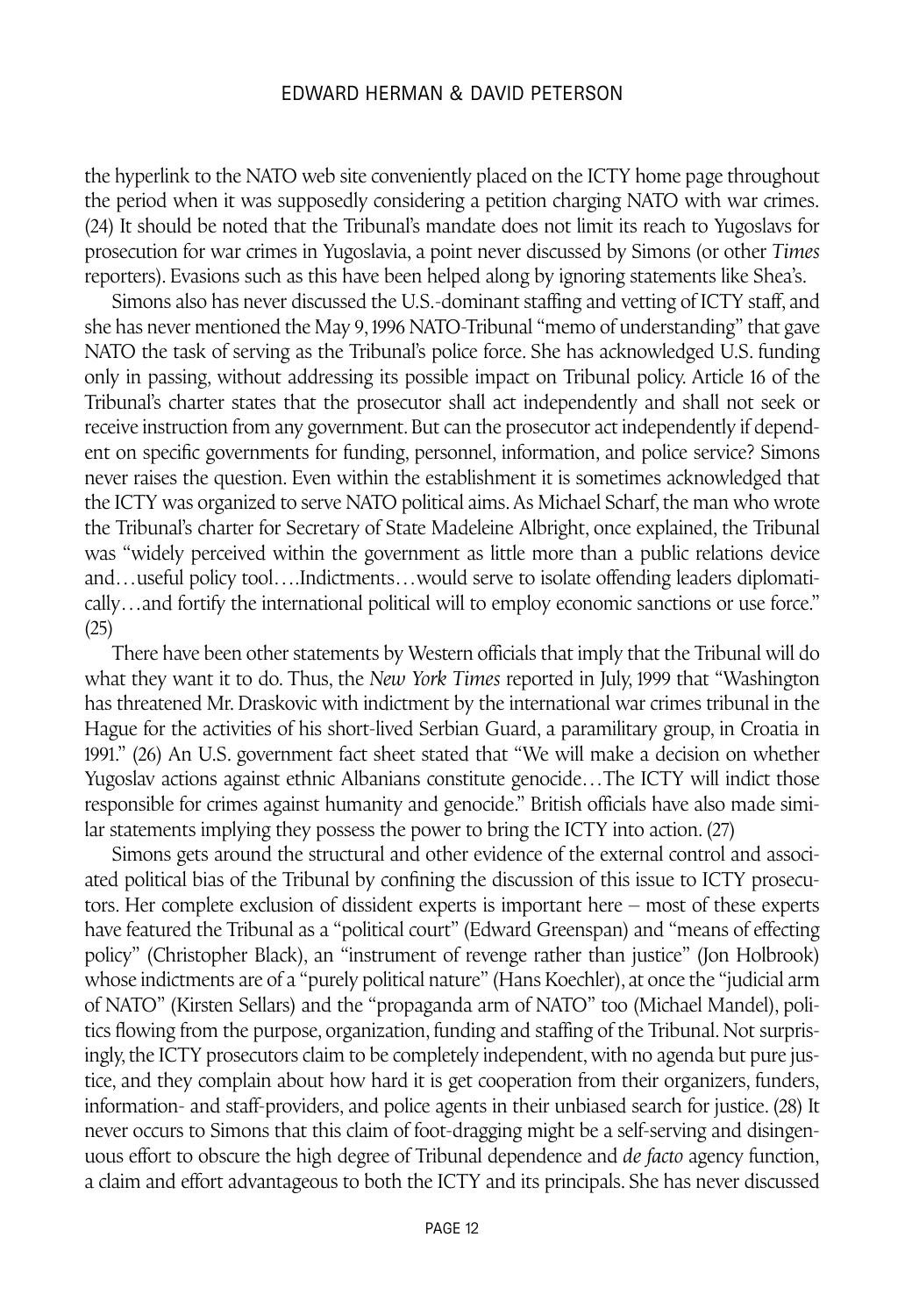the difference between the U.S. treatment of the ICTY and International Criminal Court, which suggests an inordinate U.S. fear of judicial independence and would raise questions about ICTY independence that Simons steadily evades. For Simons and the *New York Times*, the official view simply is the truth and enters the "news" as such. Thus, in a summary on the "Tribunal: How It Works," the paper affirmed that "The Office of the Prosecutor operates independently of the Security council, of any state or international organization and of other organs of the tribunal." (29) And that was the end of it. The ICTY's truth is the whole truth, and nothing but the truth.

Perhaps even more important, Simons avoids mention or the slightest hint of critical analysis of the many manifestations of political service rendered to NATO by the Tribunal. As early as June, 1998, NATO began planning for its springtime 1999 war over Kosovo to coincide with the Alliance's 50<sup>th</sup> Anniversary celebration, scheduled to be held in Washington, D.C., in April, 1999. Almost immediately, the Tribunal followed in NATO's wake with an intensified focus on the Serbs, and a steady stream of press releases on Serb conduct in the province. Thus, for example, Marlise Simons reported in August 1998 that "The United Nations war crimes tribunal is stepping up its investigations of war crimes in the Serbian province of Kosovo," notwithstanding "Serbian claims that events in the province...are an internal affair." (30) The propaganda barrage escalated immediately following the claim of a Serb massacre in the ethnic Albanian village of Racak in January 1999, an incident which Arbour declared, on the basis of unverified information supplied her by U.S. official William Walker, was "a massacre of civilians," one that therefore "falls squarely within the mandate of the ICTY" (31); Arbour also generated considerable publicity by rushing to the scene of the alleged crime with Western cameramen in tow. This massacre claim was welcomed by U.S. officials, providing them with the eagerly sought pretext for the bombing war. When the U.S. Secretary of State Madeleine Albright first learned of Walker's allegations about the Racak incident, the *Washington Post* reported, she phoned National Security Adviser Sandy Berger. "Spring has come early to Kosovo," she told him. (32) Arbour's performance here was in serious violation of prosecutorial ethics, and her own claim that "we certainly will not be advancing a case against anybody on the basis of unsubstantiated, unverifiable, *uncorroborated* allegation" (33), but it was beautifully geared to NATO propaganda service.

The same was true two months later, when Arbour announced an indictment of Serb paramilitary leader Zeljko Raznjatovic (Arkan), prepared in September, 1997, but not released until March 31, 1999, one week after the beginning of NATO's bombing war, and giving the war a further propaganda boost. Arbour's alleged reason for releasing this information at this particular time was that she wanted to put on notice anyone who "might retain his [Arkan's] services or obey his orders," and who "will be tainted by their association with an indicted war criminal." (34)

Then in April, as described by Kirsten Sellars, "midway through the Kosovo conflict, Arbour made a whistle-stop tour of NATO capitals, collecting promises of assistance wherever she went." Her trip to London "seemed to be expressly designed to highlight the tribunal's support for one side of the war. She joined Robin Cook and chief of staff General Sir Charles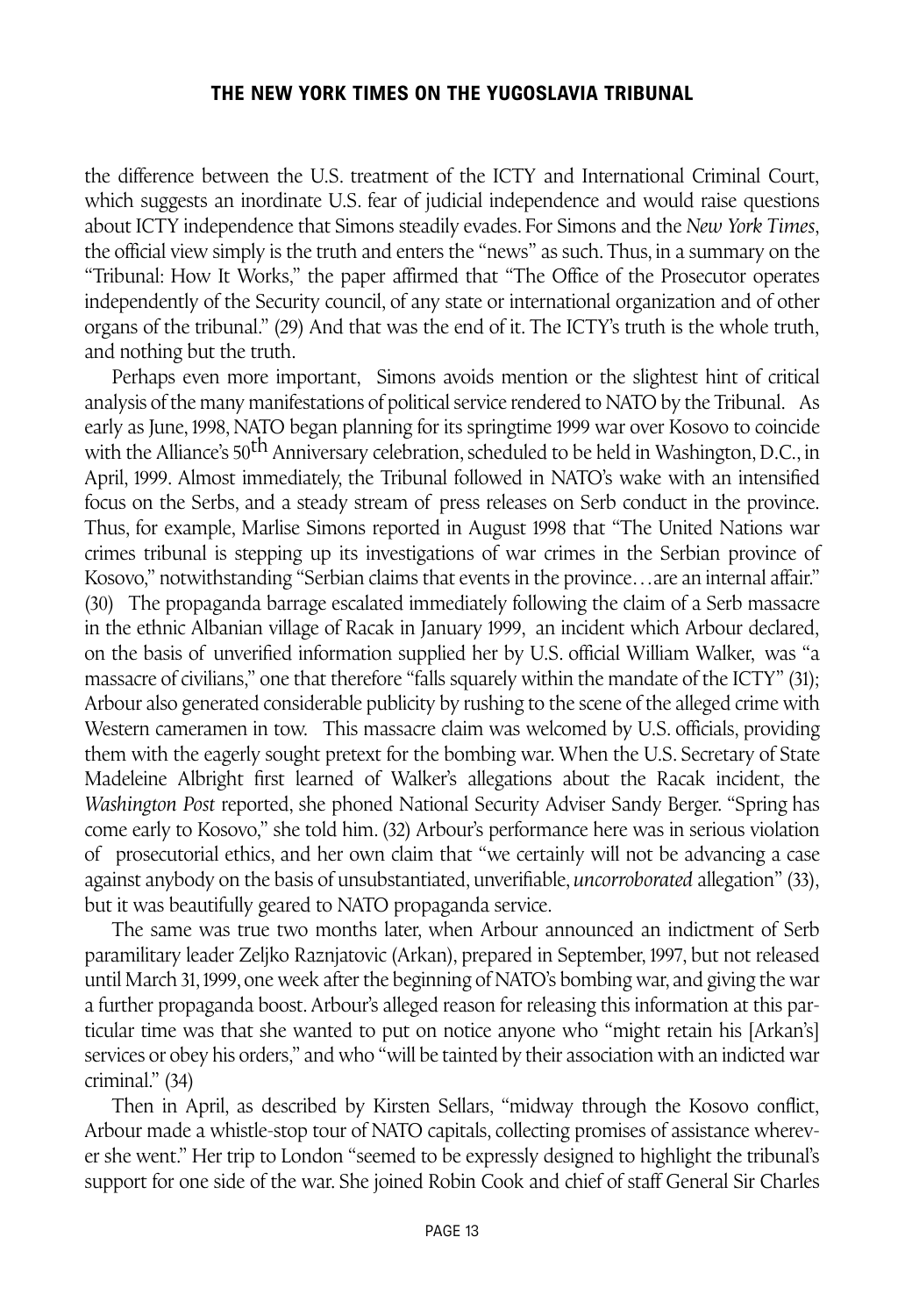Guthrie at a press conference held at the Ministry of Defence, the department responsible for Britain's attacks on Serbia." At this press conference Arbour was publicly promised a major release of British intelligence material featuring alleged Serb atrocities. "Answering a question put to her at the press conference, Louise Arbour stated that it was 'inconceivable' that the tribunal was 'servicing a political agenda.' Yet her presence at this publicity stunt, designed to add to the swelling tide of atrocity stories already doing the rounds in the British media, belied her words." (35) Marcus McGee, writing in the Toronto *Globe and Mail*, pointed out that "It is part of NATO's war strategy to portray the leaders of Yugoslavia as war criminals who must be stopped. By accepting the documents, critics say, Judge Arbour risked becoming part of that strategy and losing her impartiality." (36)

But Arbour's maximal performance as a NATO public relations agent took place in the midst of the bombing war, on May 22, 1999, when NATO, in order to hasten a Yugoslav surrender, began to bomb Serb civilian facilities, including bridges, factories, electric power and water facilities, and even schools and hospitals. This elicited growing criticism even in the NATO countries. At that juncture, Arbour rushed into action with an indictment of Milosevic (as well as four of his closest aides) for crimes against humanity and violations of the laws or customs of war, all based, once again, on unverified information provided her by U.S. and British officials. U.S. Secretary of State Albright and State Department public relations boss James Rubin quickly cited this latest indictment as a justification for the bombing campaign (37) – an example of the Tribunal's propaganda service that was not only crude, but in defense of NATO actions which themselves were clearly war crimes. (38)

At the same time that U.S. Government officials were citing the Tribunal's indictment of Milosevic as evidence of the justness of NATO's war, Arbour herself was explaining that, while individuals are "entitled to the presumption of innocence until convicted," the indictments of the Serb leadership "raise serious questions about their suitability to be guarantors of any deal, let alone a peace agreement." (39) In addition to contradicting herself by undertaking an action that presumed guilt, based on information as yet unverified by the Tribunal, Arbour took on the role of "surrogate politician," in Hans Koechler's words, announcing her personal political determination that Milosevic was to be ruled out as a negotiator. (40) On many other occasions, indictments were used by the Tribunal to criminalize and effectively remove individuals from the negotiating process. Milosevic had to depend on the Russians to negotiate on Yugoslavia's behalf to end the bombing war, and Bosnian Serb leaders Radovan Karadzic and Ratko Mladic were also removed from any diplomatic process in Bosnia by indictments. Former Tribunal president Antonio Cassese acknowledged this purposeful exclusion by indictment with pride. (41) By this route, also, all were effectively demonized before trial and conviction, and any NATO violence was justified in the media and public consciousness by Tribunal indictments.

On the other hand, in earlier years, when Milosevic was deemed useful to NATO as a negotiator in Bosnia, neither he nor Croatian leader Tudjman were indicted by the Tribunal for any crimes, although Milosevic was already well demonized, and in the ongoing Milosevic trial his alleged responsibility for crimes in those earlier years are a key focus of the prosecution case.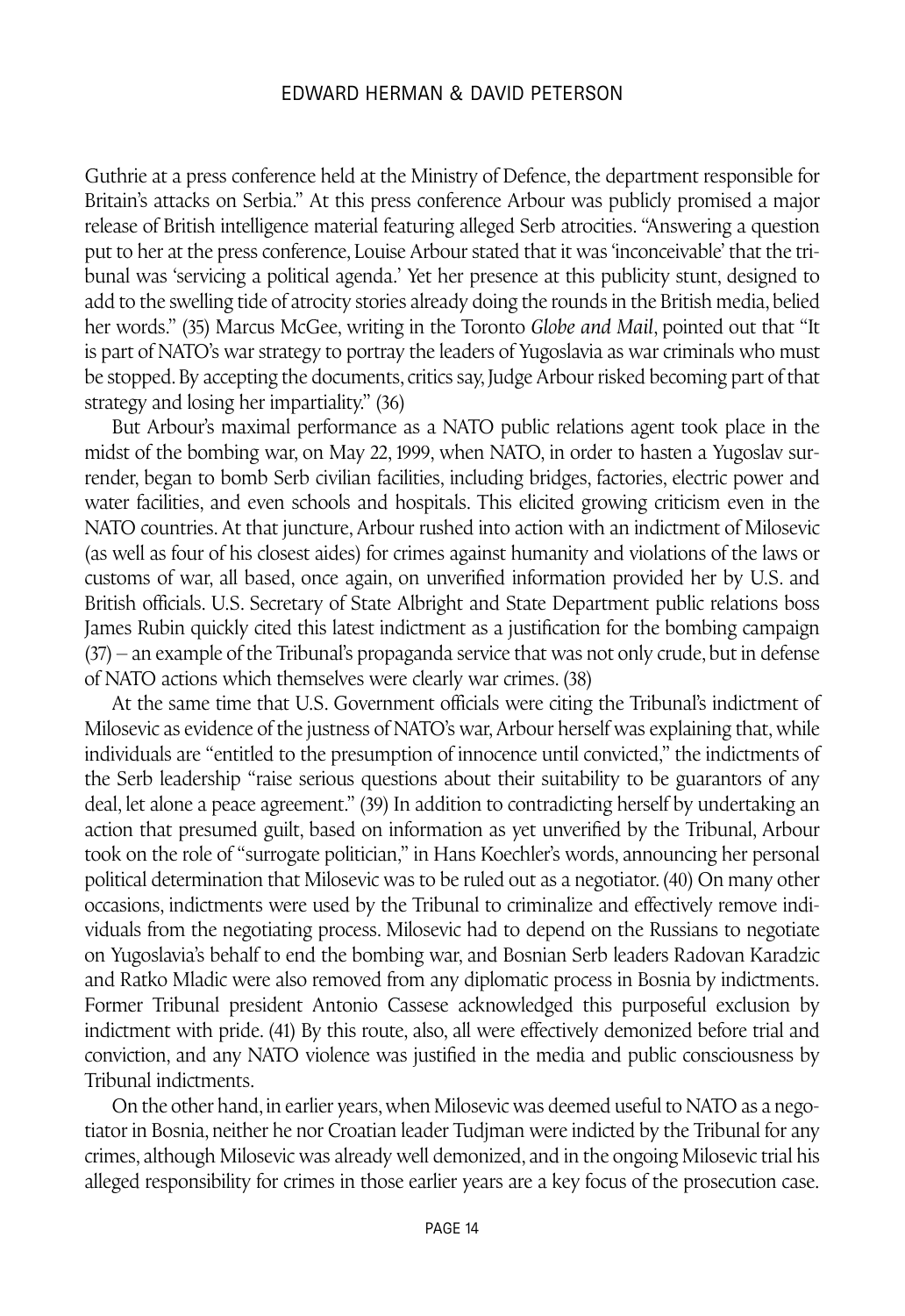U.N. diplomat Cedric Thornberry noted this politically based exemption of Milosevic and Tudjman, "wooed diplomatically lest they pull the rug out from under the peace process," and he objected that "no political offer should be made that would suggest that any leader, credibly implicated in grave criminal activity, be immune from judicial prosecution." (42) In effect, Thornberry was criticizing the Tribunal back in 1996 for serving as a political arm of NATO.

Another huge political act carried out by Arbour, as well as her successor, Carla Del Ponte, was exempting NATO from any war crimes charges. The Security Council conveniently excluded from the war crimes subject to Tribunal jurisdiction what the Nuremberg tribunal had declared to be the "supreme crime" – waging a war of aggression. (43) NATO could therefore attack Yugoslavia in violation of the U.N. Charter without thereby automatically committing a crime subject to Tribunal authority. Nevertheless, Article 5 of the Tribunal's Charter did make illegal "crimes against humanity," which includes "murder" and "other inhumane acts;" and Article 3 includes "employment of poisonous weapons or other weapons calculated to cause unnecessary suffering," and "attack, or bombardment, by whatever means, of undefended towns, villages, dwellings, or buildings." Articles 1 and 16 of the Tribunal's governing statute oblige it to prosecute any such illegal actions. (44)

How Arbour and Del Ponte wriggled out of even investigating NATO's war crimes, and the contrast with their rapid service for NATO, is amusing in the grossness of the difference between the two. Canadian law professor Michael Mandel describes how in May, 1999, he and a group of lawyers from North and South America filed a well-documented war crimes complaint against 68 NATO leaders, and traveled to The Hague to make the case to Arbour and then Del Ponte.(45) "[L]ike literally thousands around the world," he said,"we demanded that Arbour and Del Ponte enforce the law against NATO." But Mandel says he eventually gave up when it became clear that, in his words, "the tribunal was a hoax." (46)

It took Del Ponte more than a year to announce, on June 2, 2000, that NATO was guilty of no crimes, "and that (rather illogically) she was not opening an investigation into whether they had committed any." (47) At that point she released a pre-investigation report of her Office of the Prosecutor (OTP), openly based on the belief that "NATO and NATO countries' press statements are generally reliable and that explanations have been honestly given." However, the OTP did acknowledge that NATO sometimes refused to answer questions – "failed to address the specific incidents," as they put it. (48) In which case, NATO not wanting an investigation, the OTP chose to not look any further, and simply dropped the subject. How is that for an independent judicial assessment?

In the indictment of Milosevic, Arbour used evidence about events that took place only six weeks earlier from a war zone, provided by an interested party (NATO), unverified by Tribunal personnel, and in conflict with her claim that she would never proceed on the basis of "uncorroborated" evidence. But neither she nor Del Ponte could even "open an investigation" into NATO's conduct during the war, after a year, with overwhelming evidence in the public domain pertaining to NATO actions that had killed many more than the numbers presented in the initial indictment of Milosevic (May 22, 1999). That indictment and the charge of "crimes against humanity" were based on an alleged 385 killings for which Milosevic is said to have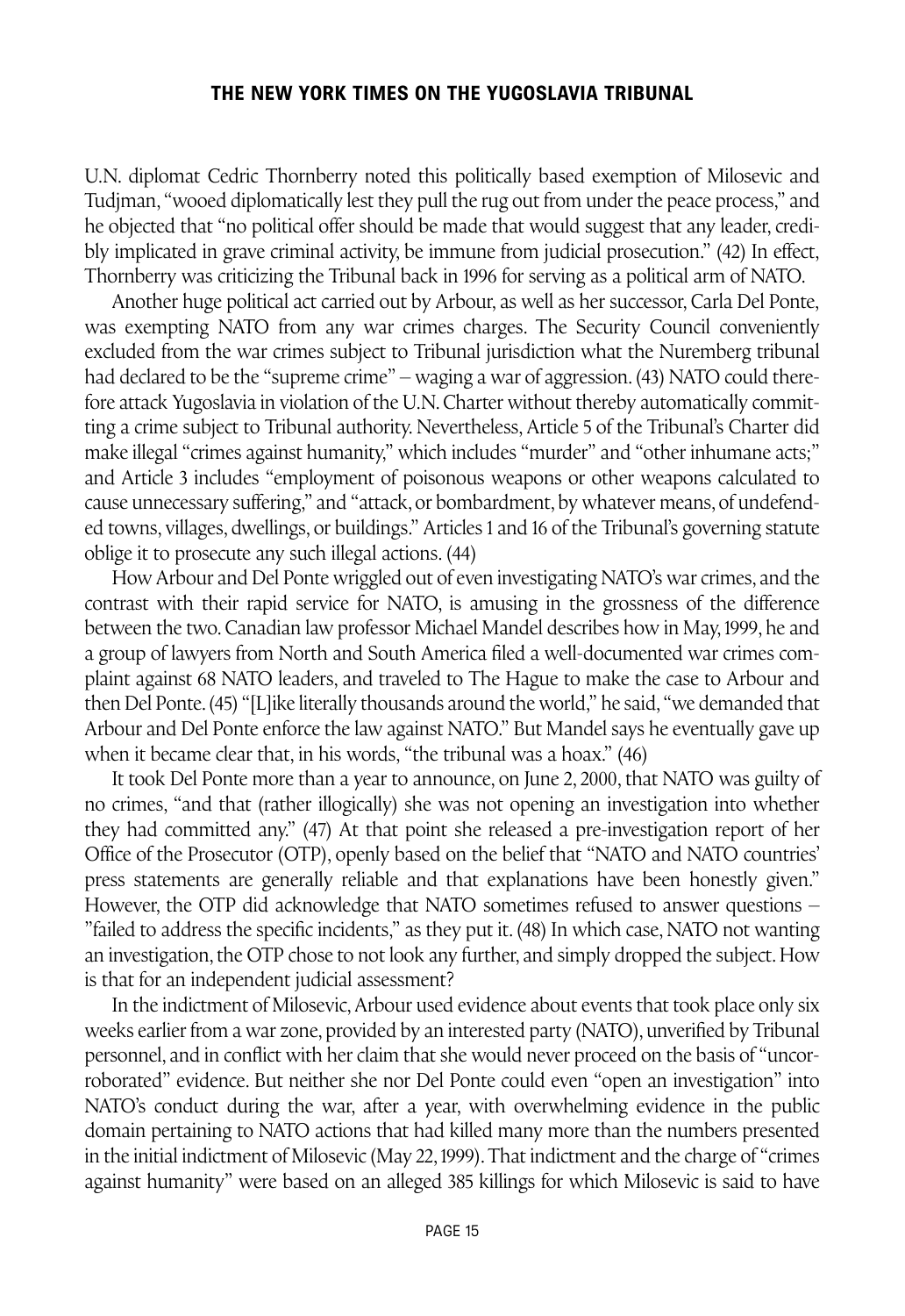borne "command responsibility;" but the *OTP Report* found that the 500 deaths attributable to NATO's actions were too few to rate – "there is simply no evidence of the necessary crime base for charges of genocide or crimes against humanity." (49) (It should also be noted that the first chief prosecutor of the ICTY, the sainted Richard Goldstone, vigorously defended the Tribunal's handling of the NATO charges in a debate with John Laughland, saying that the Tribunal simply "held that there was not sufficient evidence against individuals to warrant further investigation," when as we have indicated there was no serious initial investigation and the 500 deaths conceded by the OTP exceeded the total charged to Milosevic.) (50)

In examining possible NATO war crimes, time after time the OTP investigators would consider the evidence and then choose an interpretation favorable to NATO, as in the bombing of Serbian broadcasting facilities, or simply decide arbitrarily that since "another interpretation is equally available" no investigation is needed (here in reference to NATO's April 12, 1999 bombing of a train crossing a bridge over the Grdelica Gorge, south of Belgrade). (51). Michael Mandel gives a number of illustrations of this mode of exoneration, which, he says, "comes as close as possible to being an actual NATO press release that might have been issued by Jamie Shea or James Rubin." (52)

After Del Ponte took over from Arbour in mid-September 1999, she announced that the "primary focus of the Office of the Prosecutor *must be* the investigation and prosecution of the five leaders of the Federal Republic of Yugoslavia who have already been indicted," implicitly conceding that she didn't have enough evidence, but once again making clear her NATO-service priorities. (53) Despite the furious claims of "genocide" in Kosovo by the NATO/Tribunal/media collective during the 78-day bombing war, the fewer than 5,000 bodies (from all causes and on all sides) found after the historically unprecedented postwar forensic search would hardly sustain a genocide charge against Milosevic. (54) Therefore, after his June 28, 2001 seizure and transport to The Hague, Del Ponte announced that charges against Milosevic would be expanded to his command responsibility for deaths in Croatia and Bosnia. The search was then on for evidence of deaths and, especially, proof of Milosevic's "master plan." This was a common Tribunal formula: Indict; flamboyantly publicize the charges; and then look for the evidence.

Further evidence of the Tribunal's service on behalf of NATO has been the fact that, from the very first, the Serbs were NATO's target, hence, the Tribunal's target as well. As early as the summer of 1992, German Foreign Minister Klaus Kinkel began accusing the Serbs of "genocide;" (55) and in December 1992, just as the Tribunal was in process of formation, Acting U.S. Secretary of State Lawrence Eagleburger publicly named four Serb leaders – Milosevic, Karadzic, Mladic and Arkan – as targets of the imminent Tribunal, even invoking the need for a "second Nuremberg." (56) Tribunal President Gabrielle Kirk McDonald referred to Serbia as a "rogue state," and another Tribunal President Antonio Cassese expressed gratification that "indictments" had made it impossible for Serb leaders to participate in negotiations. Cassese was not bothered by the Tribunal's abuse of indictments as a political instrument, and even Kosovo war supporter Geoffrey Robertson has observed that Cassese's "presumption of their guilt, and agitation for their arrest, would have disqualified him for bias in many domestic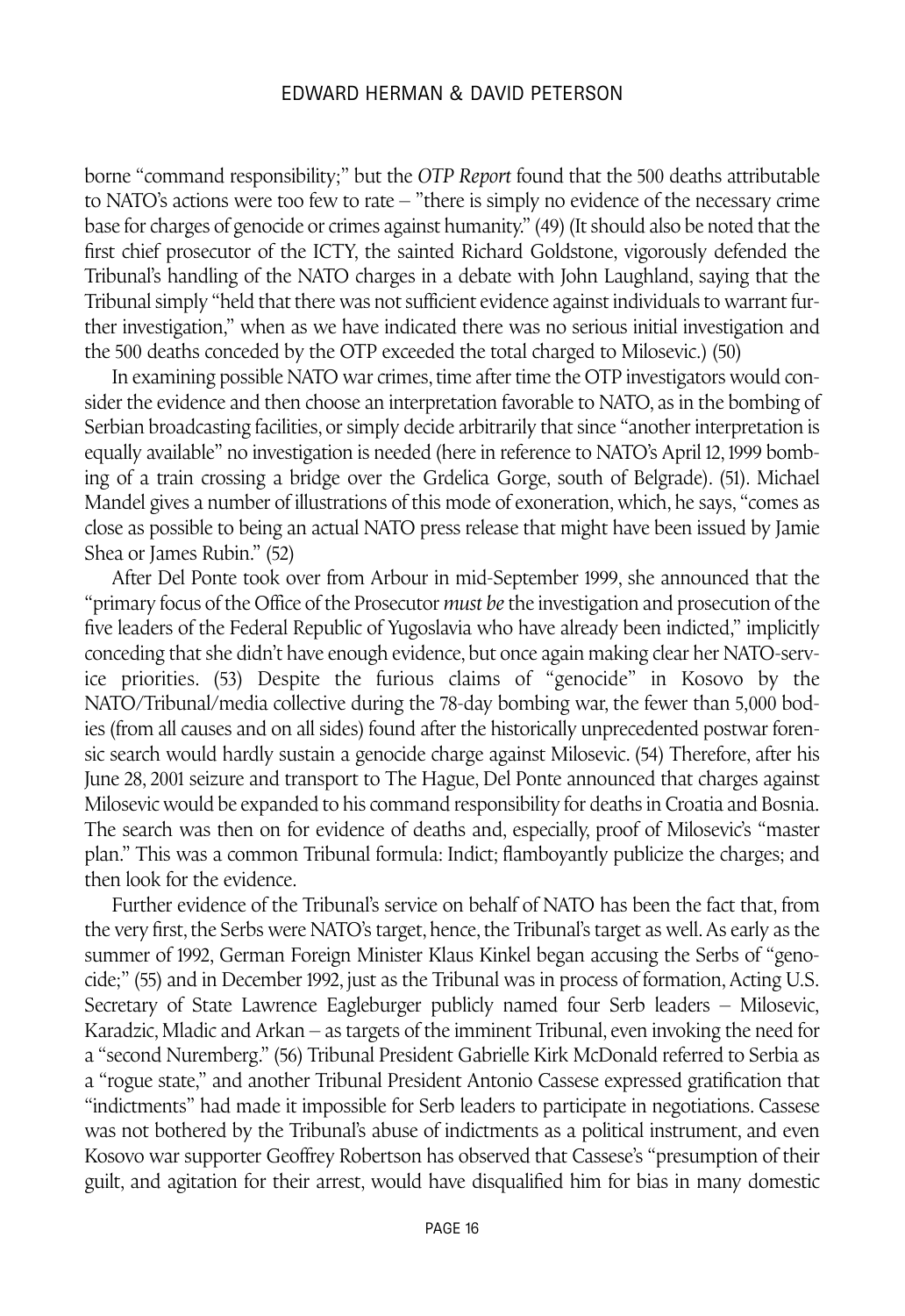#### legal systems." (57)

The double standard in the Tribunal's dealing with the Serbs and others has been blatant. Serb paramilitary leader Arkan's indictment was made public in March 1999, but his Bosnian Muslim counterpart Naser Oric, who had bragged to the media about his killing of Serb civilians, (58) was not indicted until 2003, with only modest charges levied and its timing suggesting an attempt to create the appearance of balance. (59) The Republic of Serbian Krajina President Milan Martic was indicted as early as July 25, 1995 for – among other charges – a rocket-launched cluster-bomb attack on military targets in Zagreb in May 1995, on the ground that the rocket was "not designed to hit military targets but to terrorize the civilians of Zagreb." In Martic's case, the Tribunal went to some pains to investigate the nature, effects and anti-civilian character of cluster bombs, concluding that their use was inherently criminal – "an anti-personnel weapon designed only to kill people." (60) But NATO's cluster-bombing of Nis on May 7, 1999, which repeatedly hit a market and hospital far from any military target, killing at least 15 civilians in the process, produced no indictments.

Bosnian Serb General Stanislav Galic was found guilty by the Tribunal of "inflicting terror on a civilian population," (61) but the numerous admissions by NATO leaders that their bombing of Serbia in April and May 1999 was to inflict pain on – that is, to *terrorize* – that population and force surrender, carried out on a much larger scale than Galic's operations around Sarajevo, was of no interest to the Tribunal. And the massive ethnic cleansing of the Krajina by U.S.-advised Croatian forces in August, 1995, with many hundreds killed, led to no indictments until May 21, 2001 (though announced only in late July), when Del Ponte, aggressively pursuing the new Yugoslav government to extradite Milosevic and other Serb indictees, and apparently feeling a need to demonstrate her even-handedness, belatedly indicted a single Croatian military officer for his role in Operation Storm, General Ante Gotovina, along with General Rahim Ademi, an ethnic Albanian who served in the Croatian military and was involved in the slaughter of Serbs at Medak back in 1993 (62). (Before these indictments, no Croatian with command responsibility for Operation Storm had ever been indicted, and only Serbs had been indicted for their actions in Croatia's Krajina region.)

In the same mode of political bias, only Serb leaders have been charged with "genocide" and the kind of top-down criminal responsibility for the acts of subordinates that we see in the Tribunal's charge that Milosevic masterminded a "joint criminal enterprise" to ethnically cleanse non-Serbs from large areas of Croatia and Bosnia. Numerous mass killings by Bosnian Muslims – including imported Mujahedin whose specialty was beheading civilian victims (63) – and by the Croatian army and paramilitaries never caused the Tribunal to use the word 'genocide' or to attribute responsibility to, or indict, the late Croatian President Franjo Tudjman or his Bosnian Muslim counterpart Alija Izetbegovic. (64) And during her pretended look at NATO crimes, Del Ponte considered only the responsibility of NATO pilots and their immediate commanders, not the NATO decision-makers who decided to target the civilian infrastructure and population. The double standard here is dramatic.

How did Marlise Simons treat these manifestations of a Tribunal political agenda closely geared to U.S. and NATO public relations needs? Simons did not report on the Racak inci-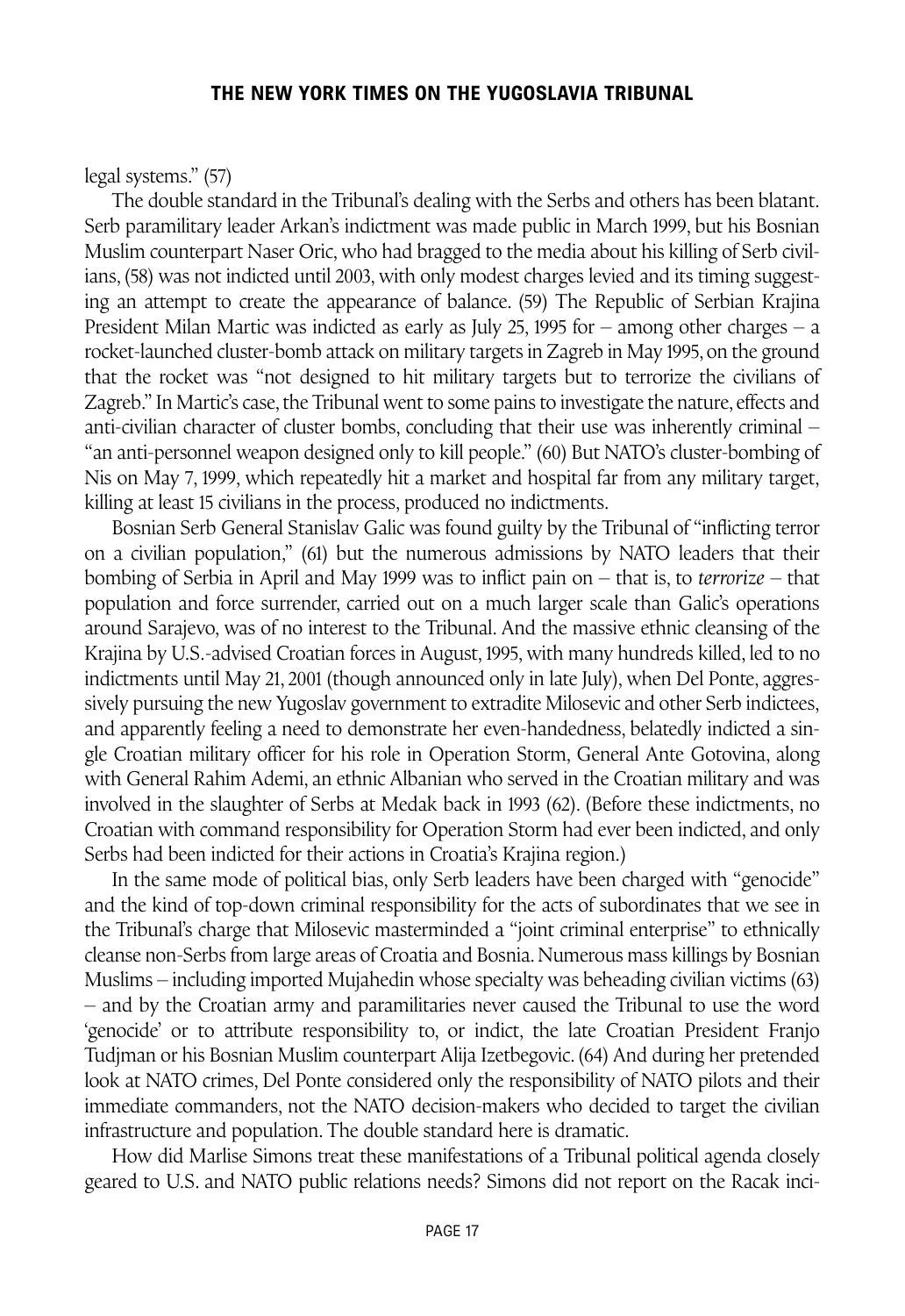dent, but she did have an article on Arbour's March 31, 1999 announcement of the indictment of Arkan. (65) She transmitted Arbour's explanation for the belated release of the indictment – to warn those who might "retain his services or obey his orders" and thus be "tainted by their association with an indicted war criminal." But Simons did not question this explanation, which is not compelling, and which treats an indicted but not-yet-convicted person as a "criminal." Nor did Simons mention that the release of the indictment was a public relations gift to NATO. Simons failed to call attention to the absence of any indictment of Naser Oric, Arkan's paramilitary counterpart serving the Bosnian Muslim side, and in fact she never mentioned Oric's name in any of the 120 articles that form the basis for this study. (66)

This convenient naiveté was even more dramatically evident in Simons' treatment of the May 22, 1999 indictment of Milosevic. (67) Here again, Simons gives Arbour's explanation of the rush to indict – the fear that "we might miss out" on getting him as a result of a peace deal – which she passes along without raising any question. Simons does not mention the Tribunal's failure to indict Milosevic in 1994-1995, when as Thornberry noted, Milosevic was seen by the leading NATO powers as a useful partner in a "peace deal." This allows her to suggest that "only now do…American and European politicians...use the tribunal as a political weapon, threatening to hold perpetrators of atrocities accountable in The Hague," which also makes it sound as if the Tribunal is an autonomous body being used by alien parties! The sheer injudicial character of rushing to indict, with a presumption of guilt even before the evidence is in, doesn't strike Simons.

Simons quotes Arbour acknowledging that NATO's aims here meshed with her own ("a coincidence of interests," Arbour calls it), and this aura of independence is maintained and never challenged by Simons. She asserts that "The indictment is now seen as a tribute to the tribunal's firmness," without telling us who it is that has this vision and offers this tribute. Simons never hints that the timing of the indictment might be regarded as public relations service to NATO, although she mentions that U.S. and NATO officials welcomed Arbour's action. This was just a coincidence, as Arbour explained to her. As with Arbour's exploitation of the Racak incident to perform a public relations service on behalf of NATO, or Arbour's unsealing of the indictment of Arkan right after the start of the war, or Arbour's appearance with Robin Cook at a London press conference later in the war, or Arbour's rush to indict Milosevic as the war dragged on and began to go sour for NATO – Simons treats each as an isolated event, because connecting the dots between them, or performing any kind of serious analysis, would prove incompatible with peddling the official line.

Simons never deals with the Tribunal's exemption of NATO, and her colleagues at the *New York Times* treat that exemption with extreme brevity, featuring U.S. "impatience" with this challenge, which never even reached the investigatory state. The *Times* reporters ignored the charges themselves and never referred to the comical Del Ponte and *OTP Report's* basis for rejecting even an investigation of NATO war crimes. (68) Only once does Simons approach the substance of the charges of NATO war crimes, when she says that NATO bombs "hit the Chinese Embassy, a few bridges, a train full of civilian passengers, and a TV station." (69) But no mention of the electrical and water facilities, marketplaces, nine hospitals, and over 300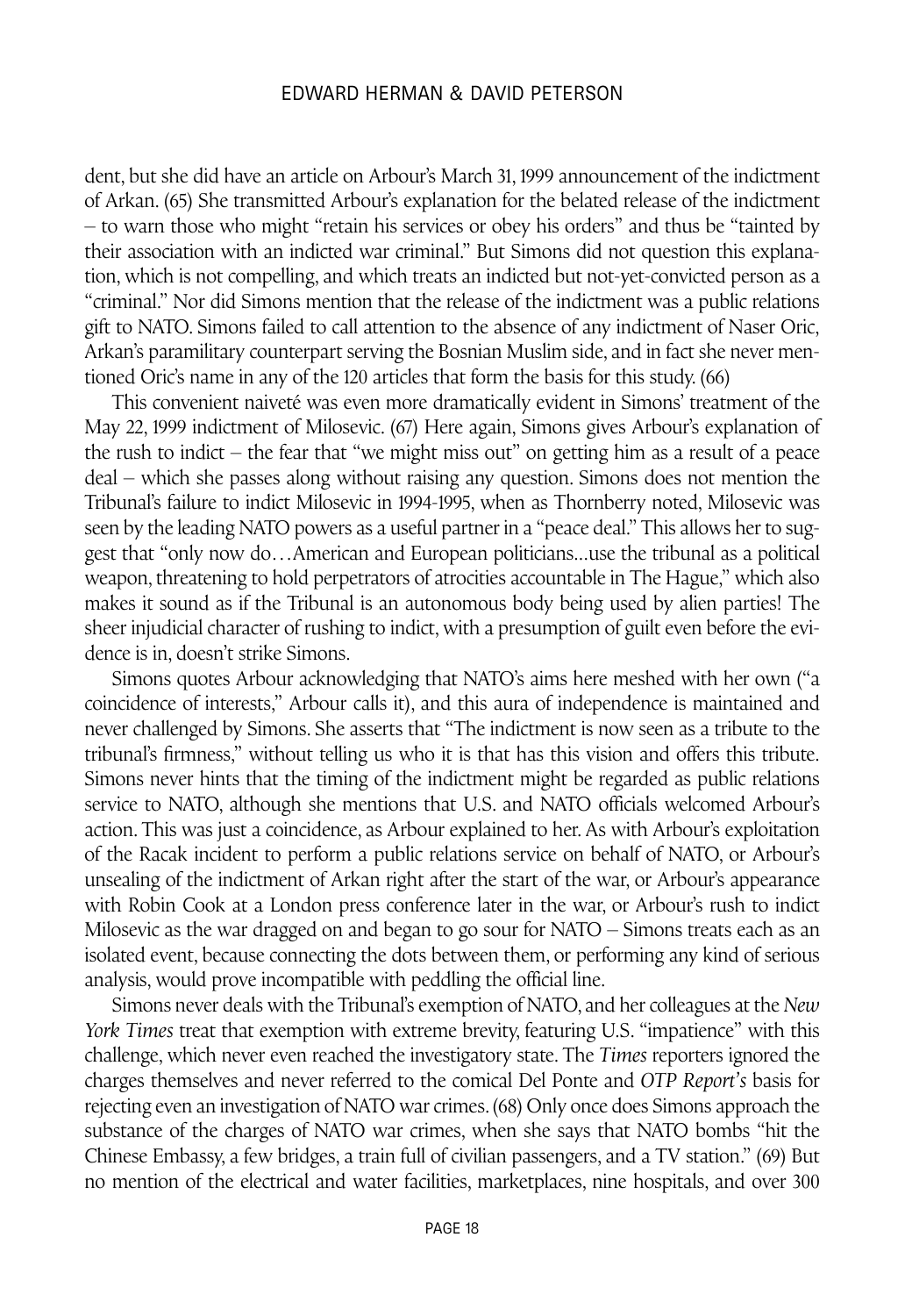schools damaged or destroyed. No mention of the innumerable factories producing civilian goods, museums, religious buildings, including early Christian and medieval churches. And no mention of the 500-3000 civilians killed during the bombing war. Simons' bias displayed in this aborted listing is dramatic, but her editors clearly didn't object.

Simons several times reported Tribunal developments that could be interpreted as showing that the Tribunal was not a political arm of NATO. (70) But she never once allowed this interpretation to be challenged or the neglected political model to be expounded, aside from a few phrases attributed to Slobodan Milosevic.

#### ALTERNATIVE MODEL OF THE TRIBUNAL AS A "ROGUE COURT"

The ICTY was established by the Security Council under Security Council Resolution 827 on May 25, 1993, under the claimed authority of Chapter VII of the U.N. Charter. But the Charter's Chapter VII gives the Security Council authority only on matters of *security*,and the argument that violations of humanitarian law "constitute a threat to international peace and security" fails to provide a legally defensible basis for taking on a judicial function.(71) Ironically,Chapter VII requires all countries to cooperate with any ruling made under it, although it was only voted on by the Security Council. Meanwhile, the U.S. Congress, explaining why it was refusing to cooperate with the International Criminal Court, asserted that "it is a fundamental principle of international law that a treaty is binding upon its parties only and that it does not create obligations for nonparties without their consent to be bound. The United States is not a party to the Rome statute and will not be bound by any of its terms." (72) But no problem in binding countries to aiding the (illegally constituted) ICTY because it was under U.S. control and it was others who were coerced to cooperate without their assent. Marlise Simons and the *New York Times* have never addressed these issues.

It is an even more spectacular irony that the Tribunal was established in 1993, just after Eagleburger's public naming of Serb leaders to be brought to trial and during a period in which the United States had begun "the destruction of every single chance of peace, from the Vance-Owen in Bosnia to the farce of Rambouillet, to the bombing campaign itself." (73) That is, the role of the Tribunal was to help the United States and its allies employ a purported "bringing justice" as part of the propaganda apparatus to fend off peace, help dismantle Yugoslavia, and put Serbia in its place by war. Most of the deaths in Bosnia, Croatia and Kosovo occurred *after* the decisions were made to pursue "justice" instead of peace. Recognition of the Tribunal's role in a policy relying ultimately on force was implicit in the statement of former Tribunal President Antonio Cassese, who noted that "The political and diplomatic response [to the Balkans conflict] takes into account the exigencies and the tempo of the international community. The military response will come at the appropriate time." (74) As Robert Hayden later observed, "Instead of being victor's justice after the conflict, it [the Tribunal] is a tool meant to ensure victory during it." (75) In fact, in the postwar phase, the Tribunal is serving to provide victors' justice  $-$  and a final apologetic for the war  $-$  as well.

Marlise Simons has never mentioned the Eagleburger statement of December, 1993, and, of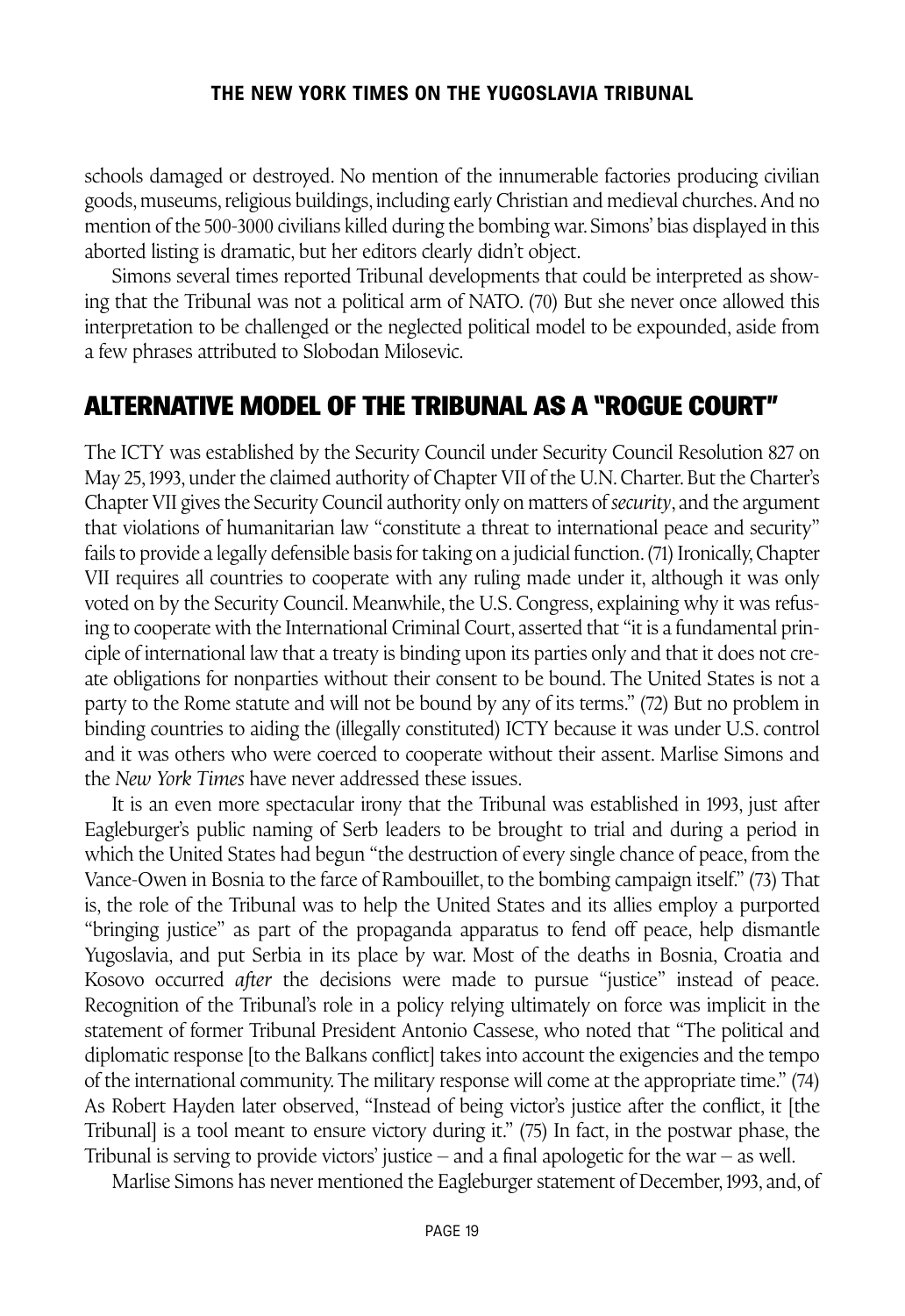course, she has never hinted at the possibility that the Tribunal's role was to facilitate war in the name of "justice," although she repeatedly transmits the prosecution and other prosecution-friendly statements about the importance of justice to the victims. She fails to mention that the alleged "justice" objective is apparently not high on the priority lists of the populations in question, in contrast with U.S., NATO, Tribunal officials, as well as the media establishment. (76) And she consistently fails to address the matter of justice to victims outside the orbit of NATO interests, such as the ethnically-cleansed Serbs of the Krajina and Western Bosnian regions, the ethnically-cleansed Serbs and Roma from NATO-controlled Kosovo, and the refugees and beggared population of Serbia itself.

Most of the Tribunal prosecutors and judges have been drawn from the NATO countries, and all the important ones have been vetted by U.S. officials. (77) As the NATO powers are parties to the conflict, and even committed chargeable war crimes as well as engaging in the "supreme crime" in the 78-day bombing war, there is a major conflict of interest built into the judicial structure of the Tribunal. As Hans Koechler stated, "If the 'Tribunal' would have taken general legal standards of impartiality seriously, it would have been obliged to determine that there is a conflict of interest for 'judges' from countries waging an undeclared war against Yugoslavia to sit on such a panel initiating 'judicial' action against the Head of State of the country under attack." (78) Marlise Simons has never considered this an issue or problem.

We have already mentioned the bias problems that follow from the Tribunal's source of funding, and the likelihood that Tribunal activity will be directed toward areas politically serviceable to the United States and other NATO powers. But another feature of funding bias is that the prosecution is likely to be given ample resources and political support while the defense is scanted. As Sellars points out, "The defence is very much the poor relation at The Hague…the prosecution has been set up with a coordinating office and budget, the defence does not enjoy equivalent resources. It does not get much support from governments either." (79)

As regards the judicial process more narrowly conceived, the Tribunal has violated Western judicial standards on a massive scale, as it has been free to create its own rules as it went along. Thus, its 1994 *Yearbook* states that "The tribunal does not need to shackle itself with restrictive rules which have developed out of the ancient trial-by-jury system" (80); and for Louise Arbour, "The law, to me, should be creative and used to make things right." (81) Yes, due process and other "ancient" protections are inconvenient to aggressive prosecutors. John Laughland notes that "the Tribunal dips into a potpourri of different legal systems from around the world. In one case, the tribunal defended itself against charges that it had illegally seized documents from the Bosnian government by saying that its procedures were compatible with the law in Paraguay." (82)

Before examining some of the Tribunal's abuses, and Marlise Simons' (non)-treatment of them, in more detail, let us enumerate Laughland's non-exhaustive list of "rogue court" procedures: (1) no right to bail or speedy trial; (2) defendants may be tried twice for the same crime [Article 25 of the Tribunal's statute]; (3) no right to a jury trial; (4) no independent appeal body; (5) admission of hearsay evidence; (6) confessions to be presumed free and voluntary unless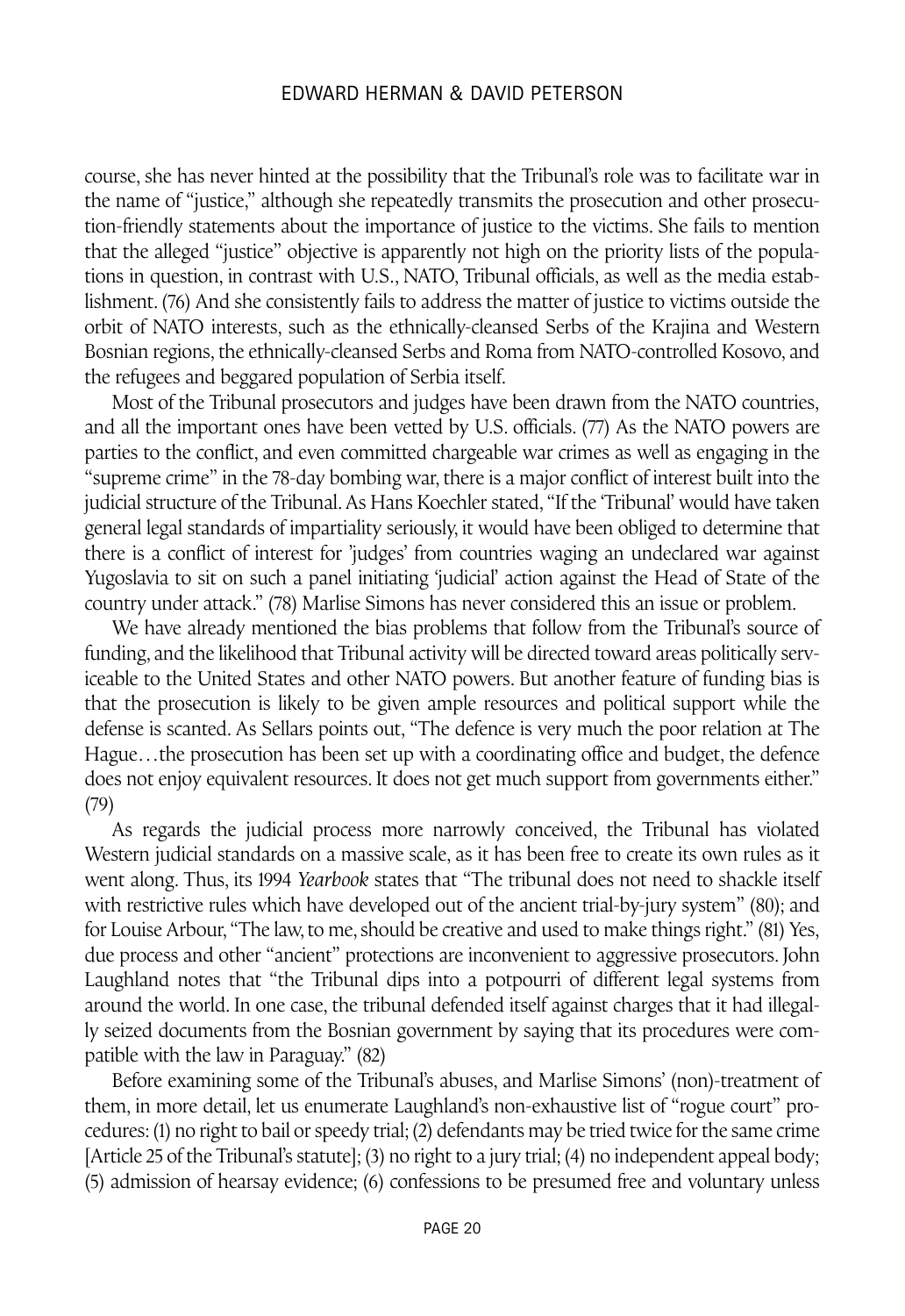the contrary is established by the prisoner [Article 92]; and (7) no definition of the burden of proof needed for a conviction, such as "beyond reasonable doubt." (83) Nowhere in her 120 articles does Marlise Simons mention, let alone challenge, these procedures – all of which are in violation of long-established principles of Western jurisprudence.

Another very important feature of Tribunal practice has been the use of the indictment as a political tool. In the "ancient trial-by-jury" and due process systems of the West an indicted person is not by that fact a criminal but rather one for whom the evidence seems to justify a trial to determine guilt or innocence. For the Tribunal the indictment has been used to criminalize without trial, to remove the indictee from effective authority, and to discredit and demonize. As noted, Arbour used this weapon regularly as a political and propaganda tool, while piously claiming a belief that indictees are innocent till proven guilty. Even Geoffrey Robertson, a vocal supporter of NATO's 1999 war, has recognized that "war required [Milosevic's] criminalisation, so The Hague prosecutor, Louise Arbour, was summoned to London to be handed by UK Foreign Secretary Robin Cook some NSA/GCHQ intercepts she had long requested." (84) Milosevic was indicted shortly thereafter. Back in 1995, Arbour's predecessor, Richard Goldstone, admitted to purposefully indicting Karadzic and Mladic to exclude them from the imminent Dayton talks, (85) but not Milosevic, now under indictment as the alleged "architect" of the events for which Karadzic and Mladic were indicted. Marlise Simons has never acknowledged the ICTY's politicization of indictments, nor has she expressed the slightest concern over their use for advance criminalization.

The Tribunal's prosecutors have been very media oriented, with the criminalizing indictments central to their effort to mobilize the media in support of the Tribunal. Among other incidents, in June, 2001, Del Ponte announced that Milosevic would soon be indicted for additional crimes (86), an action that had no function except to keep Tribunal business in the public eye and create a public and moral environment biased against the defendant. Cassese openly employed the same tactic of going to the public about the "indicted criminals" in order to force political action. (87) Similarly, Richard Goldstone frankly acknowledged that journalists "responded to my calls for positive and supportive coverage" of the Tribunal. (88) Again, the violations of judicial principles in this call and mobilization were notorious, but entirely consistent with Tribunal procedures. Marlise Simons almost certainly didn't need Goldstone's call to follow the Tribunal party line, and she has never noticed any anomalies or departures from honorable judicial practice in publicity mongering or courtroom procedures. In fact, as far as she is aware, everyone working for the Tribunal bends over backwards to avoid publicity and the appearance of a conflict of interest! (89)

The first case tried by the Tribunal, involving the Bosnian Serb Dusko Tadic, affords us an excellent illustration of both the Tribunal's unjudicial practices and Marlise Simons' extreme bias. Only one witness ever testified to having actually seen Tadic commit an atrocity, an anonymous Bosnian Serb sent to the Tribunal after his seizure by the Bosnian Muslims. The defense was able to show that the witness lied, at which point he confessed that he had been forced to lie, and was trained on his testimony, by his Bosnian Muslim captors. The prosecutor withdrew the witness's testimony, but the Trial Chamber never asked why the prosecutor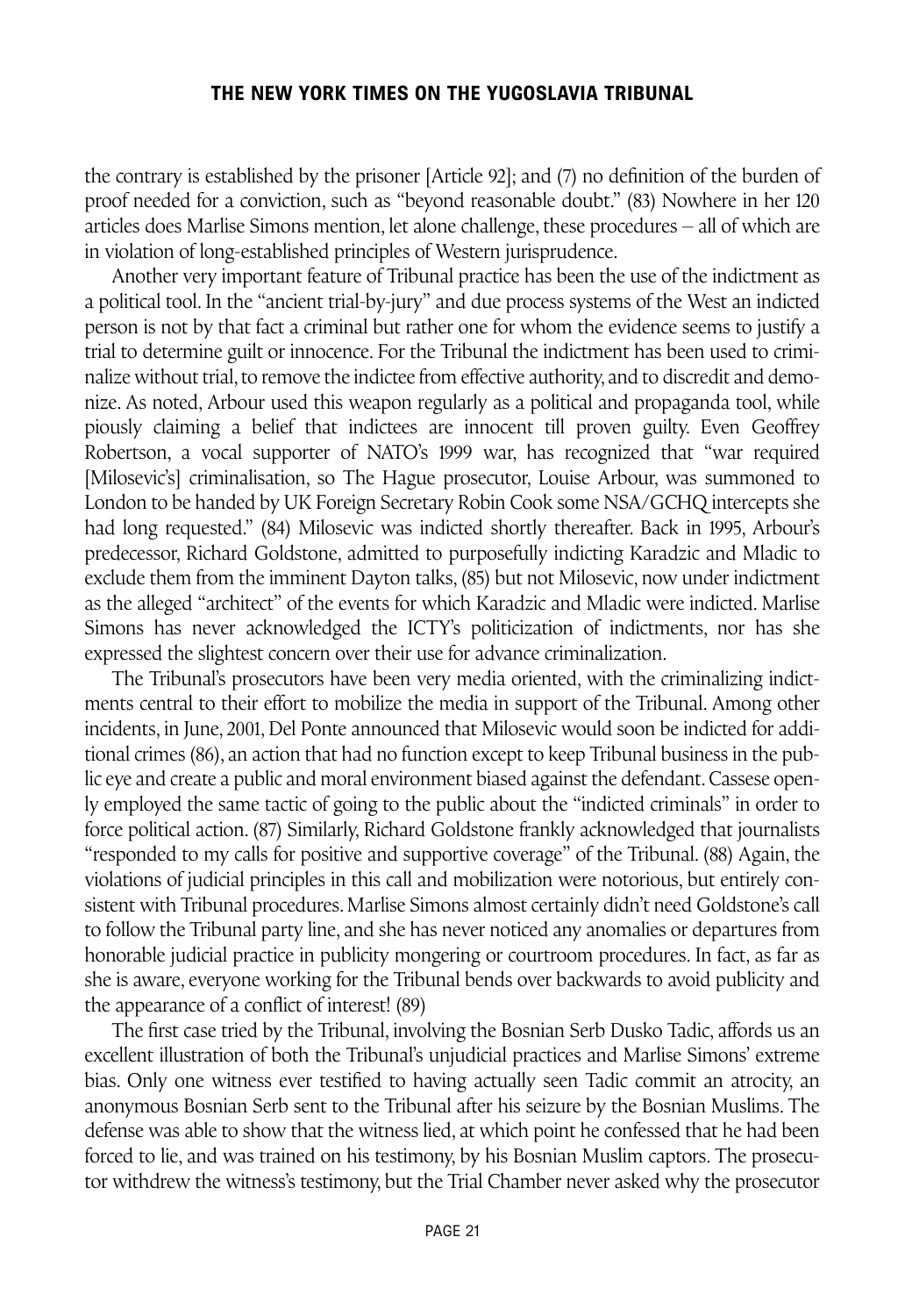had failed to discover the basic facts about the witness; Robert Hayden, who was an expert witness in this case, claims that "some parts of the witness's story seem to indicate the Prosecutor's office might also have been involved in training him to give false testimony." (90) The Tribunal then denied the witness' appeal for refuge and sent him back to the Bosnian Muslim government, where he was given a ten-year sentence for "genocide" based on a confession he says was extracted by torture.

The Tadic case involved charges under Article 2 of the ICTY statute, which applies only to persons "caught up in an international armed conflict." In a preliminary hearing, the ICTY Appeals Chamber found the Bosnian conflict to be both internal *and* external,and argued that if it was found to be solely "international" (i.e., external), an "absurd" conclusion would follow: That only Bosnian Muslims, not Bosnian Serbs, could be "protected persons" under the statute. The Trial Chamber, following the reasoning in the International Court of Justice in its 1986 decision *Nicaragua v. United States of America.*, found that the Bosnian Serbs were not *de facto* organs or agents of Belgrade. The prosecutor appealed the decision, and won, with the Appeals Chamber now accepting precisely the conclusion that it had earlier found "absurd," and arguing that mere "participation" in planning and supervising military operations constitutes "overall control." It justified this position on the grounds of the need to protect civilians and "realism…which disregards legal formalities." Apart from the brazenness of this self-contradiction and rewriting of legal rules, "The ICTY Appeals Chamber has thus clearly indicated that fairness of the proceedings for defendants is not high in its concerns," Robert Hayden concludes. (91)

Hayden also points out that this ICTY ruling and disregard of "legal formalities" would not only make the United States responsible for all the crimes of the Nicaraguan contras, it would also make it responsible for its "de facto agents" in the Croatian army's Operation Storm, the assault on the Krajina Serbs in August, 1995, carried out with the approval and participation of U.S. officials and closely affiliated "private" firms. (92) Naturally, the Tribunal, which couldn't even open an investigation into NATO's direct war crimes, would never make this connection involving mere *de facto* agents killing the wrong victims.

In her reports on the Tadic trial, Simons devoted a great deal of space to summarizing the prosecution's charges and description of the Omarska prison camp as a "concentration camp." (93) But reading Simons, one would never be aware of the fact that Tadic was sentenced to 20 years, although acquitted of personal responsibility for any murders. There is no mention of the fact that the one witness who claimed to actually *see* Tadic kill was eventually withdrawn by the prosecution after having been found to be fabricating evidence, and after confessing to having been coerced and trained on what to say. Reporting this would throw unfavorable light on Tribunal processes, and Simons regularly ignores such negatives.

On the issue of whether Tadic would be subject to Article 2 charges based on the finding of the conflict in Bosnia as internal or external, Simons does not evaluate the arguments on the difference between "control" and "participation," nor does she discuss the facts about the relation between the Yugoslav and Bosnian armed forces. The struggles between Milosevic and the Bosnian Serbs and their conflicting interests in the peace efforts in the years 1992-1995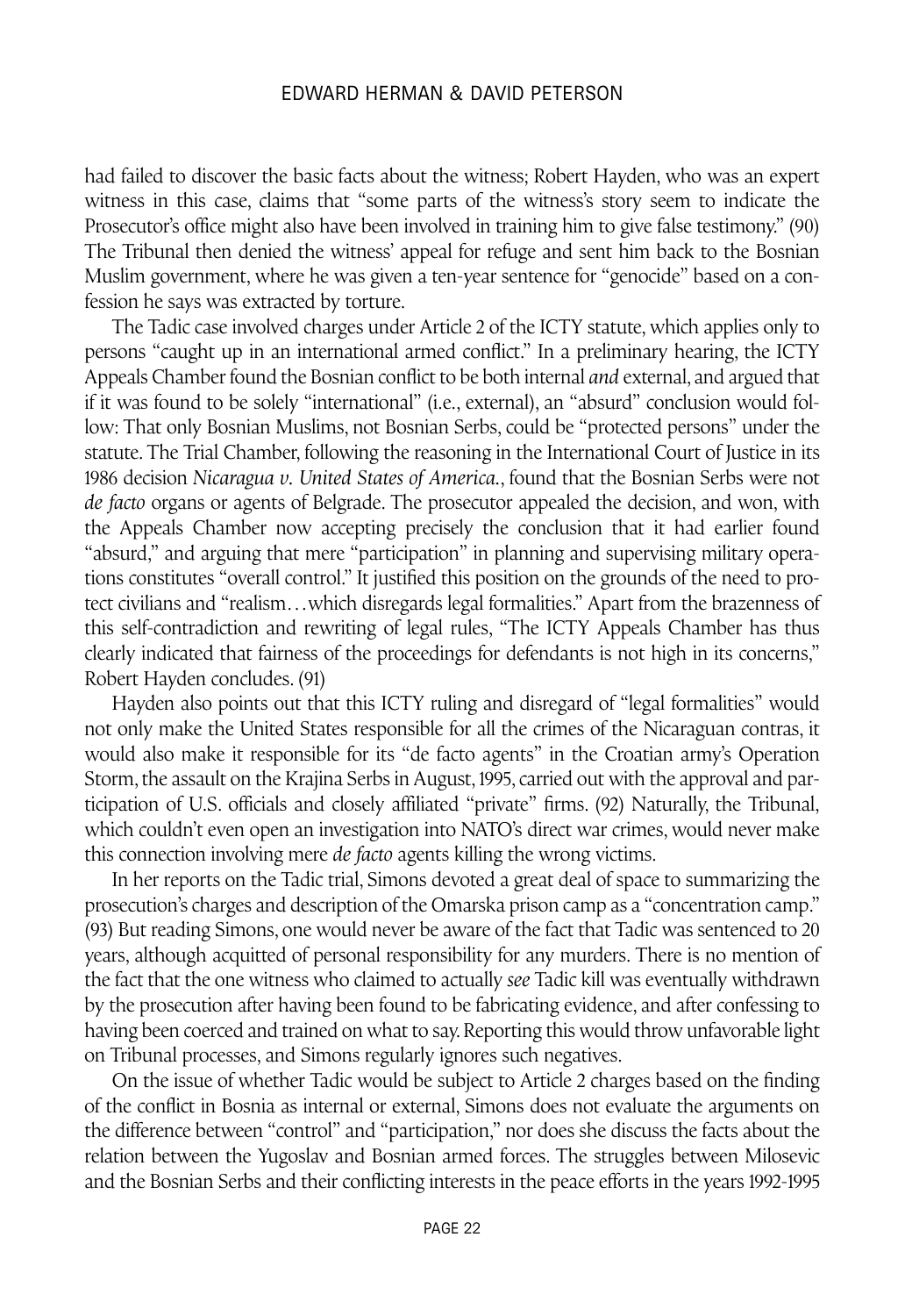– as described, for example, in Lord David Owen's *Balkan Odyssey* (94) – are of no interest to Simons. She doesn't mention the arguments given by the Tribunal judges who at first disputed the control claim, and there is no evidence that she ever bothered to hear or read them or the testimony of Robert Hayden.(95) She just takes it for granted that the NATO-friendly position is correct: She says that "most Western governments" would claim that the Bosnian Serb warfare was "orchestrated from Belgrade." (96) So any contrary findings brought before the Tribunal are *ipso facto* wrong and perverse.

And in a remarkable and stupid *ad hominem* attack, Simons smears the dissident judges as tools of Milosevic, claiming that their finding of only participation rather than control was a Milosevic "stratagem" and "victory": "Mr. Milosevic has now by some accounts hoodwinked two of the tribunal's judges." For these "some accounts" she seems to be relying on "diplomats" and an unnamed "international lawyer." The heroine in her morality tale here is Judge Gabrielle Kirk McDonald, the Clinton State Department's contribution to international justice, and former (and post-Tribunal) director and counsel of the notorious human rights violator Freeport-McMoRan Copper & Gold Inc., who stood firmly by the NATO position in this voting. Simons also quotes Gow, who is NATO-friendly, but completely ignores Hayden's extensive arguments supporting the position of the "hoodwinked" judges.

We might also note that the argument accepted by McDonald and Simons, that the participation of the Yugoslav government with the Bosnian Serbs in the form of funding support and occasional joint operations was proof of Yugoslav control, would point to U.S. and NATOpower control of the Tribunal itself.Not surprisingly Marlise Simons has never made this analogy or drawn this inference.

Over the course of the prosecution's seemingly endless parade of witnesses, which totaled 296 in all before it rested its case on February 25, 2004, almost 25 months after the case opened, the prosecution frequently cultivated a sense of anticipation that this witness, or that, would be the one to serve up the coup-de-grace for Milosevic. One such witness was the three-time President of an independent Slovenia, Milan Kucan – the man who "led the Slovene delegation out of a Communist Party congress in 1990," Simons notes, and declared independence from Yugoslavia the summer of the following year. (97) Simons' relatively brief coverage of Kucan's single day before the Tribunal (98) touched on a key moment of Milosevic's crossexamination, when Milosevic asked Kucan, "Why did you need this war? You opted for violence…." But such a question Simons balanced with Kucan's testimony that Slovenia was acting in response to Milosevic's threats that "borders might be redrawn by force," along with her own gloss on Kucan's testimony that "it had become clear to him that Mr. Milosevic would use every means, even violence, to keep all Serbs in a Yugoslav state." Simons failed to report the one question to which Milosevic returned, over and over again: "Why did you attack the JNA in Slovenia?" (99) That is, why did the Kucan Government's forces attack the forces of the Federal Government, given the latter's constitutional responsibility to defend the territorial integrity of Yugoslavia, and ensure domestic order? (100) Simons also failed to report the extensive documentation that Milosevic tried to present on the violence that the Slovene Territorial Defense Units and paramilitaries had perpetrated against the regulars of the JNA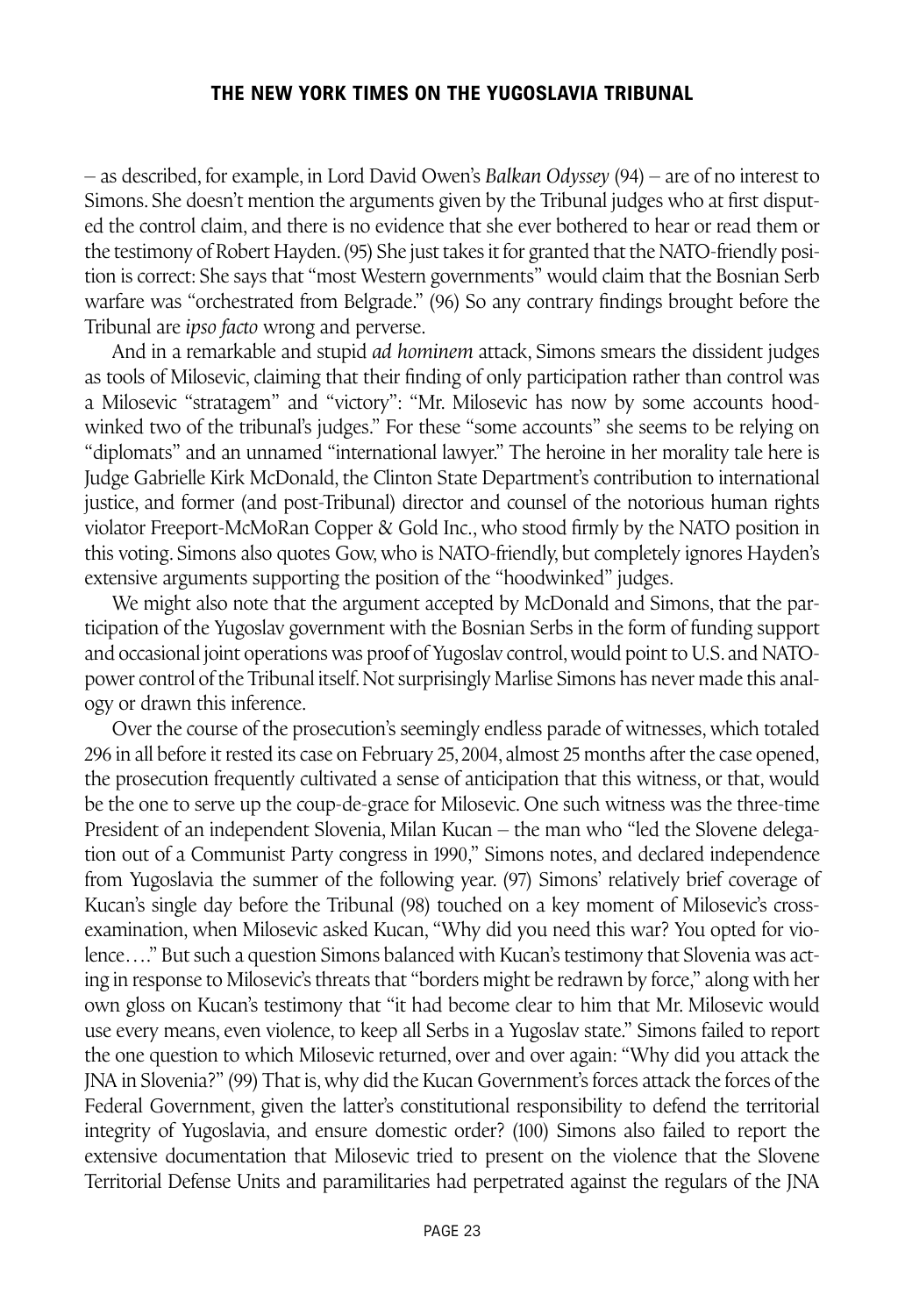and family members after the declaration of Slovenian independence, (101) or Milosevic's claim that the Yugoslav Constitutional Court had ruled no less than 27 times that the route adopted by Slovenia's political leadership towards independence was incompatible with the Federal Constitution. (102) Nor did Simons mention Milosevic's contention that before and after Slovenia's so-called Ten Day War, the Kucan Government was involved in the shipment of arms to the far more hotly contested breakaway republics of Croatia and Bosnia-Herzegovina, and the Serbian province of Kosovo. (103) Indeed, as far as Simons was concerned, each of the antagonists accused the "other of warmongering as they relived their fight of more than a decade ago" – and that was it. In keeping with her standard practice, however, Simons did remind *Times* readers that Milosevic "is widely held to be most responsible for leading the Serbs into conflicts in Croatia and Bosnia that took more than 200,000 lives." (104)

Zoran Lilic and Borisav Jovic, two ethnic Serbs and former close colleagues of Milosevic whose appearances as prosecution witnesses received the same kind of promotion as Kucan's, also gave testimonies that proved equally deflating. Indeed, Lilic's three days before the Tribunal happened to coincide with what appears to have been a maneuver by the increasingly desperate Office of the Prosecution to divert attention away from Lilic's actual testimony, in which the former Yugoslav President (1993-1997) rejected the core of the prosecution's contention that Milosevic's guilt for "genocide" in Bosnia-Herzegovina rests with his "command responsibility" for the alleged massacre of some 7,000 Bosnian Muslims following the evacuation of the Srebrenica "safe area" in July 1995. "I am sure he could not have issued an order of that kind," Lilic said during his extensive first day's testimony."I am quite certain [Milosevic] didn't have influence on a decision of that kind." (105) But Simons reduced the whole of Lilic's three days of testimony to a total of 16 quoted words spread over two short paragraphs at the very end of her article. Instead, Simons swallowed the Office of the Prosecutor's bait, its revelation of a document that "may prove to be crucial evidence in support of their case that the former Yugoslav president is guilty of genocide." First published on the webpage of the highly-compromised Institute for War & Peace Reporting, the alleged document "not only puts Serbian special police at the massacre site but also provides a direct link to Mr. Milosevic," Simons reported. "[T]his is the first such document relating to the July 1995 massacre," an anonymous "official in the prosecutor's office" told her. (106) In this manner Simons and the *New York Times* helped the prosecution salvage the Lilic bust by rushing to print news about an alleged secret document proving Serb perfidy, a document whose shelf life proved to be exceedingly short, once its real purpose had been served.

As for Borisav Jovic, the former Serbian representative on the collective Federal Presidency for Yugoslavia during the period the Federation dissolved into wars, neither Simons nor any of her colleagues with the *New York Times* reported his three-days of testimony before the Tribunal in November 2003, which also hurt the prosecution case by denying Milosevic command responsibility for Bosnian killings but which also scoffed at the crucial prosecution claim of a plan for a "Greater Serbia." (107) Jovic also discussed the matter of "ethnic cleansing," agreeing that the practice existed, but denying that Milosevic's policies ever supported it. (108) Jovic gave his testimony despite the fact that in its indictments of Milosevic, Jovic's name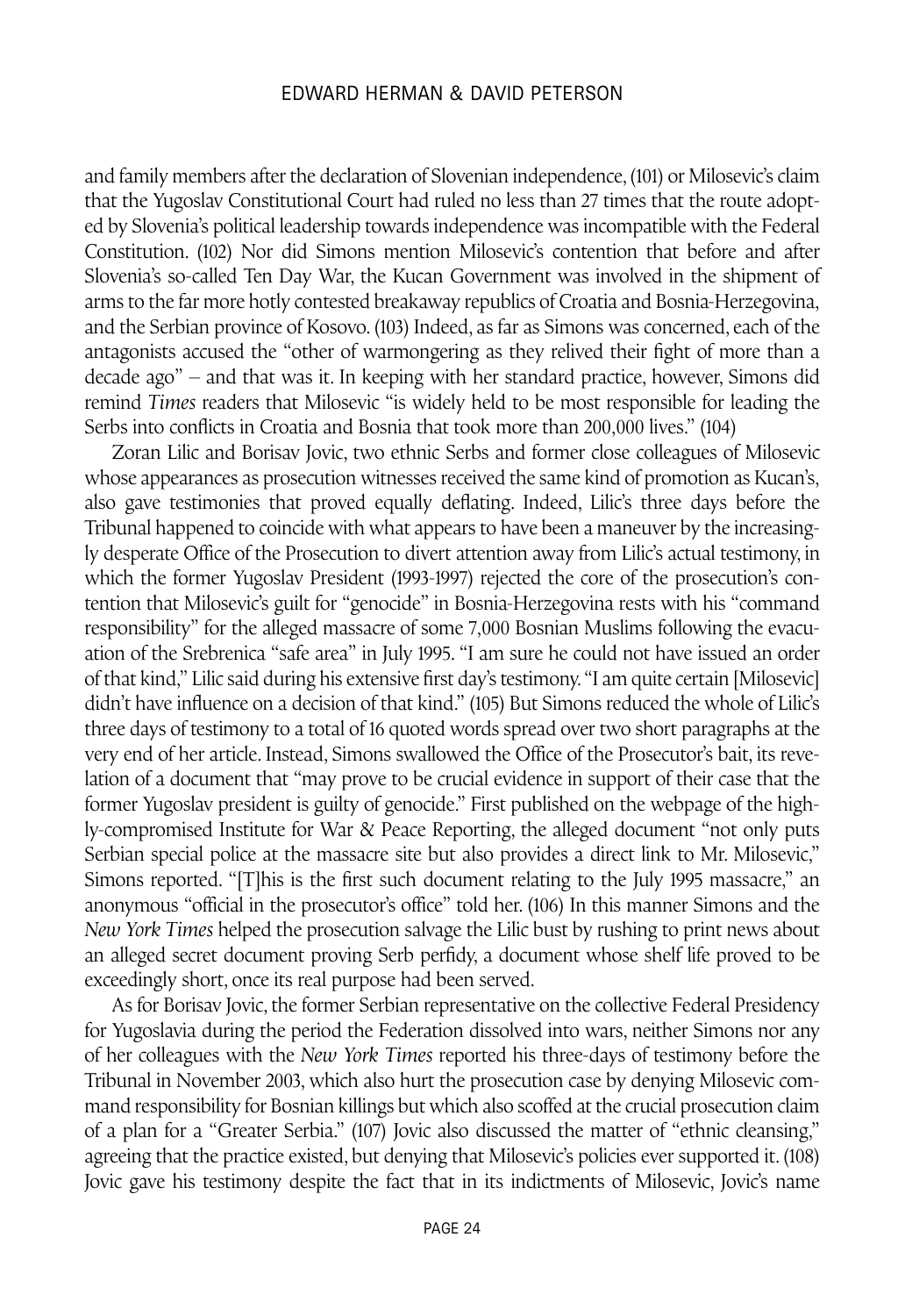appears right alongside those "individuals participating in [the] joint criminal enterprise." (109) This should make Jovic "clearly wary of incriminating himself," in the view of one observer, (110) with the Tribunal holding the threat of his potential indictment over his head, actionable at any time. (111) But as with Lilic's earlier testimony, this was not news fit to print on the pages of the *New York Times*.

In one of the most remarkable moments in the trial of Milosevic, the prosecution brought on as a witness Radomir Markovic, the former head of State Security of Yugoslavia, who came to the Hague after having been held for 17 months in a Serb jail. On cross-examination, he completely repudiated the testimony he had made to his jailers, contending that Milosevic had not only had nothing to do with any crimes committed in Kosovo but had tried to curb them and punish any violators. Most interesting, he testified that he had been threatened with criminal prosecution unless he agreed to testify against Milosevic, and was offered bribes for cooperation. Marlise Simons mentions that Markovic was a prosecution witness in her first article on his testimony, (112) but when in cross-examination he exonerated Milosevic from criminal activity and described the bribe-threat combination that he had faced, Simons's follow-up article is very short and evasive. (113) She no longer mentions that he was a prosecution witness, and she completely suppresses his bribe-threat claims. He is now portrayed as a friend of Milosevic who "has sided with his boss." In both articles dealing with Markovic's testimony, Simons gets in sentences on "shocking details about atrocities against ethnic Albanians" that have no connection with the main topics of the articles.

In many cases the bribe-threat combination that Markovic describes and Simons cannot acknowledge in his case has been effective. The threat was increasingly effective as targets became aware of the fact that the deck was stacked against them – that Tribunal rules were flexible, that traditional rules against hearsay, double-jeopardy and rights of appeal were inoperative, that NATO-agent judges and prosecutors were free to pursue and punish Serbs without constraint as "the fix was on." (114) Under these conditions, and with the post-Milosevic Serbian government now both cooperative and under intense pressure to cooperate without limit, resistance to the blandishments of "confessions" and "plea-bargaining" weakened. A major problem, however, has been whether the confessions might be false and the newlyminted claims of the (almost invariably) Serb villain were true or whether he was saying what he felt would diminish his sentence. In the Bulgarian Connection case, Agca confessed to Bulgarian and KGB guilt, after many months of interrogations and disclosure of the desired line of confession. It is now clear that he was lying, but the *New York Times* and its colleagues lapped up the lies with uncritical zeal.

And now, with a new problematic on confessions, it is notable how similarly uncritical Simons and her *Times* colleagues are on plea-bargaining. Not once in 120 articles does she suggest the possibility of coaching and systematic false witness based on the plea-bargaining process. She treats it as a purely innocent and excellent innovation designed to speed things up a bit, and she asserts that the new cooperation on the part of the indictees is based above all on their new sense that the Tribunal is fair! (115) Any other possible explanation is unmentioned.

The issue was posed once again in the case of Bosnian Serb intelligence officer Momir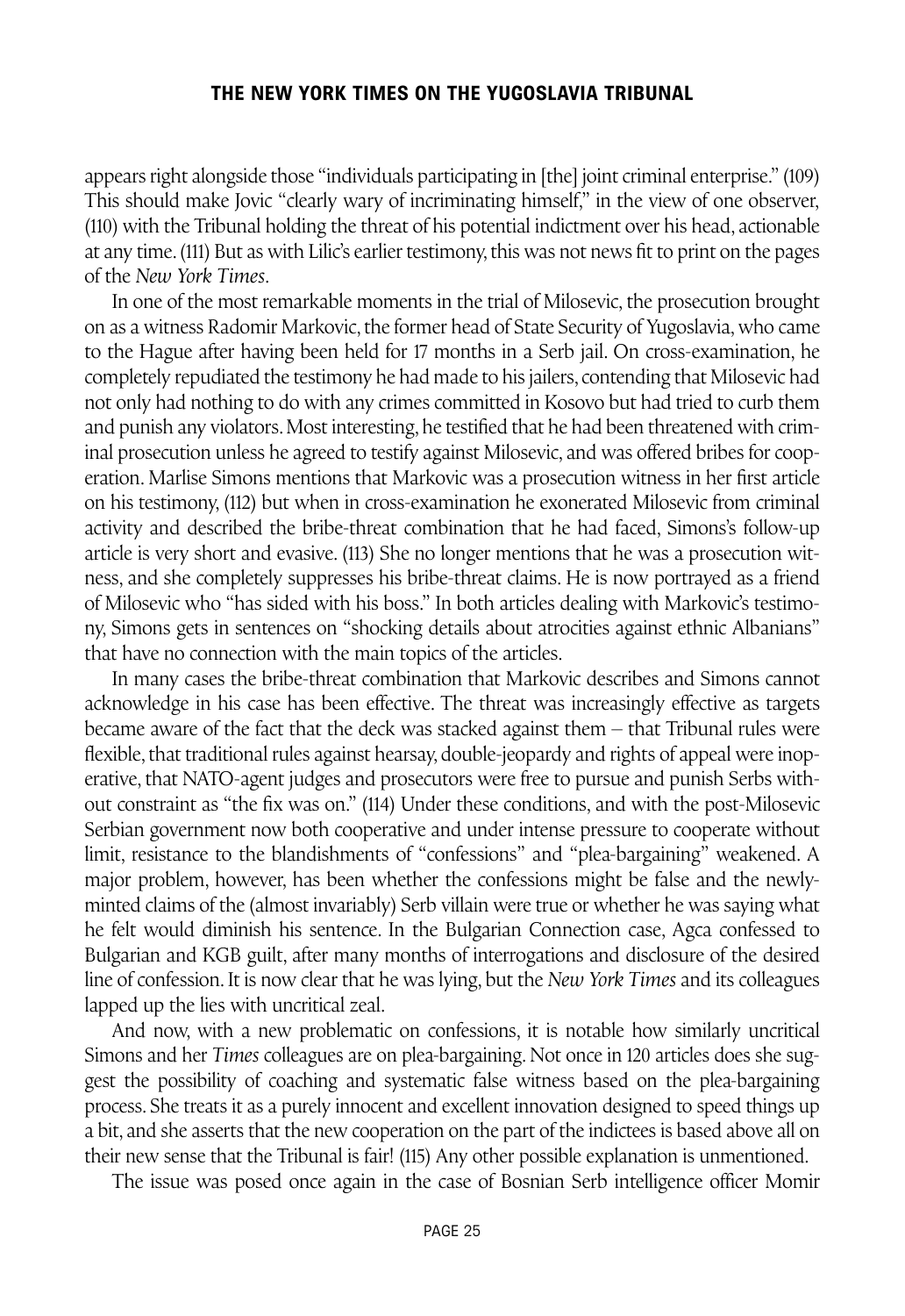Nikolic, who confessed to Serb crimes at Srebrenica in exactly the form desired by the prosecution: "with cool precision," as Simons described, quoting directives that "the life of the enemy must be made unbearable," and describing the actions taken in preparation for mass executions, although it turns out that Nikolic himself didn't witness any executions. (116) He and a colleague helped organize digging mass graves, and later digging up bodies and reburying them in secret sites – though no explanation is offered as to why they didn't bury them in secret sites in the first place, or how a site is made "secret."

A problem arose in Nikolic's testimony, however, when on cross-examination it was demonstrated, and he himself acknowledged, that he had lied in claiming his presence at a particular massacre. Simons mentions this incongruous fact, very briefly, placing it near the end of a long article that paraphrased Nikolic as saying that "he accepted more guilt, fearing that the plea agreement might fall through." (117) This might suggest the possibility that Nikolic's other claims could have been equally untrue and dictated by the demands of those offering him his plea bargain. But this, along with the possibility of witness coaching, are not discussed by Simons, as she hastened on to more important matters.

Prosecution witness protection was one of the specialities of Milosevic trial judge Richard May. From the beginning, instead of leaning over backward to help the unrepresented accused, May not only displayed open hostility toward him, he limited and interfered with his cross-examination, while giving great freedom and protection to the prosecution and its witnesses. The experienced Canadian trial lawyer Edward Greenspan was outraged at the fact that May violated "the well-known principle that no judge can arbitrarily set a time limit on, or interfere with, a cross examination." Within an hour-and-a-half of the beginning of Milosevic's first cross-examination, "May impatiently asks: 'How much longer do you think you're going to be with this witness'?...The first witness of what is to be a lengthy trial, and the judge is putting time limits on the accused. May doesn't even feign impartiality, or, indeed, interest." Greenspan is also shocked at May's admonition to Milosevic not to cross-examine "as a way of harassing or intimidating witnesses." Brutality is "calculated to unnerve, confuse, but ultimately to expose. Cross-examination is a duel between counsel and the witness. The only weapon the defendant has is the right to ask questions." (118)

One observer of Judge May's methods in the first week of June 2002, the British paralegal Ian Johnson, noted that "at no time during this process did the judge…stipulate a time limit on the prosecution. Yet when it was the turn of Mr. Milosevic to cross-examine the witness, Judge May would instruct that a time limit be put on the proceedings." Johnson reports that when the prosecution witness Mr. Buyo, a KLA commander in the Racak area, was put under pressure by Milosevic, who caught him in a contradiction and with the witness clearly in trouble, Judge May instructed: "Move on Mr Milosevic, you have laboured this point enough." As Johnson points out, "Mr Buyo was off the hook." In the cross-examination of another claimed eyewitness to a massacre of civilians, who said that the Serb forces had separated the women and children from the men and then proceeded to execute all of them, Milosevic asked him why they bothered to do the separation if they were going to kill them all. But Judge May interjected: "I don't think you can expect the witness to know that," when of course Milosevic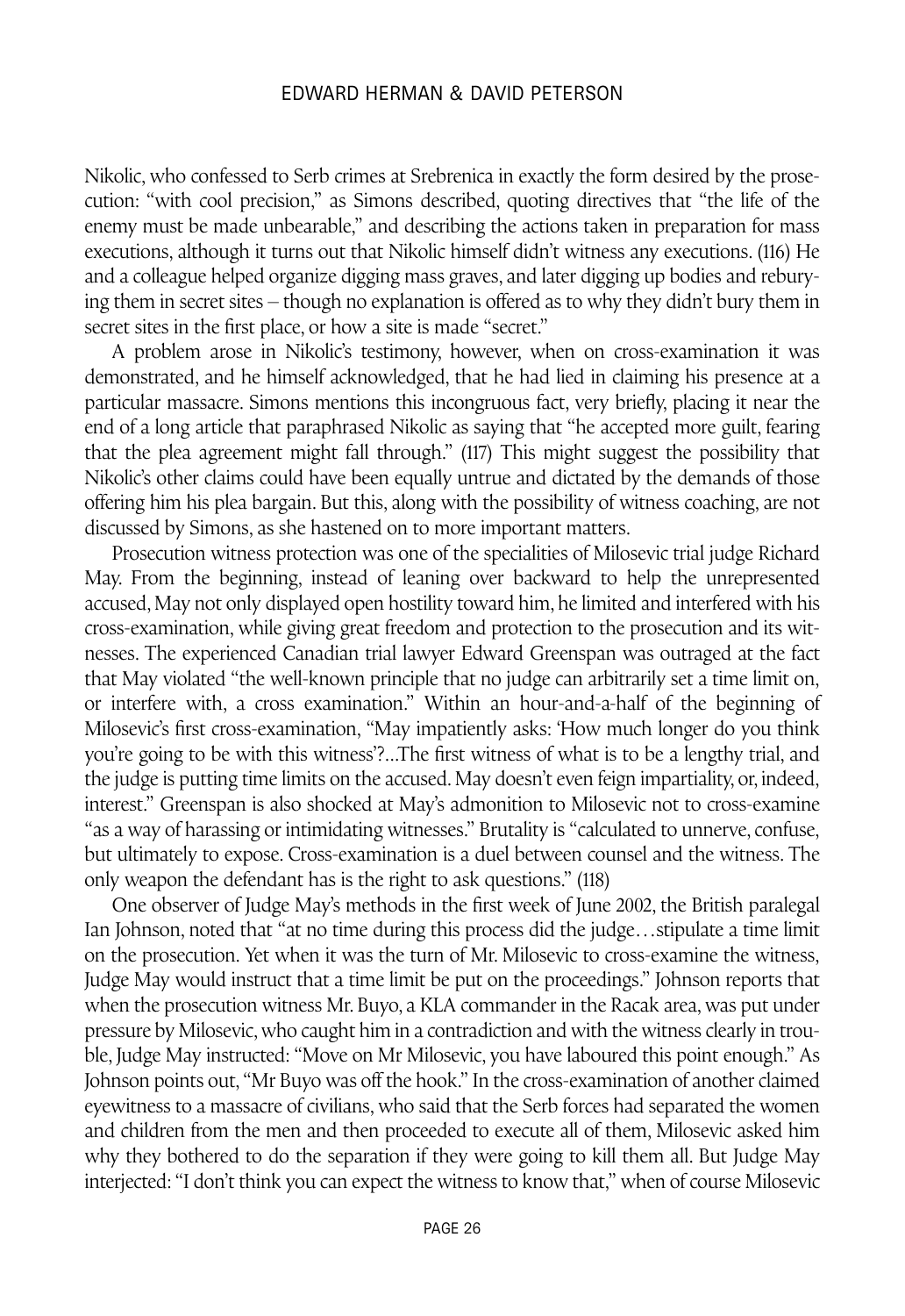was probing possible false testimony. This probe was terminated by the judge.

With another witness, who claimed to have overheard threatening conversations by Serb commanders from his position hidden in an attic, Milosevic got him into difficulties based on noise and distance, in the midst of which Judge May says: "Move on Mr. Milosevic, the witness has told you his position," protecting the witness from serious embarrassment and from being discredited.

In another case, where the witness claimed her town had been hit by Yugoslavia airplanes, and displayed a knowledge of technical names of weaponry that was implausible and suggested coaching, when Milosevic tried to press this point, May simply cut him off: "She has answered your question [about who told her to say what she did]. She said nobody did and that is what she saw, and that's her evidence. No point arguing about it." (119)

Even more dramatic was Judge May's handling of the testimony of William Walker on June 11-12, 2002. Although Walker ranged far and wide, even covering his estimate of Milosevic's "general attitude," May never interrupted him once in nearly two hours of testimony. Although the "Racak massacre" claim was the basis of 45 charges of murder against Milosevic in the indictment for Kosovo, and although Walker's credibility as the main driver of that claim was important and relevant, May announced in advance a limit of three hours to cross-examination, and then proceeded to interrupt Milosevic's questioning *over 70 times*. His deference to "Ambassador" Walker, as May called him, was striking, as May actively prevented a serious cross-examination that might have challenged Walker's credibility and exposed his lies. If Walker simply dodged a question with "I don't recall," May protected him from any further questions. May refused to allow Milosevic to contrast Walker's immediate conclusion that the finding of the bodies at Racak constituted a massacre with Walker's foot-dragging in the case of murders in El Salvador, when he served as the U.S. Ambassador to the country in 1989: "Your attempt to discredit this witness with events so long ago the Trial Chamber has ruled as irrelevant," May insisted. (120) In short, this episode of witness protection and judicial abuse would by itself provide very strong grounds for throwing out the trial as unfair in a court system of integrity.

May frequently allowed prosecution witnesses to testify at length about personal experiences, and to attack Milosevic, usually without supportive and verifiable evidence, and to recite hearsay experiences. In Mahmut Bakali's testimony on February 18, 2002, the witness cited what a local Serb official claimed to have heard Milosevic might have said about Kosovo – twice-removed hearsay – without judicial interference. (121). By contrast, Judge May would not allow Milosevic to cite articles from *Le Monde* and *Le Figaro* that raised serious doubts about the nature of the Racak incident in his cross-examination of William Walker – our meticulous judge insisted that the reporters themselves would have to be brought to testify, rather than the articles they had written. Because of the absence of any ban on hearsay, and judicial bias, it has been estimated that "over ninety percent" of the evidence cited in the Tribunal proceedings is from hearsay sources. (122) The Tribunal has also decided that in cases of rape or sex crimes, "no corroboration of the victim's testimony shall be required." (123)

We should also mention that Judge May repeatedly told witnesses that they should not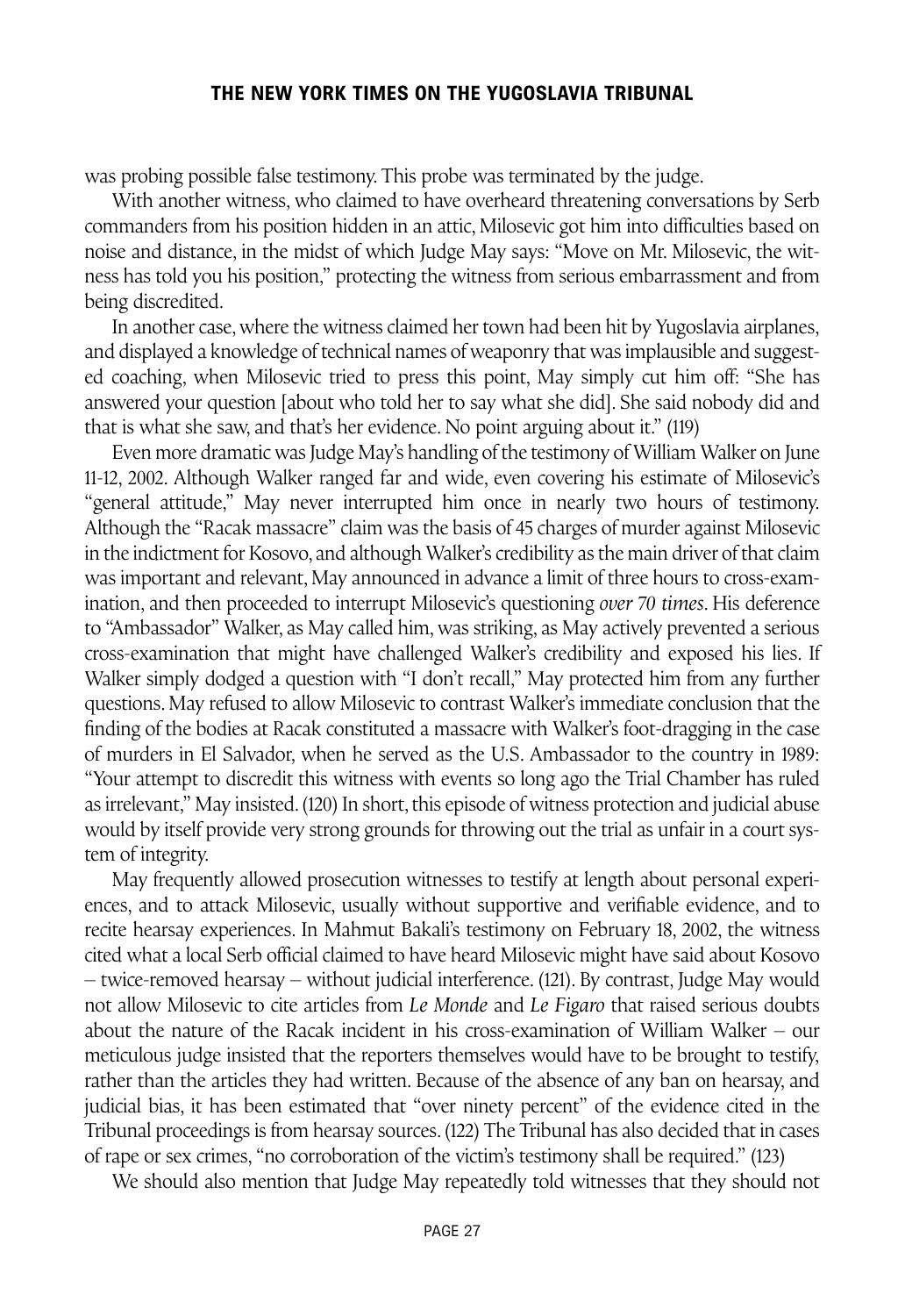communicate with others during the period when they were testifying, as in the hearing on November 13, 2003: "Lieutenant Colonel, could I remind you, please, as we remind all witnesses, not to speak to anybody about your evidence until it's over." But with General Wesley Clark, he allowed the U.S. government to force a closed session and to redact the testimony before release, and Clark was permitted to speak to others during the course of his testimony. Clark could even phone Bill Clinton in the midst of his testimony, get him to send a fax letter, and read that letter in court. As noted, May would not allow Milosevic to introduce articles from *Le Monde* and *Le Figaro*, requiring from him the physical presence of the reporters. In response to one simple question by Milosevic on a statement about Clark by his superior General Henry Shelton, Clark launched into a ten minute monologue of self adulation, without any interruption by Judge May. May would also not allow Milosevic to ask questions about NATO's intervention, whether the attack on Yugoslavia was legal, or whether it was a war. He could not ask questions challenging Clark's credibility, or anything not directly responsive to Clark verbal claims. Again, as with the William Walker testimony, this would be the basis for declaration of an unfair trial in an honest judicial system. But Marlise Simons and her *Times* colleague Elaine Sciolino never noticed, (124) and never sought comment from anybody who would challenge this almost humorous travesty of the judicial process. (125)

Marlise Simons' treatment of Judge May and his courtroom practice was entirely favorable and without a single note of criticism. Sober, polite, patient, giving Milosevic more time than the prosecution. Simons found that "a consensus is growing that Mr. Milosevic is being treated fairly in the courtroom," although once again she provides no source or evidence for the alleged consensus. (126) The idea that, as Edward Greenspan indicated, it was outrageous to arbitrarily limit cross-examination time, never struck Simons, nor did she ever mention the failure of May to interrupt Walker once while doing it incessantly with Milosevic. She never once found his protection of witnesses or acceptance of hearsay from them, but much harsher treatment of Milosevic, problematic. Milosevic, on the other hand, is repeatedly criticized by Simons for "filibustering," "stalling," "playing to an audience," "often trying to bend the rules" and even for "demanding as much time to question a witness as the prosecution" – a display of profound ignorance about the judicial process. (127) Given the facts, even in the summary form presented here, this apologetic for May, along with steady carping at Milosevic's courtroom performance, reflects deep bias.

#### CONCLUDING NOTE

In February, 2004, it was reported that the United States and other NATO powers were now pressing the Tribunal to remove the authority to initiate prosecutions from prosecutor Carla Del Ponte, and transfer this authority to the Tribunal judges; and that in the interim, the judges were not giving approval to Del Ponte's requests to commence further prosecutions. It was alleged that Del Ponte had been too aggressive in seeking indictees, whereas the United States was eager to scale down Tribunal operations and would be satisfied to just dispose of Milosevic, along with the Bosnian Serb wartime leader Radovan Karadzic and General Ratko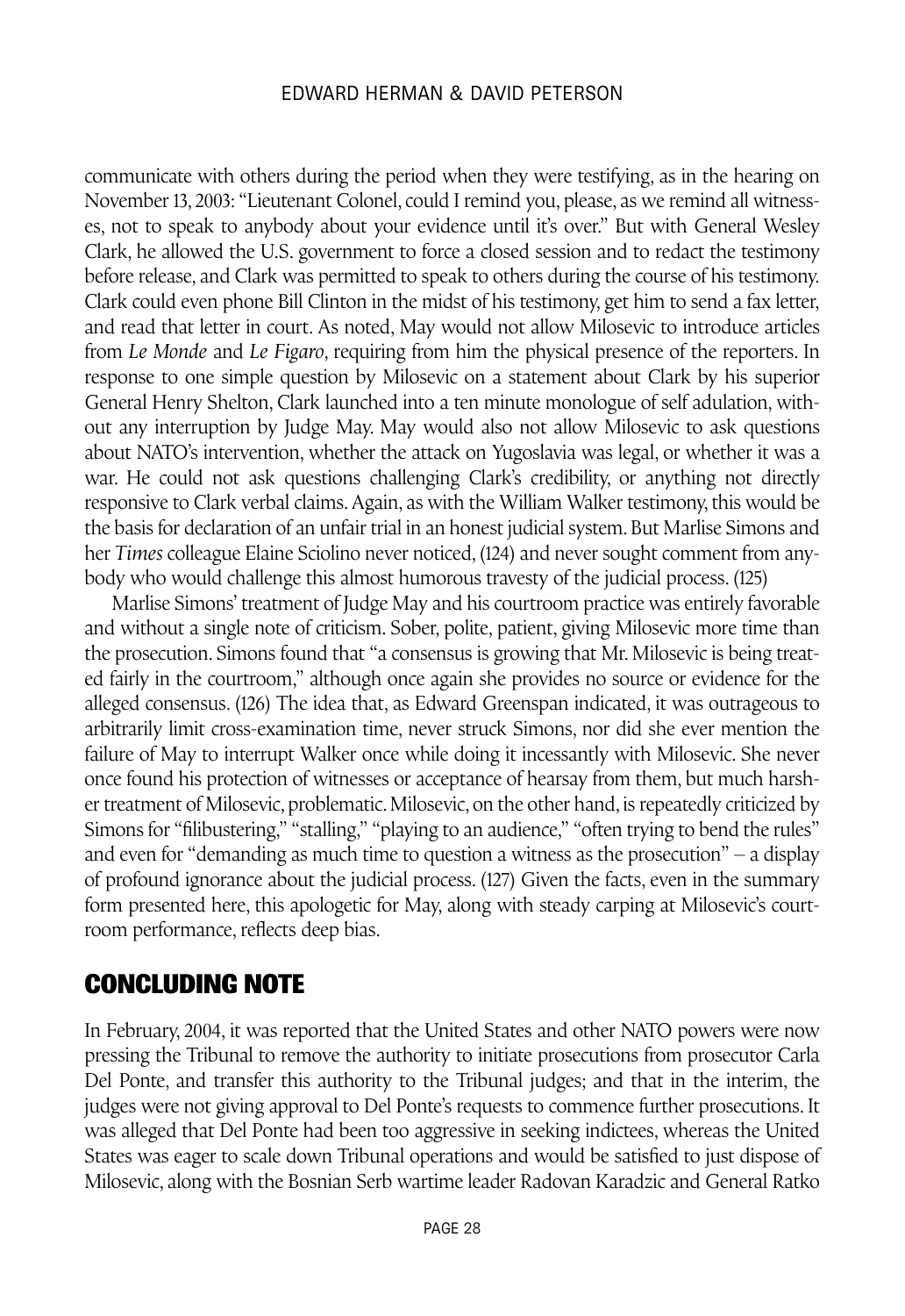Mladic, and close the Tribunal down. (128) Does this mini-struggle and need to constrain Del Ponte demonstrate Tribunal autonomy? No, it does not. Puppets frequently get an inflated view of their importance, and have to be slapped down by their principals. (129) Moreover, it is clear in this case that the principals are well on their way to revamping the decision-making structure of the Tribunal to meet their latest priorities.

Anybody reading *Not Guilty: Report of the Commission of Inquiry Into the Charges Made Against Leon Trotsky in the Moscow Trials* (1937),written by a group chaired by John Dewey, (130) can only be struck by the frequent parallels between Soviet and ICTY principles and court procedure. The Dewey Commission stressed the political and public relations function of the Moscow trials, (131) and the "prearranged scheme" and plan to prove that a single bad man (Trotsky) was guilty. (132) The Commission argued that there was no real effort to establish truth, but merely to prove guilt. (133) It stressed the self-interest of the accusers. (134)

We have tried to show that the International Criminal Tribunal for the Former Yugoslavia has been a thorough-going servant of NATO, and that the political model of the ICTY fits its history and record very closely. We have also tried to show that its judicial practice has continuously violated traditional Western standards almost across the board, even apart from its selective and politicized (and hyper-publicized) indictments and trials.

The *New York Times*'s Marlise Simons, however, has portrayed the Tribunal as a marvel of Western justice, by denying or (mainly) evading the evidence of its political role and judicial malpractice. We find it hard to believe that the Soviet media at the time of the Moscow show trials in 1936 could have done a better job on behalf of the Soviet prosecutor than Simons has done for the ICTY's prosecutors. In fact, Simons has almost surely done the better job, because she does quote Milosevic, even if briefly and with derisive comments; and while hugely biased, she is not frenzied and hysterical in her abuse of the villains. There is even a very small trickle of inconvenient facts within the overwhelming barrage of Tribunal-supportive propaganda. But this is effective propaganda – not propaganda that ordinary people will easily see through. As evidence gradually breaks through the "coercive consensus" that now prevails, and upsets claims of the Tribunal that have been conduited by Simons (though she is far from alone), we believe that, as with the Bulgarian Connection, Simons and the *New York Times* will not rush to straighten out their brain-washed readers.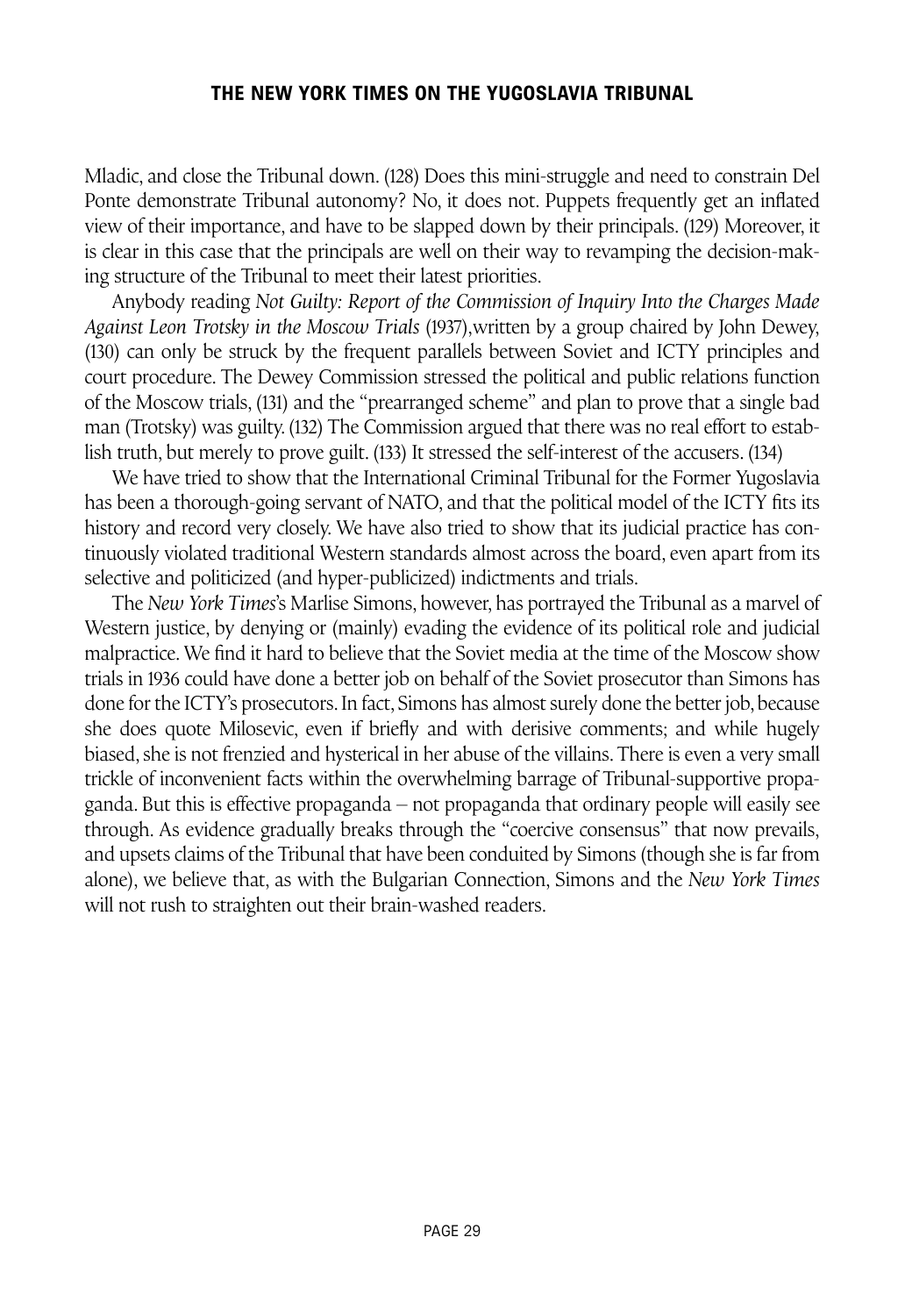#### **FOOTNOTES**

1. For details, see Edward S. Herman and Noam Chomsky, *Manufacturing Consent: The Political Economy of the Mass Media* (New York: Pantheon, 1988 and 2002), Ch. 4 and Introduction to 2002 revised edition, pp. 143-167; and pp. xxvii-xxix.

2. Stacy Sullivan, "Milosevic's Willing Executioners," *New Republic*, May 10, 1999. Remaining faithful to this vision of the Serbs' ultimate responsibility for the wars, the next issue of the *New Republic* followed with Harvard academic Daniel Jonah Goldhagen's defense of NATO's war against, and eventual occupation of, Serbia, on the grounds that "by supporting or condoning Milosevic's eliminationist politics, [the majority of the Serbian people] have rendered themselves both legally and morally incompetent to conduct their own affairs…." "A New Serbia," May 17, 1999.

3. For two examples of the "party line" or standard media version: First, the journalist Christopher Hitchens asserts that these were wars "between all those who favor ethnic and religious partition and all those who oppose it." ("Ethnic cleansing in Bosnia," *The Nation*, October 23, 1995.) This is a comic strip version of recent Balkan history. A second comes from the Tribunal's indictment of Milosevic for the wars that consumed the former Republic of Bosnia-Herzegovina, in which the Tribunal charges him with having begun to participate in a "joint criminal enterprise" no later than August 1, 1991 (i.e., at least seven months before the Muslim-led government in Sarajevo declared the Republic's independence from Yugoslavia), the explicit purpose of which was the "forcible and permanent removal of the majority of non-Serbs, principally Bosnian Muslims and Bosnian Croats, from large areas of the Republic of Bosnia and Herzegovina." (*The Prosecutor of the Tribunal Against Slobodan Milosevic, Indictment [for Bosnia-Herzegovina]*, Case No. IT-01-51-I, November 22, 2001, pars. 5-9, < http://www.un.org/icty/indictment/english/mil-ii011122e.htm>.)

4. Among the most helpful contesting sources on the breakup of Yugoslavia are: Tariq Ali, ed., *Masters of the Universe: NATO's Balkan Crusade* (New York: Verso, 2000); Steven L. Burg and Paul S. Shoup, *The War in Bosnia-Herzegovina: Ethnic Conflict and International Intervention* (Armonk, New York: M. E. Sharp, 1999); David Chandler, *Bosnia: Faking Democracy After Dayton* (Sterling, Virginia: Pluto Press, 1999); Noam Chomsky, *The New Military Humanism: Lessons from Kosovo* (Monroe, Maine: Common Courage Press, 1999); Lenard J. Cohen, *Broken Bonds: Yugoslavia's Disintegration and Balkan Politics in Transition*, 2nd. Ed. (Boulder, Colorado: Westview Press, 1995); Lenard J. Cohen, *Serpent in the Bosom: The Rise and Fall of Slobodan Milosevic* (Boulder, Colorado: Westview Press, 2001); Philip Hammond and Edward S. Herman, eds.,*Degraded Capability: The Media and the Kosovo Crisis* (Sterling, Virginia: Pluto Press, 2000); Robert M. Hayden, *Blueprints for a House Divided: The Constitutional Logic of the Yugoslav Conflicts* (Ann Arbor, Michigan: University of Michigan Press, 1999); Robert M. Hayden, "Biased 'Justice': Humanrightsism and the International Criminal Tribunal for the Former Yugoslavia," *Cleveland State Law Review*,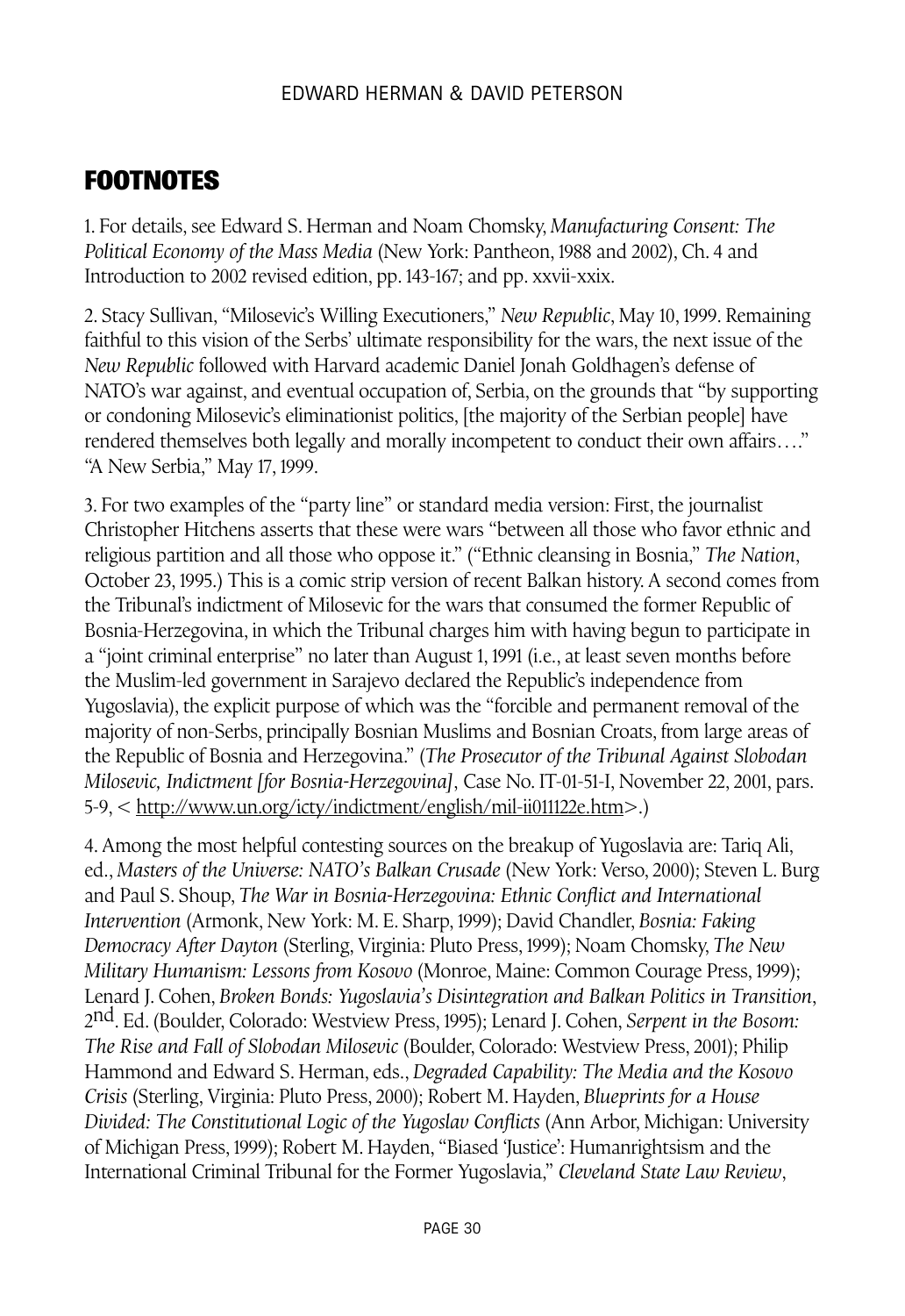1999; Edward S. Herman and David Peterson, "Morality's Avenging Angels," in David Chandler, ed., *Rethnking Human Rights: Critical Approaches to International Politics* (London: Palgrave Macmillan, 2002), pp. 196-216; Diana Johnstone, *Fools' Crusade: Yugoslavia, NATO and Western Delusions* (New York: Monthly Review Press, 2002); Michael Mandel, "Politics and Human Rights In International Criminal Law: Our Case Against NATO And The Lessons To Be Learned From It," *Fordham International Law Journal*, 25: 95-128 (November, 2001); Michael Mandel, *How America Gets Away With Murder: Illegal Wars, Collateral Damage and Crimes Against Humanity (London: Pluto, June 2004);* Kirsten Sellars, *The Rise and Rise of Human Rights* (London: Sutton Publishing, 2002); and Susan L. Woodward, *Balkan Tragedy: Chaos and Dissolution After the Cold War* (Washington, D.C.: The Brookings Institution, 1995).

5. Raymond Bonner, *Weakness and Deceit: U.S. Policy and El Salvador* (New York: Times Books, 1984), Ch. 16; Edward Herman and Peter Rothberg, "Media Thugs Slug It Out*," Lies of Our Times*, June 1993, pp. 3-4. As for the dramatic drop off in the appearance of David Binder's byline in reports about the former Yugoslavia in the *New York Times*, a search of the Nexis database shows that for the years 1990-1993, the *Times* ran Binder's reports on Yugoslavia a total of 146 times, 51 of these having appeared during 1993 alone; and yet after 1993, Binder's reporting on Yugoslavia fell to only three times in 1994, and never more than twice during any subsequent year.

6. Several of Simons' articles were co-authored with other *Times* reporters, and we will refer occasionally to articles by these other reporters to show that on the points with which they deal, they also adhere to the party line, virtually without exception.

7. On the role of human rights organizations – most notably the U.S.-based Human Rights Watch – and their moral advocacy on behalf of NATO's military intervention in Yugoslavia and the proceedings of the Tribunal, see Sellars, op. cit., Ch. 9.

8. The 120 articles that comprise our Simons universe were extracted from the Nexis database by performing a "Power" search of the *New York Times* through December 31, 2003. In the terminology of the Nexis database, we used the following search parameters:

*\* Byline(Marlise w/3 Simons) and Tribunal or The Hague and Yugoslavia or Serbia or Slovenia or Croatia or Bosnia or Kosovo and date bef 2004*

9. Marlise Simons, "War Crimes Trial Seeks to Define the Balkan Conflicts," *New York Times*, May 12, 1996. – We discuss below Simons' hugely biased treatment of the issue.

10. Cohen, *Serpent in the Bosom*, p. 380. Among other establishment truths that Simons repeats uncritically and frequently is the claim that Milosevic was driven by his desire for a "Greater Serbia," even a living space entirely freed of non-Serbs. That he was being pressed by Serb minorities who found themselves stranded within the newly independent states of Croatia and Bosnia-Herzegovina to help them stay within a "Shrinking Yugoslavia" never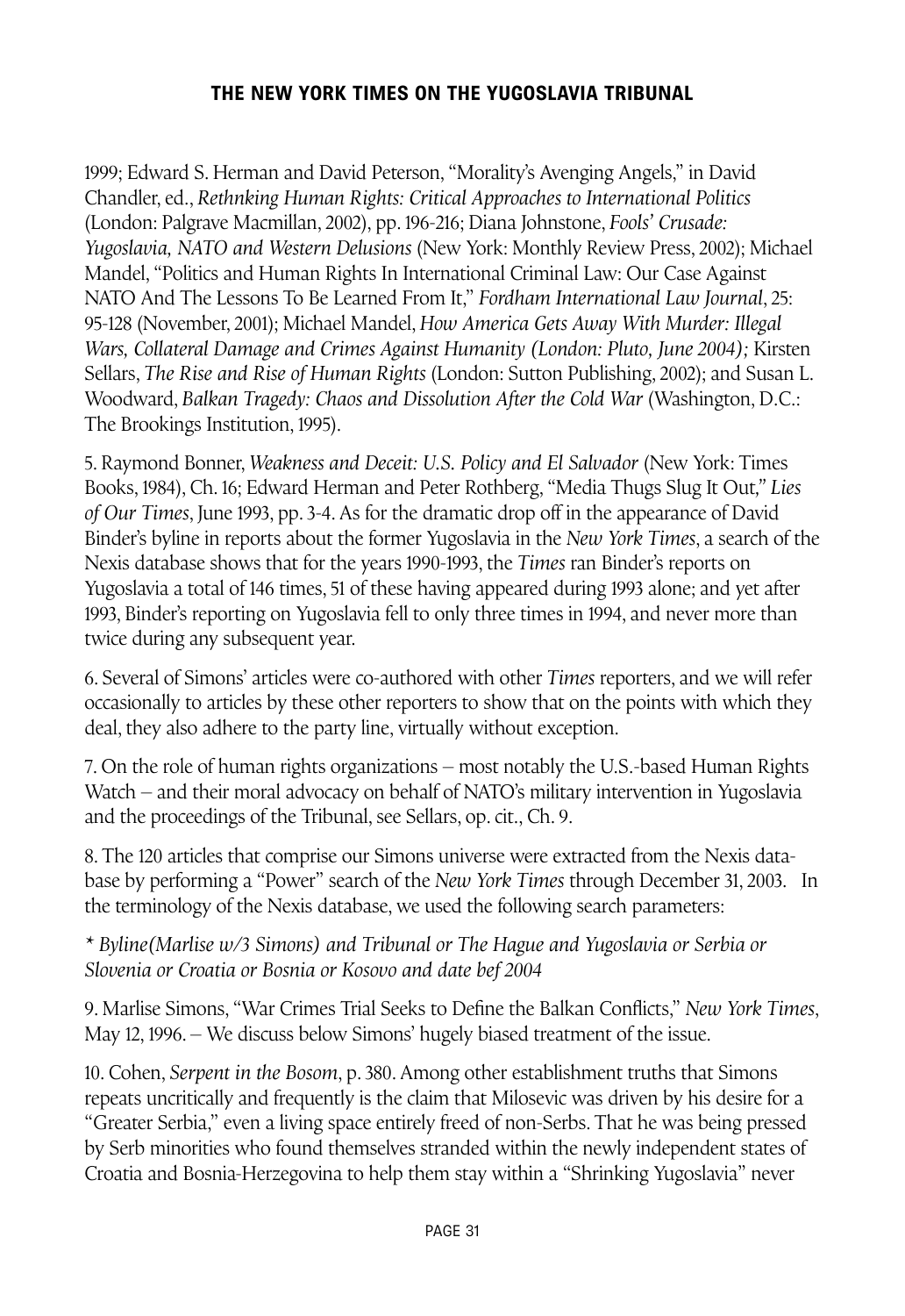occurs to Simons. See Johnstone, op. cit., pp. 32ff.

11. For illustrations of these confident assertions that "we have the evidence," which they most assuredly did *not* have, see Herman and Chomsky, op. cit., pp. 154-157.

12. For example, "Prosecutors said their cases against the most senior Serb leaders…were solid" (Simons, May 18, 1997); "the changes have engendered a rare sense of excitement in the sober high-security building" (Simons, April 10, 2000); and "Milosevic, insiders say, has taken great pains to avoid written orders" (Simons, June 20, 2003).

13. Cedric Thornberry, a U.N. official with long experience in Bosnia, wrote in 1996 that the consensus evolving "in parts of the international liberal media" that the Serbs were "the only villains…did not correspond to the perceptions of successive senior U.N personnel in touch with daily events throughout the area." "Saving the war crimes tribunal," *Foreign Policy*, Fall, 1996, p. 78. Among many other documents making the same point on the basis of very strong evidence, see Raymond K. Kent, "Contextualizing Hate: The Hague Tribunal, the Clinton Administration and the Serbs," 1996, <http://emperorsclothes.com/misc/kent.htm>.

14. For example, Simons writes that Milosevic "faces a succession of witnesses, many of them humble villagers, who have traveled from Kosovo to The Hague to confront him and accuse him of destroying their lives." "Revising Memories Of Yet Another Evil," *New York Times*, September 22, 2002.

15. Just considering here Bosnia and Croatia, on May 24, 1993, the Yugoslav government submitted a Letter to the U.N. on "War Crimes and Crimes and Genocide in Eastern Bosnia...Committed Against the Serb Population from April 1992 to April 1993." This document describes the "almost complete ethnic cleansing of Serbs" from Srebrenica before the autumn of 1992, and lists 12 settlements and 39 villages destroyed and burnt down by Bosnian Muslim forces, with about 1,200 killed and between 2,800 and 3,200 injured. The almost complete ethnic cleansing of Serbs from Srebrenica described in this document is supported by the monthly reports of the U.N. High Commissioner for Refugees, which also show that all the so-called "safe areas" (i.e., rendered safe for Bosnian Muslims) had been substantially cleansed of Serbs before July 1995. Half of the Serb population of the overall area around Srebrenica had been driven out by this time. This report includes scores of affidavits from Serb victims, who were often able to name the Bosnian Muslims who attacked them.

An even more extensive document produced by the Serbian Council Information Center was titled, "Persecution of Serbs and Ethnic Cleansing in Croatia 1991-1998." This document provided massive data on killings, destruction of homes, and enforced flight, similar in character to the data put forward by the Tribunal in its focus on the persecution of Bosnian Muslims. These documents have never been mentioned in the *New York Times*, and the perpetrators of these crimes have never been indicted by the Tribunal.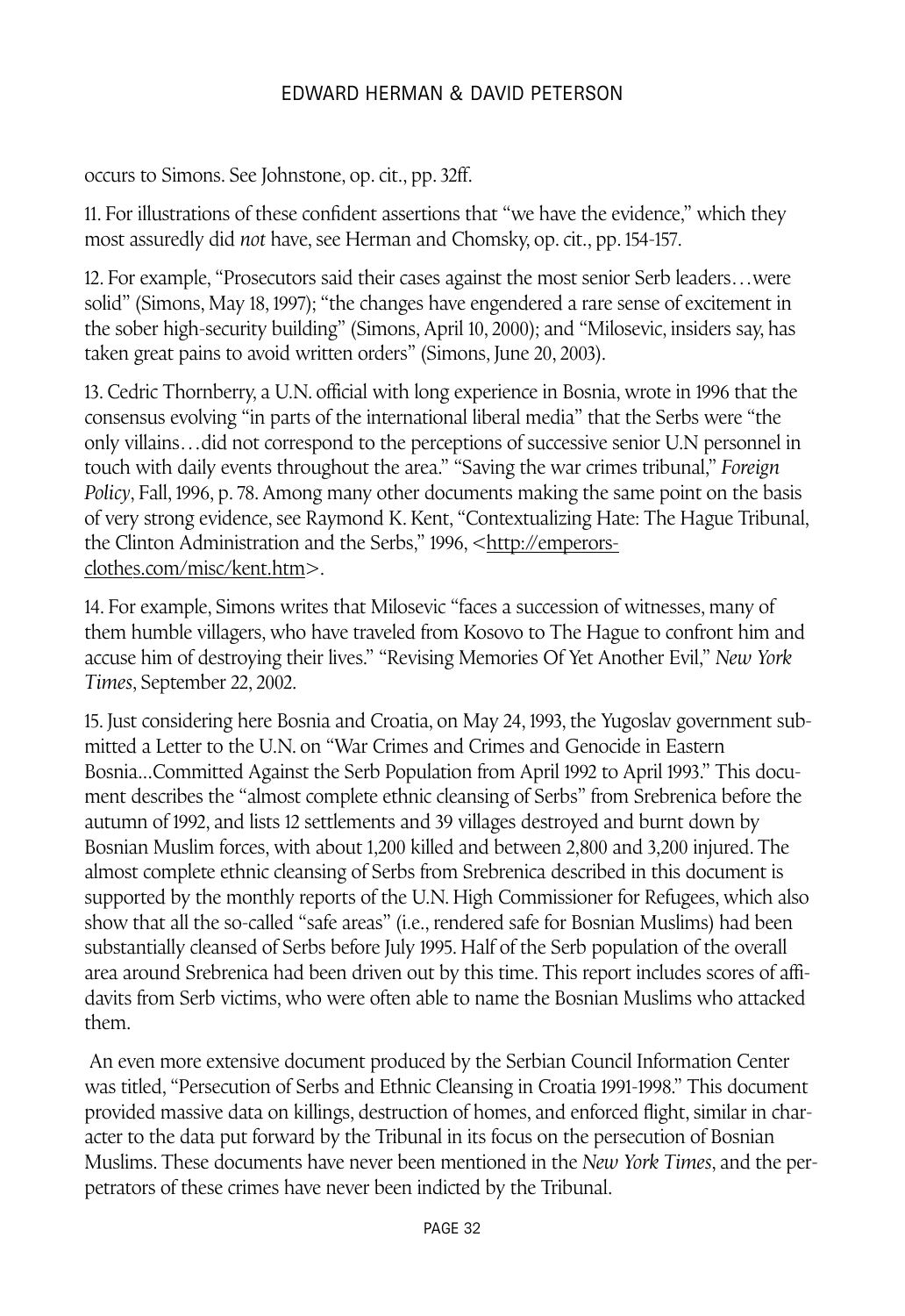16. Ian Fisher and Marlise Simons, "Defiant, Milosevic Begins His Defense By Assailing NATO," *New York Times*, February 15, 2002.

17. See Philip Hammond, "Moral Combat: Advocacy Journalists and the New Humanitarianism," in Chandler, ed., *Rethinking Human Rights*, pp. 176-195.

18. Edward L. Greenspan, "This is a lynching," *National Post*, March 13, 2002.

19. Fisher and Simons, op. cit.

20. See U.N. Security Council Resolution 827, May 25, 1993, <http://www1.umn.edu/humanrts/peace/docs/scres827.html>.

21. David J. Scheffer, Congressional Testimony on the Establishment of a Permanent International Criminal Court before the Committee on Foreign Relations of the U.S. Senate, Federal Document Clearing House, July 23, 1998. Scheffer was then serving as the liberal Democratic Clinton Administration's Ambassador-at-Large for War Crimes Issues.

22. Jamie Shea, "Daily NATO Briefing," NATO Headquarters, Brussels, Belgium, Federal News Service, May 17, 1999.

23. Sellars, op. cit., p. 184.

24. This hyperlink was removed shortly after Del Ponte issued a report explaining the Tribunal's exoneration of NATO of any criminal conduct during the war, even before the Tribunal had conducted an investigation of possible criminal conduct, perhaps in reaction to the harsh criticism with which this hyperlink was met. See Mandel, "Politics and Human Rights…," op. cit., pp. 98-99.

25. Michael Scharf, "Indicted For War Crimes, Then What?," *Washington Post*, October 3, 1999.

26. Quoted in Hayden, "Biased 'Justice'," pp. 560-561.

27. Quoted in Miriam Skoco and William Woodger, "War Crimes," in *Degraded Capability*, p. 35.

28. Former Chief Prosecutor Louise Arbour's complaints were aired by Simons in "Proud but Concerned, Tribunal Prosecutor Leaves," *New York Times*, September 15, 1999.

29. "Tribunal: How It Works," *New York Times*, February 12, 2002.

30. Marlise Simons, "U.N. War Crimes Tribunal Steps Up Its Inquiry Into Kosovo," *New York Times*, August 26, 1998.

31. "War crimes court opens inquiry into Kosovo massacre," Agence France Presse, January 17, 1999.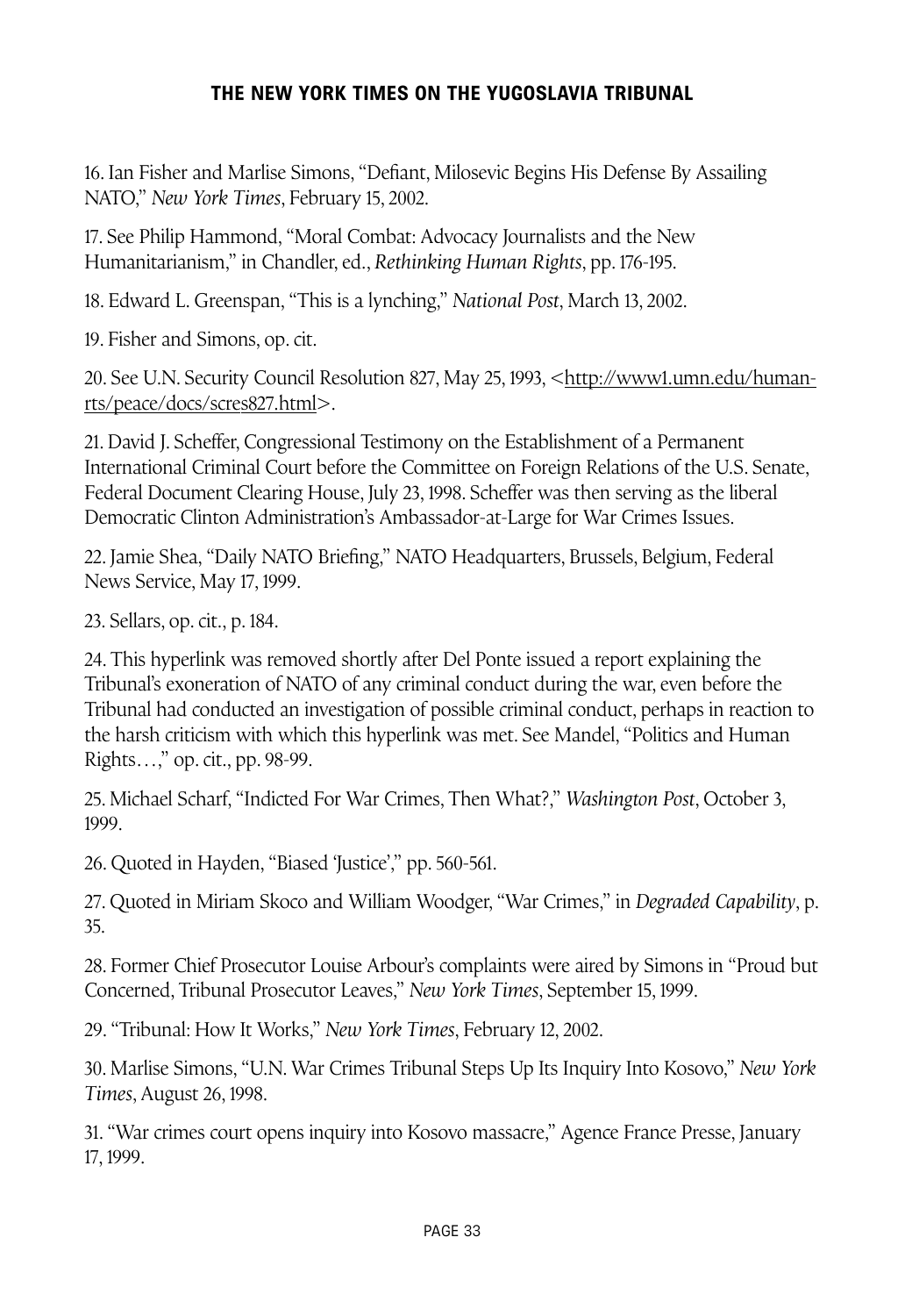32. Barton Gellman, "The Path to Crisis: How the United States and Its Allies Went to War," *Washington Post*, April 18, 1999; and Allan Little, "How NATO was sucked into the Kosovo conflict," *Sunday Telegraph* (London), February 27, 2000.

33. Quoted in Skoco and Woodger, op. cit., p. 35. Of course, it may be true that Arbour considered the information "corroborated" by the simple fact that NATO offered it to her. But if true, Arbour's independence dissipates into nothing.

34. Marlise Simons, "Militia Leader Arkan Is Indicted For War Crimes," *New York Times*, April 1, 1999.

35. Sellars, op. cit., pp. 183-184.

36. Marcus Gee, "Doubts Raised Over Impartiality of Prosecutor," *Globe and Mail*, April 21, 1999.

37. As U.S. Secretary of State Madeleine Albright explained the significance of the Tribunal's indictment of Milosevic for Kosovo at a news conference on May 27, 1999: "[T]his is an important step forward and it will, one, make very clear to the world and the publics in our countries that this is justified because of the crimes committed, and I think also will enable us to keep moving all these processes forward, as I have said now, the idea of continuing with the air campaign, dealing with the humanitarian situation and also following through on various diplomatic ideas." "Madeleine Albright Holds Media Availability with Canadian Minister of Foreign Affairs Axworthy," FDCH Political Transcripts, May 27, 1999.

The Tribunal's indictment of Milosevic *et al*. for alleged crimes committed in the Serbian province of Kosovo is remarkable for another little acknowledged reason: With the exception of the charges that pertain to the alleged massacre of 40-45 ethnic Albanians in and around the village of Racak, all of the other alleged crimes covered by the indictment occurred *after* the start of NATO's war on March 24, 1999. In essence, this meant that the Tribunal tried thereby to grant the NATO powers not only the *de jure* pretext for waging a non-U.N.-approved, and aggressive, war against another sovereign state, but that the target of this war, the rump Yugoslavia, would be uniquely charged with a litany of crimes for which NATO leaders were exempt by virtue of politically-based selectivity. See *The Prosecutor of the Tribunal Against Slobodan Milosevic et al., Initial Indictment [for Kosovo]*, Case No. IT-99-37, May 22, 1999, <http://www.un.org/icty/indictment/english/milii990524e.htm>, as well as both subsequent *Amended Indictments*.

38. Hedging its conclusion, Human Rights Watch declared NATO guilty of violations of international humanitarian law, while Amnesty International charged NATO with crimes of war for its bombing of civilian targets. See Human Rights Watch, *Civilian Deaths in the NATO Air Campaign*, February 6, 2000, <http://www.hrw.org/reports/2000/nato/>; Amnesty International, *"Collateral Damage" or Unlawful Killings?*, June 6, 2000, <http://web.amnesty.org/library/index/ENGEUR700182000>. For an analysis of NATO's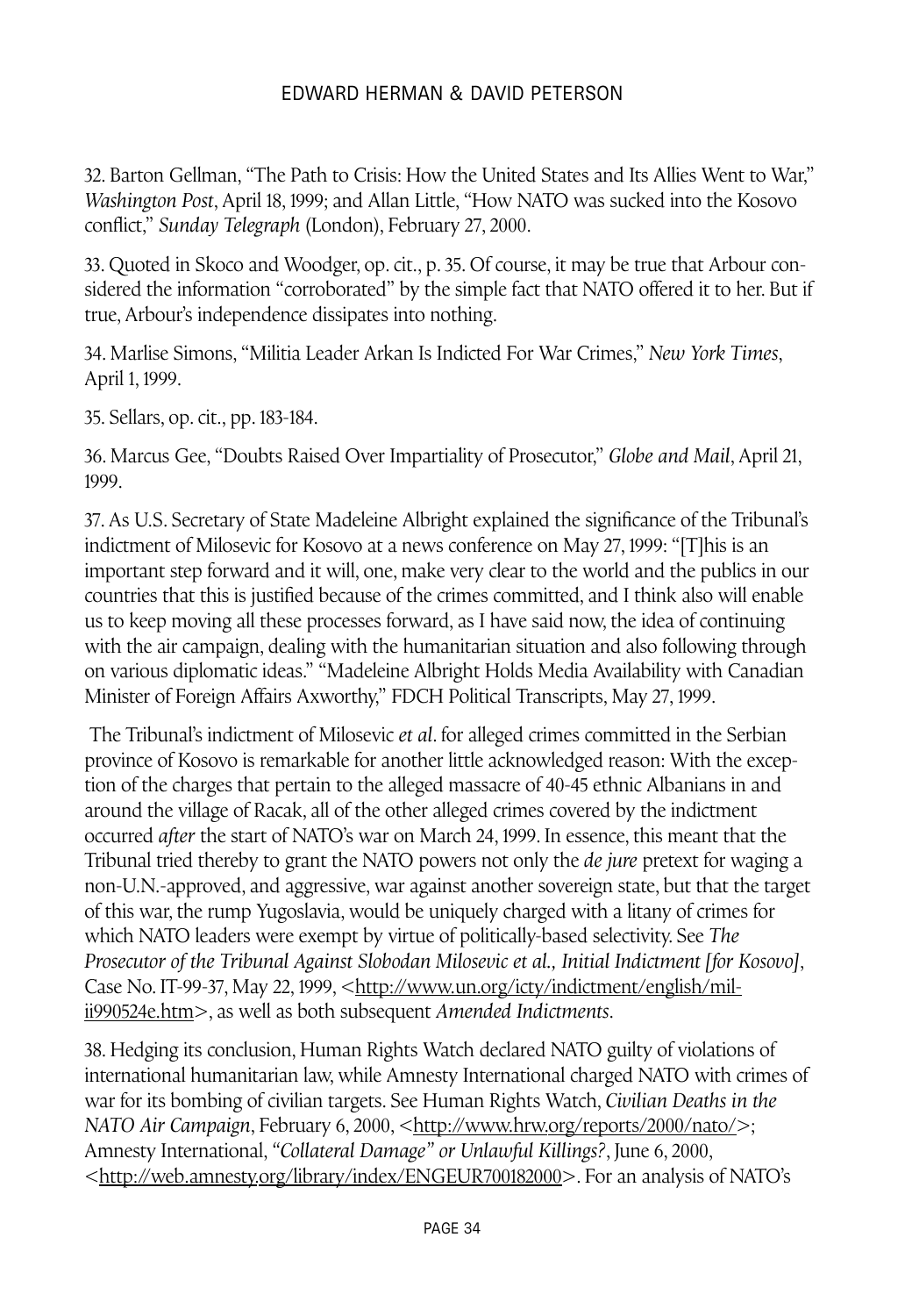"humanitarian" intervention as a war of aggression, see the *Memorandum submitted by Professor Ian Brownlie CBE, QC to the Foreign Affairs Committee of the British House of Commons*, May 23, 2000, <http://www.parliament.the-stationeryoffice.co.uk/pa/cm199900/cmselect/cmfaff/28/28ap03.htm>.

39. "CRISIS IN THE BALKANS; Prosecutor's Statement: 'Sufficient Evidence'," *New York Times*, May 28, 1999.

40. "By her statement, the 'chief prosecutor' has tried to act as a surrogate politician and to influence political events in the interest of the NATO countries presently waging war against Yugoslavia." Hans Koechler, "Illegal Tribunal – Illegal Indictment," April 23, 2001, <http://emperors-clothes.com/docs/prog2.htm>. Koechler has served as the President of the International Progress Organization, an NGO that has worked with the United Nations for many years.

41. As Tribunal President Antonio Cassese once explained, "The indictment means that these gentlemen will not be able to participate in peace negotiations.…The politicians may not give a damn, but I'm relying on the pressure of public opinion." Quoted in "Karadzic A Pariah, Says War Crimes Tribunal Chief," ANP English News Bulletin, July 27, 1995.

42. Thornberry, op. cit., p. 74.

43. As John Laughland observes: "We now think of Nuremberg mainly as the trial of the Holocaust. This is not how the architects of Nuremberg saw matters. Exhausted by up to six years of all-engulfing war, the allies were mainly preoccupied with the fact that Nazi Germany had plunged the whole world into conflict….For the judges at Nuremberg, the primordial war crime was to start a war in the first place. All other war crimes flowed from this. Although naked aggression has always been illegal under customary international law as is attested by the numerous and no doubt spurious legal justifications made throughout history by belligerent states for their actions - Nuremberg was innovatory in its clear legal formulation that the planning and execution of a war of aggression constituted a criminal act in international law. It was for this crime, and not for crimes against humanity, that all the Nazis at Nuremberg were judged." "This is not justice: The Hague has replaced Nuremberg's jurisprudence of peace with a licence to the west to kill," *The Guardian* (London), February 16, 2002.

44. For a copy of the *Updated Statute of the International Criminal Tribunal for the Former Yugoslavia* (November, 2003), see <http://www.un.org/icty/legaldoc/index.htm>.

45. For a copy of the document filed by Michael Mandel et al. before the ICTY, requesting that the Prosecution investigate NATO-bloc officials for serious violations of international humanitarian law that fall within the jurisdiction of the Tribunal, May 6, 1999, see <http://jurist.law.pitt.edu/icty.htm>.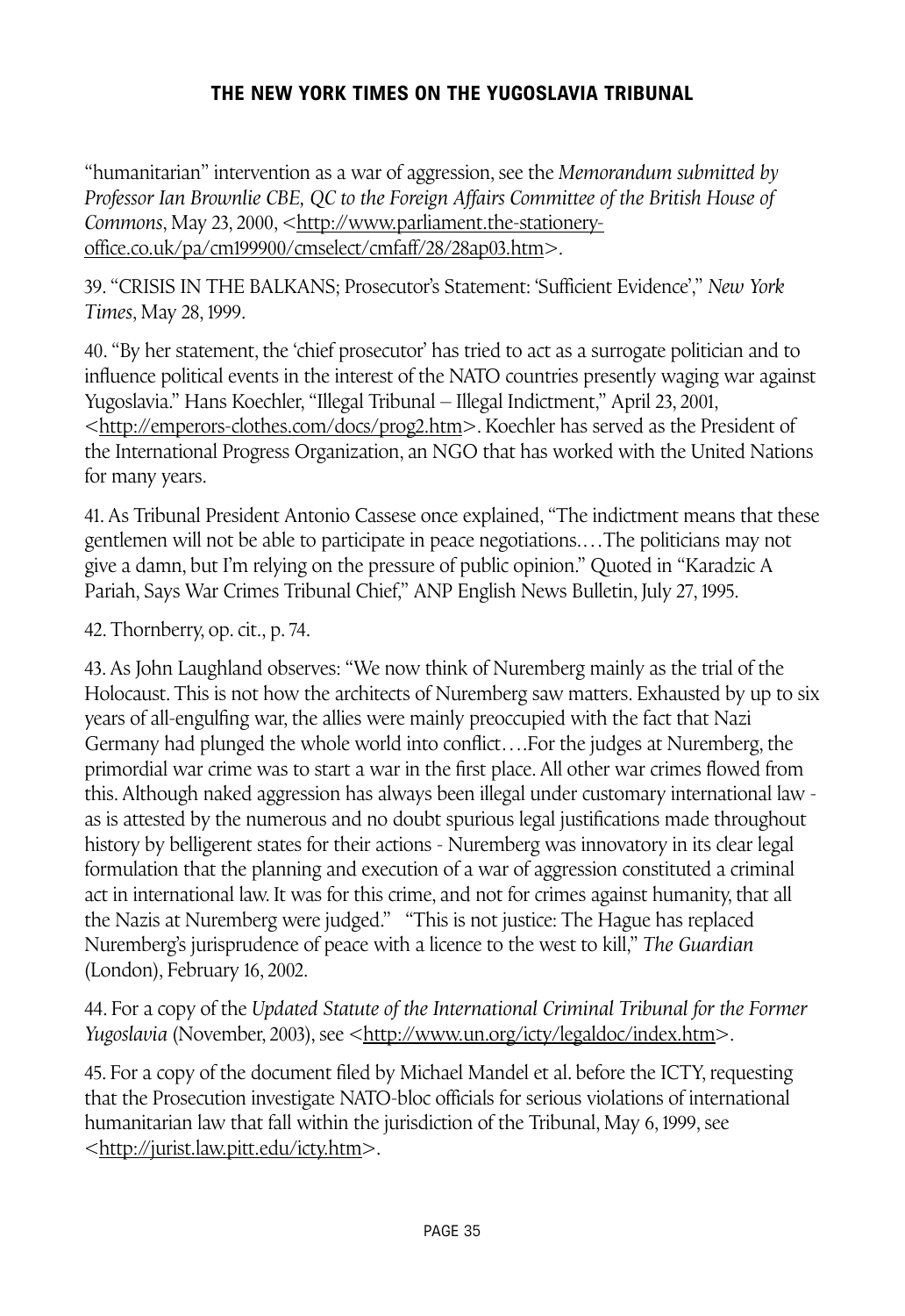46. Mandel, "Politics and Human Rights…," op. cit., p. 95.

47. Ibid, p. 95.

48. *Final Report to the Prosecutor by the Committee Established to Review the NATO Bombing Campaign Against the Federal Republic of Yugoslavia*, U.N Doc. PR/P.I.S./510-E [2000], <http://www.un.org/icty/pressreal/nato061300.htm>. (*OTP Report* hereinafter.)

49. Ibid, par. 53.

50. BBC Newsnight, February 12, 2002.

51.*OTP Report*, op. cit., pars. 59-61.

52. Mandel, op. cit., pp. 117-118.

53. "UN war crimes tribunal focusing on commanders and leaders Kosovo," Agence France Press, September 29, 1999, italics added.

54. Announcing that its "forensic program has been successfully completed," Carla Del Ponte stated that investigators had "found the remains of some 4,000 victims." "Statement to the Press by Carla Del Ponte," FH/P.I.S./550-E, December 20, 2000, <http://www.un.org/icty/latest/index.htm>.

55. Kinkel's charge that the Serbs were the "main source of the evil" in the conflict, that their "ruthless war aimed at creating an ethnically cleansed greater Serbia," and that they were committing "genocide" in the process, first surfaced in late August, 1992, in the days leading up to the International Conference on Yugoslavia in London. See Patrick Moser, "Peace conference on Yugoslavia opens in London," United Press International, August 26, 1992.

56. Elaine Sciolino, "U.S. Names Figures It Wants Charged with War Crimes," *New York Times*, December 17, 1992. See also Johnstone, op. cit., pp. 73-74.

57. Geoffrey Robertson, *Crimes Against Humanity: The Struggle for Global Justice* (New York: The New Press, 2000), p. 301. "Frustrating as it was for the judges to wait for suspects to fall into a net that NATO was not prepared to cast," Robertson adds, "it was inappropriate for [Cassese] to demand their arrest in language which suggested he had made up his mind about their guilt."

58. "Nasir Oric's war trophies don't line the wall of his comfortable apartment," the *Washington Post*'s John Pomfret once reported. "They're on a videocassette tape: burned Serb houses and headless Serb men, their bodies crumpled in a pathetic heap." "Weapons, Cash and Chaos Lend Clout to Srebrenica's Tough Guy," February 16, 1994.

59. Oric was not indicted until March 28, 2003, and then only on charges related to "violations of the laws and customs of war," the least grave among the hierarchy of violations for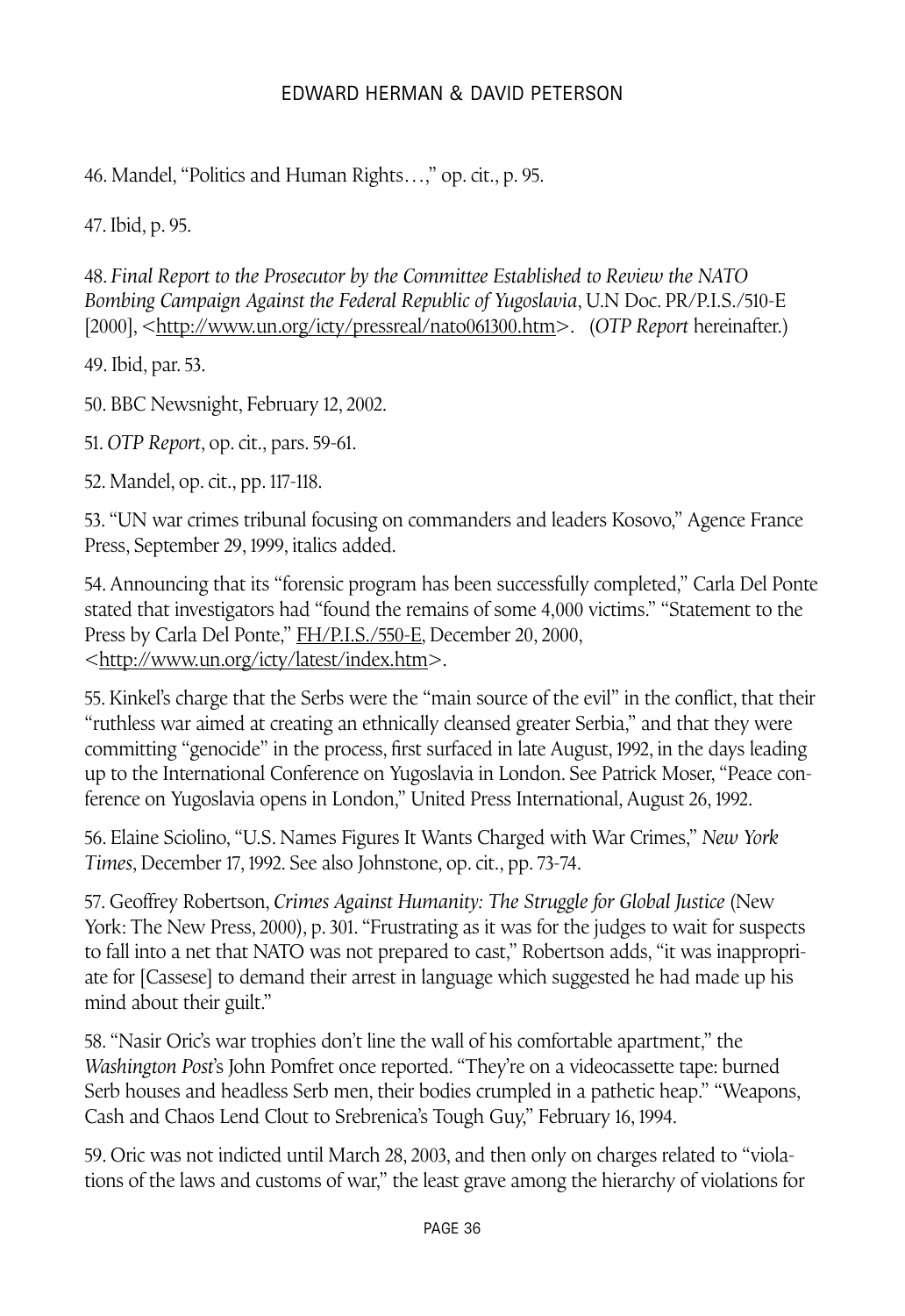which the ICTY can bring charges – but not "crimes against humanity," and certainly not "genocide." See *The Prosecutor of the Tribunal Against Naser Oric, Amended Indictment*, Case No. IT-03-68-PT, July 16, 2003, <http://www.un.org/icty/indictment/english/oriii030328e.htm>.

60. *The Prosecutor of the Tribunal Against Milan Martic, Initial Indictment*, Case No. IT-95- 11, July 25, 1995, par. 7; pars. 15-18, <http://www.un.org/icty/indictment/english/marii950725e.htm>; and Hayden, "Biased 'Justice'," pp. 573-575.

61. Marlise Simons, "General Gets 20 Years for Sarajevo Atrocities," *New York Times*, December 6, 2003.

62. *The Prosecutor of the Tribunal Against Ante Gotovina*, Case No. IT-01/45-I, <http://www.un.org/icty/indictment/english/got-ii010608e.htm>.

63. On the presence of the Mujahedin as well as mercenary and other forces tied to (largely American) military-related corporations in Bosnia, see Cees Wiebes, *Intelligence and the War in Bosnia 1992-1995* (London: Lit Verlag, 2003), Ch. 4, "Secret Arms Supplies and Other Covert Operations," esp. pp. 207-208.

64. Following the deaths of Franjo Tudjman (December 10, 1999) and Alija Izetbegovic (October 19, 1003), the Office of the Prosecutor claimed that both men had been under investigation for possible indictment for actions taken during their wartime leaderships. Of course, in neither case was an indictment ever produced; and in both instances, the deaths of these two figures permanently closed their cases. On Tudjman, see "Tudjman buried Monday," Agence France Presse, December 13, 1999; and Beth Potter, "Court: Tudjman indictment was discussed," United Press International, December 14, 1999; and on Izetbegovic, see "U.N. prosecutors were investigating former Bosnian president Izetbegovic," Associated Press, October 22, 2003; and Stephen Castle, "Bosnian Leader Was Suspected of War Crimes," *The Independent* (London), October 23, 2003.

65. Marlise Simons, "Militia Leader Arkan Is Indicted for War Crimes," *New York Times*, April 1, 1999.

66. In only one bylined article has Marlise Simons ever mentioned the name 'Naser Oric': Namely, on April 12, 2003, a 124-word blurb in the World Briefing Europe section titled, "The Netherlands: Bosnian Muslim To U.N. Tribunal." Because of its brevity, this article failed to make the Simons Universe. See n. 6, above.

67. Although Simons published no article on the subject at the time of the May 22 indictment, she did take up the matter in a retrospective profile of Louise Arbour, "Proud But Concerned, Tribunal Prosecutor Leaves," *New York Times*, September 15, 1999.

68. Stephen Lee Myers, "Kosovo Inquiry Confirms U.S. Fears of War Crimes Court," *New York Times*, January 3, 2000.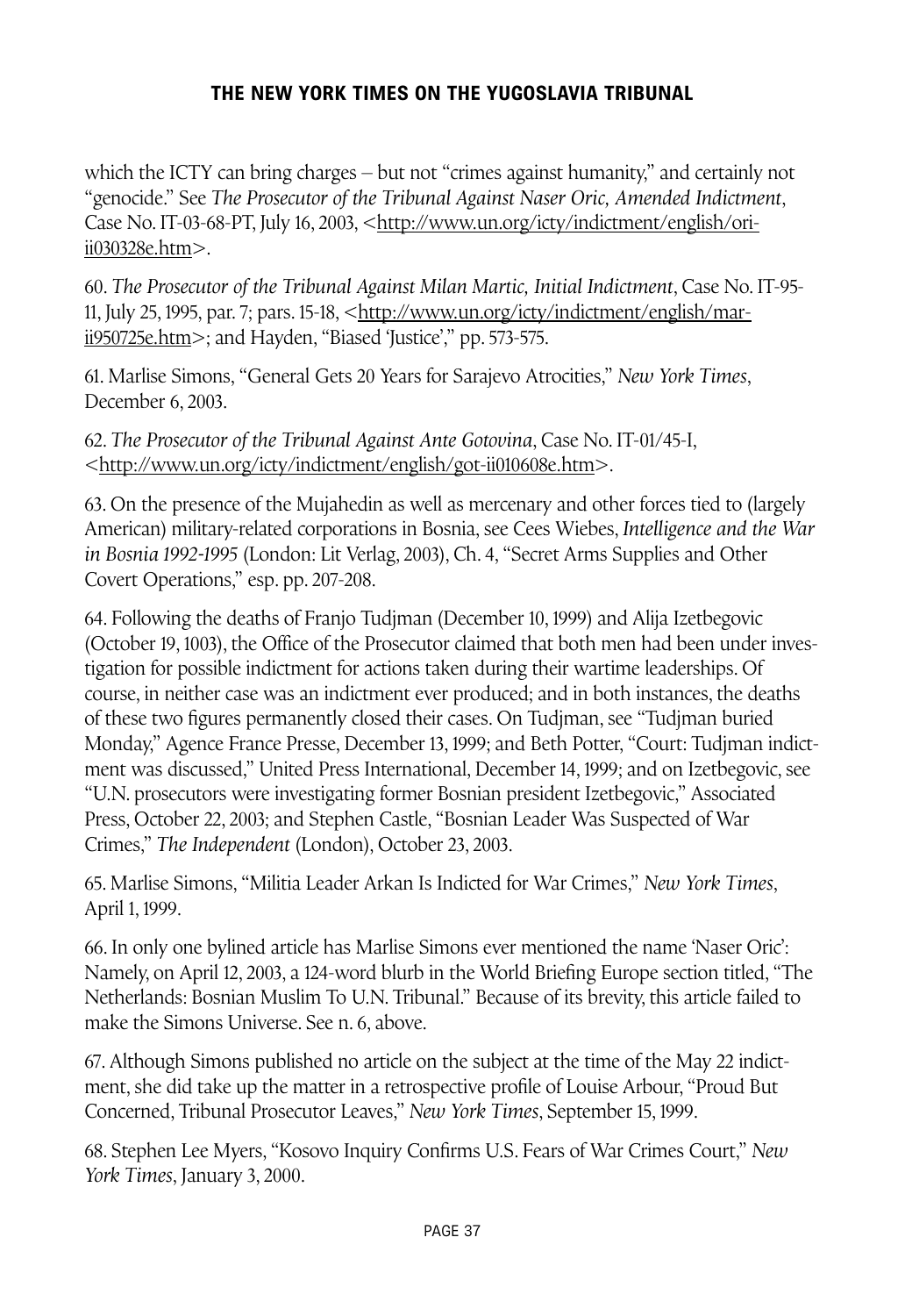69. Marlise Simons, "General Clark to Testify for the Prosecution at Milosevic Trial," *New York Times*, December 14, 2003.

70. Marlise Simons, "An Unexpected Reversal Of War Crimes Convictions: U.N. Panel Shows It's Not a Rubber Stamp," *New York Times*, October 29, 2001.

71. See the analysis in Koechler, op. cit.

72. Quoted in George Szamuely, "US Hypocrisy on Those IKCs – You Guessed It, International Kangaroo Courts," *CounterPunch*, September 24, 2002, <http://www.counterpunch.com.szamuely0924.html>.

73. Michael Mandel, "Milosevic Has a Point," *Toronto Globe and Mail*, July 6, 2001, <http://www.commondreams.org/views01/0706-05.htm>.

74. Statement by Antonio Cassese to the Secretary General of the United Nations on January 21, 1994; quoted in Christopher Black, "An Impartial Tribunal? Really?," November 21, 1999, <http://emperors-clothes.com/analysis/Impartial.htm>.

75. Hayden, "Biased 'Justice'," p. 569.

76. "When asked by U.S. Information Agency pollsters what they feel are the most urgent issues facing their country," Charles Boyd reports, "Croats, Muslims, and Serbs have consistently ranked bringing war criminals to justice near the bottom. No more than six percent of the members of any faction regarded the issue as important." "Making Bosnia Work," *Foreign Affairs*, January/February, 1998, p. 51. Boyd is a retired U.S. Air Force General with experience in the Balkans.

77. On the vetting process for the judges who have served on the ICTY's bench, see Mandel, *How America Gets Away With Murder*, Ch. 4; and Carol Off, *The Lion, the Fox and the Eagle* (Canada: Random House Canada, 2000), p. 279ff.

78. Koechler, op. cit.

79. Sellars, op. cit., p. 186.

80. Quoted in Black, op. cit.

81. Quoted in John Laughland, "'The anomalies of the International Criminal Tribunal are legion...'," *The Times* (London), June 17, 1999.

82. Ibid.

83. Ibid.

84. Robertson, op. cit., p. 418. He adds that although Arbour was surely "grateful" for the help, she was "unwise to take photo opportunities with Mr. Cook and the belligerent NATO general, Wesley Clark, which cast a shadow over her impartiality" – neglecting the fact that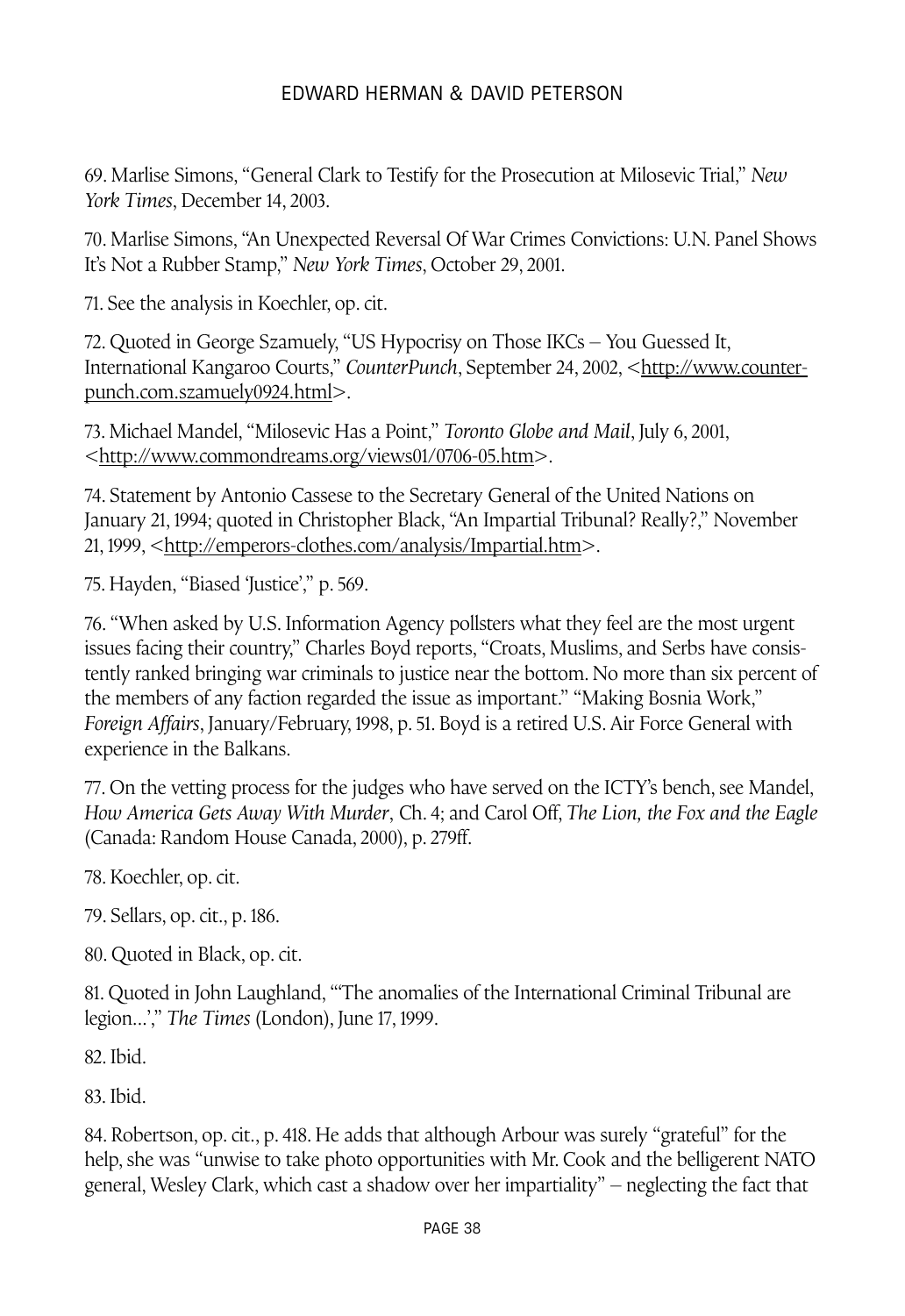there was no other reason for Arbour to have made this trip in the first place, but to enhance the public image of the NATO-ICTY partnership, and the justness of NATO's "bombing for humanity" (Robertson's phrase).

85. "Another achievement of the tribunals has been to marginalize indicted war criminals who have not yet been arrested," Richard J. Goldstone explains, citing as prime examples the July 1995 indictments of Radovan Karadzic and Ratko Mladic, and the May 1999 indictment of Slobodan Milosevic. *For Humanity: Reflections of a War Crimes Investigator* (New Haven: Yale University Press, 2000), p. 126.

86. Marlise Simons, "War Crimes Tribunal Expands Milosevic Indictment," *New York Times*, June 30, 2001. The *Times* later reported that in an interview that the French daily newspaper *Le Monde* published on the morning of Milosevic's first appearance before the Tribunal, July 3, 2001, to hear the charges against him for alleged crimes in Kosovo, Del Ponte announced that "she envisages bringing charges of genocide against Milosevic for Serbian crimes in the Bosnian and Croatian wars." Roger Cohen and Marlise Simons, "At Arraignment, Milosevic Scorns His U.N. Accusers," July 4, 2001.

87. ANP English News Bulletin, op. cit.

88. Quoted in Skoco and Woodger, op. cit., p. 37.

89. According to Simons, "Investigators at the Hague are notoriously discreet about their inquiries and rarely allow their names to be used." "Case Against Milosevic Is Not Simple to Prove," *New York Times*, July 2, 2001.

90. Hayden, "Biased 'Justice'," p. 562.

91. Ibid., p. 567.

92. Ibid., p. 568.

93. Marlise Simons, "Far From Former Yugoslavia, First War Crimes Trial Opens," *New York Times*, May 8, 1996.

94. David Owen, *Balkan Odyssey* (New York: Harcourt Brace, 1995).

95. For Robert Hayden's testimony, see *The Prosecutor of the Tribunal Against Dusko Tadic a/k/a "Dule" a/k/a/ "Dusan" [and] Goran Borovnica*, Case No. IT-94-1-T, Transcripts, September 10, 1996, pp. 5590-5648, <http://www.un.org/icty/transe1/960910ed.htm>; and September 11, 1996, pp. 5649-5792, <http://www.un.org/icty/transe1/960911IT.htm>.

96. Marlise Simons, "Civil, It Wasn't; Defining a War to Determine the Crime," *New York Times*, May 18, 1997.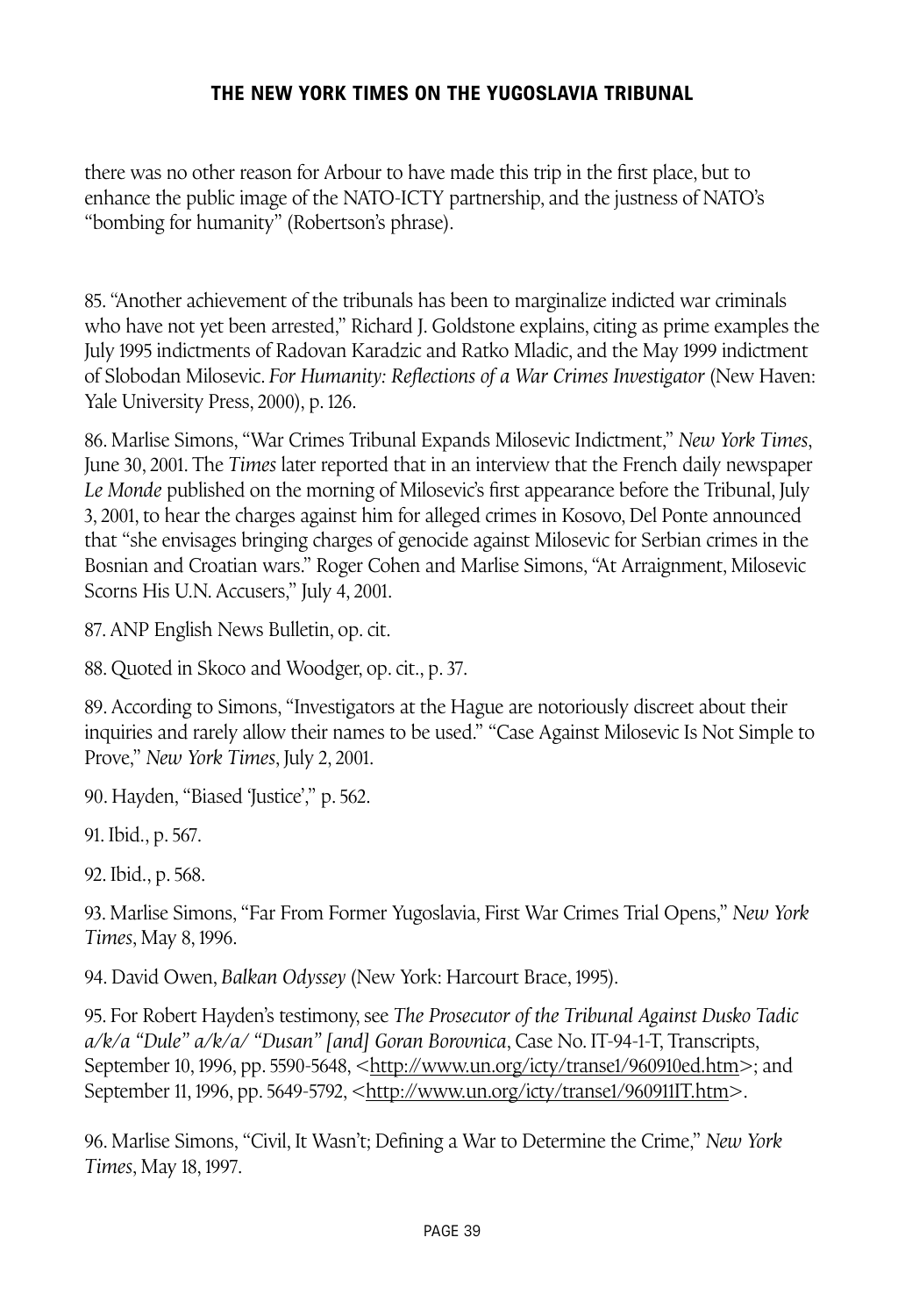97. Marlise Simons, "Balkan Rivals Revive Past in Icy Face-Off At U.N. Trial," *New York Times*, May 22, 2003.

98. As one of the courtroom *amicus* lawyers for Milosevic, Branislav Tapuskovic, complained before the start of Milosevic's cross-examination of Kucan, "to bring in a key witness of this nature for only one day is not sufficient." But just as clearly, this judgment depends on what the prosecution intended Kucan's single-day's worth of testimony to be sufficient for. See "Kosovo, Croatia and Bosnia," Case IT-02-54, May 21, 2003, p. 20904, <http://www.un.org/icty/transe54/030521ED.htm>.

99. Op cit., p. 20915 and *passim*.

100. See Woodward, op. cit., pp. 134-143. Woodward also notes that "whatever the army did was automatically labeled as pro-Serb" (p. 137). The level distrust and violence directed against the JNA in the period before and after Slovenia's and Croatia's declarations of independence is seldom appreciated.

101. "Kosovo, Croatia and Bosnia," op cit., p. 20923ff.

102. Op cit., p. 20947.

103. Op cit., p. 20948ff.

104. Simons, "Balkan Rivals…." Evidently, Kucan fared far worse in the judgment of the Office of the Prosecutor. One little known fact, also unreported by the *New York Times*, was the prosecution's last-minute rush to call the Slovenian legal expert and former member of the Yugoslav Constitutional Court, Ivan Kristan, to testify just two days after Kucan, hopefully to counter the damage stemming from Kucan's appearance. BBC Monitoring International Reports, May 22, 2003, reproducing a report by the STA News Agency, Ljubljana, May 22, 2003. (Logistic delays would prevent Kristan from testifying until September 1, 2003.)

105. Anthony Deutsch, "Ex-Yugoslav President Backs Milosevic," Associated Press, June 17, 2003; Stephanie Van Den Berg, "Milosevic not linked to Srebrenica massacre: former Yugo President," Agence France Presse, June 17, 2003.

106. Marlise Simons, "Prosecutors Say Documents Link Milosevic to Genocide," *New York Times*, June 20, 2003.

107. "Kosovo, Croatia and Bosnia," Case IT-02-54, November 19, 2003, p. 29215ff; pp. 29314- 29315, <http://www.un.org/icty/transe54/031119ED.htm>.

108. "Kosovo, Croatia and Bosnia," Case IT-02-54, November 20, 2003, pp. 29341-19343, <http://www.un.org/icty/transe54/031120IT.htm>.

109. See the *Initial Indictment [for Bosnia-Herzegovina]*, Case No. IT-01-51-I, November 22,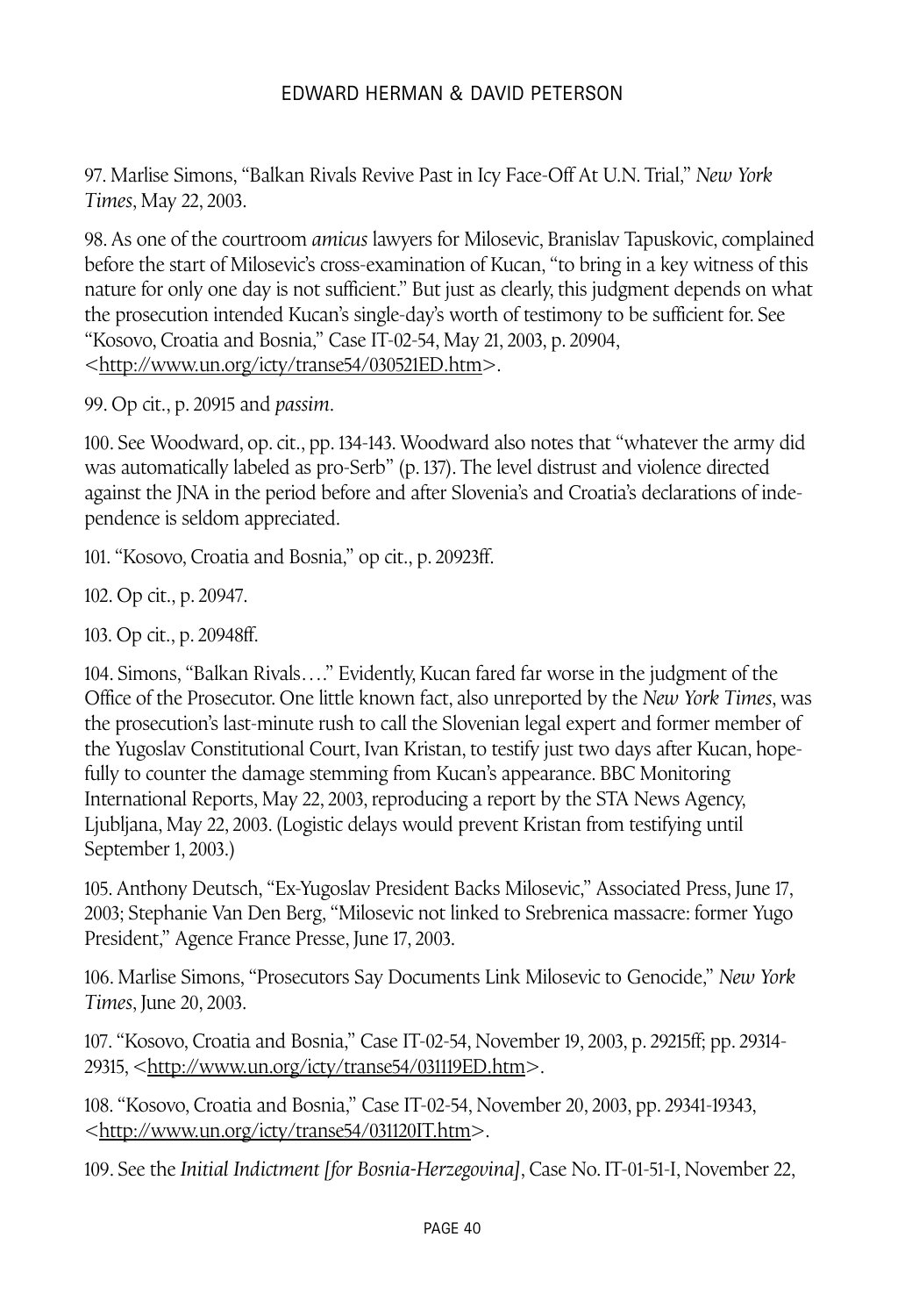2001, par. 7; *First Amended Indictment of Milosevic [for Croatia]*, Case No. IT-02-54-T, October 27, 2002, par. 7.

110. Toby Sterling, "Milosevic gives foretaste of defense in cross-examination of former ally," Associated Press Worldstream, November 19, 2003.

111. Note that through the date of this writing, the Tribunal in fact has never announced any indictment of Borisav Jovic.

112. Marlise Simons, "Milosevic Is Ill; Trial May Slow," *New York Times*, July 26, 2002.

113. Marlise Simons, "Milosevic Finds a Friendly Face In the Witness Stand at His Trial," *New York Times*, July 27, 2002.

114. Cedric Thornberry, wondering at the overwhelming and selective focus on Serb crimes, says that "a kindly soul at U.N. headquarters in New York, ear to the diplomatic grapevine, warned me in the spring of 1993, 'Take cover – the fix is on." Op. cit., pp. 78-79.

115. Marlise Simons, "Plea Deals Being Used to Clear Balkan War Tribunal's Docket," *New York Times*, November 18, 2003.

116. Marlise Simons, "Officers Say Bosnian Massacre Was Deliberate," *New York Times*, October 12, 2003.

117. Ibid.

118. Greenspan, op. cit.

119. Ian Johnson, "The Judge As Prosecutor: Two Days At The 'Trial' of Slobodan Milosevic," June 19, 2002, <http://www.icdsm.org/more/days-i.htm>.

120. See Mandel, *How America Gets Away With Murder*, Ch. 5.

121. See "Kosovo, Croatia and Bosnia," Case IT-02-54, February 18, 2002, p. 523, <http://www.un.org/icty/transe54/020218IT.htm>.

122. The estimate is Michael Scharf's, as quoted in Sellars, op. cit., p. 187.

123. *Rules of Procedure and Evidence*, Rule 96, Evidence in Cases of Sexual Assault, December 17, 2003, <www.un.org/icty/basic/rpe/IT32\_rev19.htm#Rule96>.

124. When Wesley Clark testified in the Milosevic trial, the *Times*'s editors turned their paper's coverage over to Simons' colleague, Elaine Sciolino, who filed three reports on the testimony: "Clark Testifies Against Milosevic at Hague Tribunal," December 16, 2003; "Milosevic Trial Helps Clark Try To Gain Notice," December 17, 2003; "Clark Testimony Links Milosevic Directly to '95 Massacre," December 19, 2003. Like Simons, Sciolino's reports never once deviated from the party-line.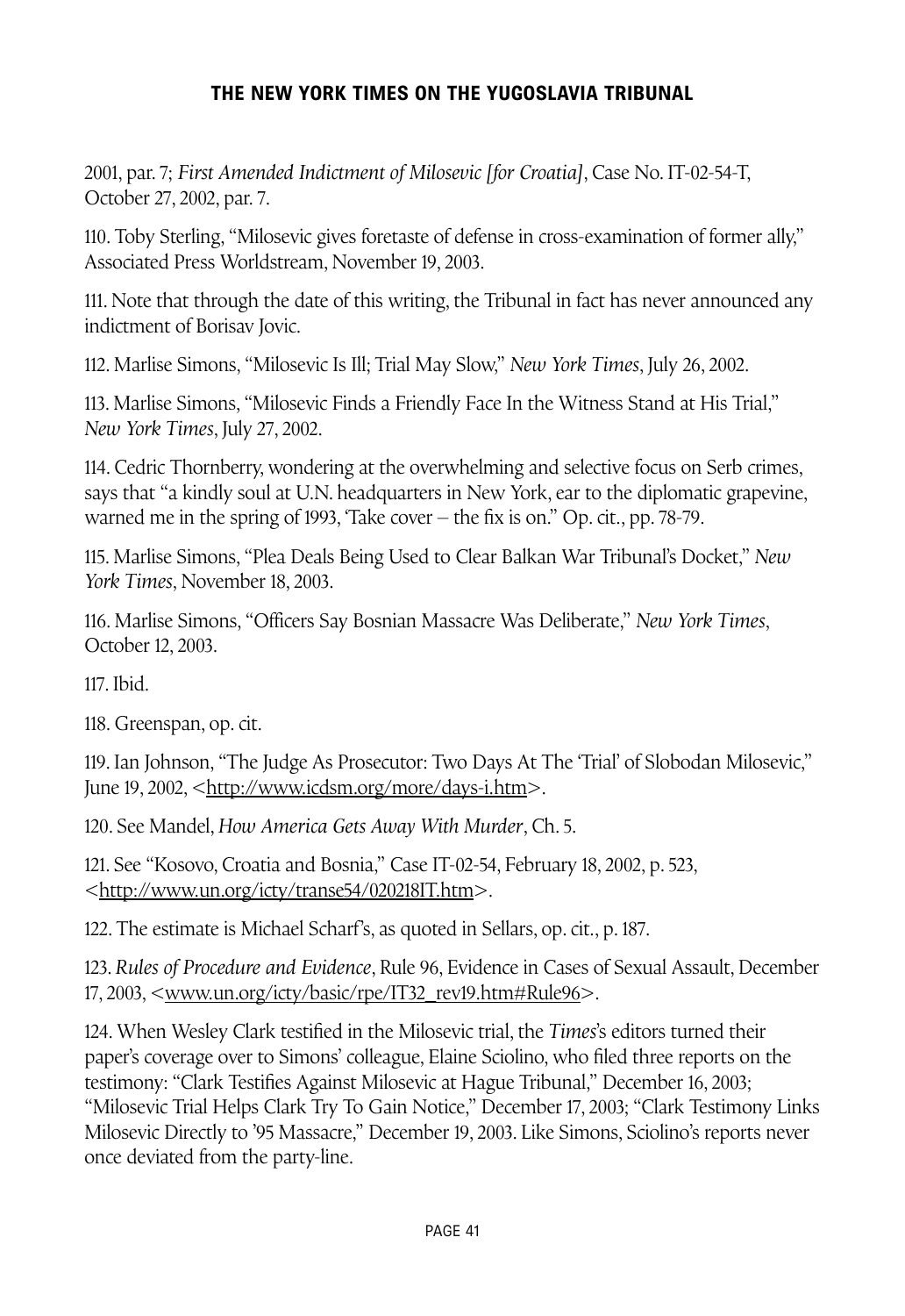125. Tiphaine Dickson, "Protesting Wesley Clark: As Saddam Faces War Crimes Trial, Milosevic's Kangaroo Court Hops to US Orders," *Counterpunch*, December 1-15, 2003; Paul Mitchell, "Milosevic trial sets precedent: US granted right to censor," December 31, 2003, <http://www.wsws.org/articles/2003/dec2003/cens-d31\_prn.shtml>.

126. Marlise Simons, "Judges at War Crimes Trial Rein in Milosevic," *New York Times*, September 22, 2003.

127. Marlise Simons, "Milosevic Trial Settles Into Slow But Judicious Routine," *New York Times*, March 3, 2003.

128. Ian Traynor, "War Crimes Suspects May Avoid Trial," *The Guardian* (London), February 11, 2004.

129. For example, it was regularly acknowledged during the Vietnam war that the successive rulers of South Vietnam, from Ngo Dinh Diem in 1954 to Nugen Van Thieu in 1974, all of whom were imposed (and some removed) by U.S. officials, could not possibly compete with the Communists on a purely political basis, and were wholly dependent on U.S. support. Nevertheless, these same Saigon puppets were often annoyed that U.S. officials failed to treat them with the respect due independent rulers, although the U.S. media came close to doing that.

130. John Dewey *et al*.,*Not Guilty: Report of the Commission of Inquiry Into the Charges Made Against Leon Trotsky in the Moscow Trials*, 2nd. Ed. (New York: Monad Press, 1972).

131. Ibid, p. 393.

132. Ibid, p. 19; p. 388.

133. Ibid, p. xxi; p. 21.

134. Ibid, p. 25.